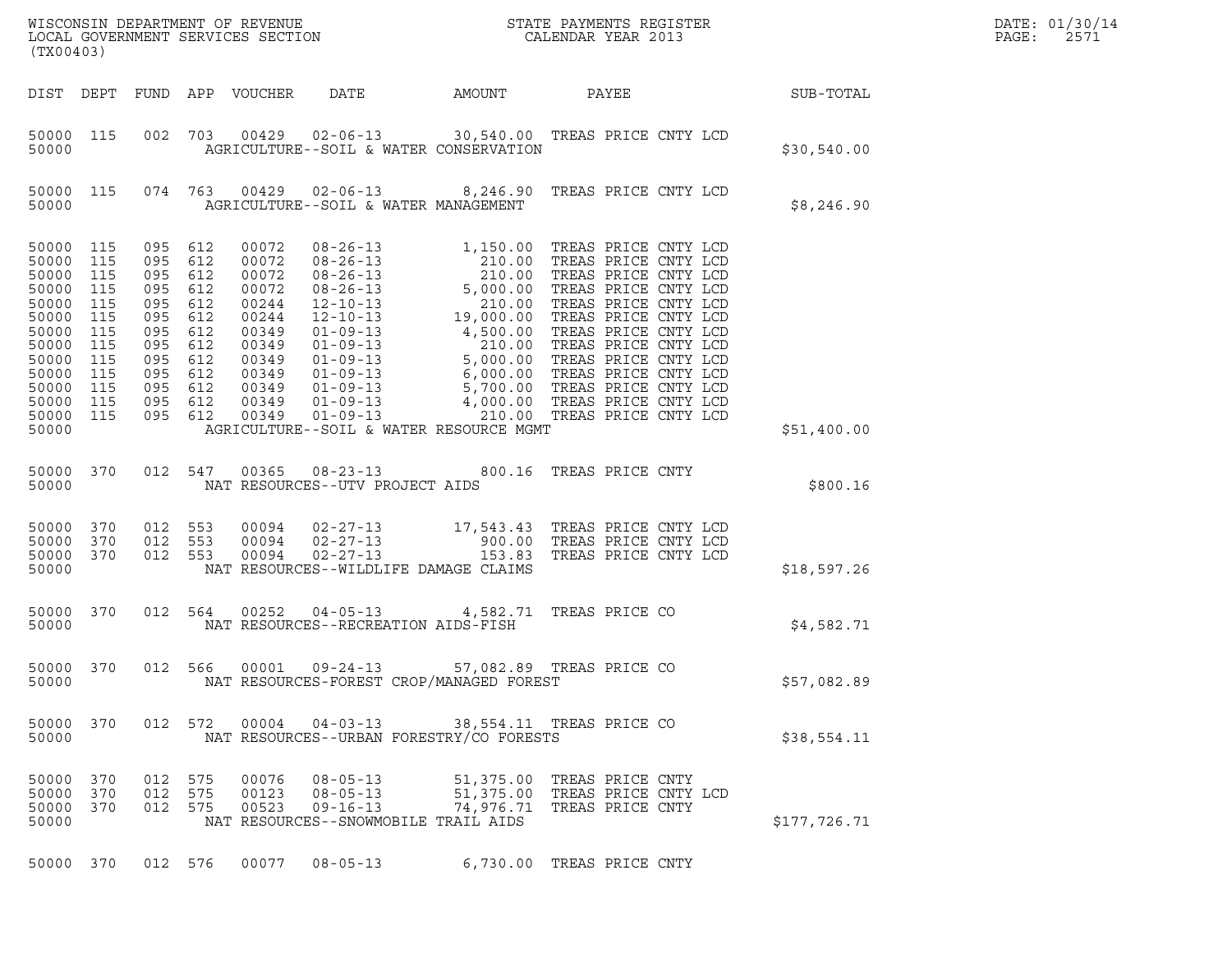|       | DATE: 01/30/14 |
|-------|----------------|
| PAGE: | 2572           |

| (TX00403)                                                                                       |                                                                           |                                                                           |                                                                           |                                                                                                 |                                                                                                                                                                                                    | $\tt WISCONSIM DEPARTMENT OF REVENUE$ $\tt WISCONBINS REGISTER$ $\tt LOCAL BODAR YEAR$ $2013$                                                       |                                                                                                                                  |                  | DATE: 01/30/14<br>PAGE:<br>2572 |
|-------------------------------------------------------------------------------------------------|---------------------------------------------------------------------------|---------------------------------------------------------------------------|---------------------------------------------------------------------------|-------------------------------------------------------------------------------------------------|----------------------------------------------------------------------------------------------------------------------------------------------------------------------------------------------------|-----------------------------------------------------------------------------------------------------------------------------------------------------|----------------------------------------------------------------------------------------------------------------------------------|------------------|---------------------------------|
|                                                                                                 |                                                                           |                                                                           |                                                                           | DIST DEPT FUND APP VOUCHER                                                                      | DATE                                                                                                                                                                                               | AMOUNT                                                                                                                                              | PAYEE                                                                                                                            | <b>SUB-TOTAL</b> |                                 |
| 50000 370 012 576<br>50000 370<br>50000                                                         |                                                                           |                                                                           | 012 576                                                                   |                                                                                                 |                                                                                                                                                                                                    | 00078  08-05-13   6,091.36   TREAS   PRICE   CNTY<br>00713   10-15-13   2,790.00   TREAS   PRICE   CNTY<br>NAT RESOURCES--ALL-TERRAIN VEHICLE TRAIL |                                                                                                                                  | \$15,611.36      |                                 |
| 50000 370<br>50000                                                                              |                                                                           |                                                                           | 012 577                                                                   |                                                                                                 |                                                                                                                                                                                                    | 00122  08-05-13  6,840.00  TREAS PRICE CO<br>50000 370 012 577 00713 10-15-13 4,565.85 TREAS PRICE CNTY<br>NAT RESOURCES--ALL-TERRAIN VEHICLE TRAIL |                                                                                                                                  | \$11,405.85      |                                 |
| 50000 370<br>50000                                                                              |                                                                           |                                                                           |                                                                           |                                                                                                 |                                                                                                                                                                                                    | 012 582 00002 01-24-13 160,211.86 TREAS PRICE CO<br>NAT RESOURCES-NATIONAL FOREST INCOME-FED                                                        |                                                                                                                                  | \$160, 211.86    |                                 |
| 50000 370<br>50000                                                                              |                                                                           |                                                                           |                                                                           |                                                                                                 |                                                                                                                                                                                                    | 012  663  00812  10-28-13  6,525.78  TREAS  PRICE CNTY  LCD<br>NAT RESOURCES--LAKES MANAGEMENT GRANTS                                               |                                                                                                                                  | \$6,525.78       |                                 |
| 50000 395<br>50000                                                                              |                                                                           |                                                                           |                                                                           |                                                                                                 |                                                                                                                                                                                                    | 011 170  66659  02-28-13  4,737.17  TREAS PRICE CO<br>TRANSPORTATION--COUNTY FOREST ROAD AIDS                                                       |                                                                                                                                  | \$4,737.17       |                                 |
| 50000 395<br>50000 395<br>50000 395<br>50000                                                    |                                                                           |                                                                           | 011 190<br>011 190<br>011 190                                             | 94050                                                                                           | $10 - 07 - 13$                                                                                                                                                                                     | 68050 01-07-13 169,545.61 COUNTY OF PRICE<br>82050 07-01-13 339,091.22 COUNTY OF PRICE<br>TRANSPORTATION--GENERAL TRANSP AIDS-GTA                   | 169,545.62 COUNTY OF PRICE                                                                                                       | \$678,182.45     |                                 |
| 50000 395<br>50000                                                                              |                                                                           |                                                                           |                                                                           |                                                                                                 |                                                                                                                                                                                                    | 011  278  87855  09-17-13  84, 294.52  TREAS PRICE CO<br>TRANSPORTATION--LRIP/TRIP/MSIP GRANTS                                                      |                                                                                                                                  | \$84,294.52      |                                 |
| 50000 395<br>50000 395<br>50000 395<br>50000                                                    |                                                                           | 011 568                                                                   | 011 568<br>011 568                                                        |                                                                                                 |                                                                                                                                                                                                    | TRANSPORTATION-PRETRIAL INTOX DRIVER INT                                                                                                            |                                                                                                                                  | \$25,076.00      |                                 |
| 50000                                                                                           |                                                                           |                                                                           |                                                                           |                                                                                                 | CORRECTIONS--LOCAL AID                                                                                                                                                                             | 50000 410 002 116 11357 11-05-13 1,887.90 TREAS PRICE CO                                                                                            |                                                                                                                                  | \$1,887.90       |                                 |
| 50000<br>50000<br>50000<br>50000<br>50000<br>50000<br>50000<br>50000<br>50000<br>50000<br>50000 | 435<br>435<br>435<br>435<br>435<br>435<br>435<br>435<br>435<br>435<br>435 | 005<br>005<br>005<br>005<br>005<br>005<br>005<br>005<br>005<br>005<br>005 | 000<br>000<br>000<br>000<br>000<br>000<br>000<br>000<br>000<br>000<br>000 | 90310<br>90314<br>90318<br>90321<br>90323<br>90325<br>90326<br>90400<br>90402<br>90403<br>90406 | $01 - 01 - 13$<br>$02 - 01 - 13$<br>$03 - 01 - 13$<br>$04 - 01 - 13$<br>$05 - 01 - 13$<br>$06 - 01 - 13$<br>$07 - 02 - 13$<br>$07 - 01 - 13$<br>$08 - 01 - 13$<br>$09 - 01 - 13$<br>$10 - 01 - 13$ | 121,863.00<br>49,531.00<br>53,841.00<br>23, 132.00<br>123,746.00<br>120,935.00<br>8,421.00<br>390,597.00<br>165, 163.00<br>45,774.00<br>95,515.00   | PRICE CO<br>PRICE CO<br>PRICE CO<br>PRICE CO<br>PRICE CO<br>PRICE CO<br>PRICE CO<br>PRICE CO<br>PRICE CO<br>PRICE CO<br>PRICE CO |                  |                                 |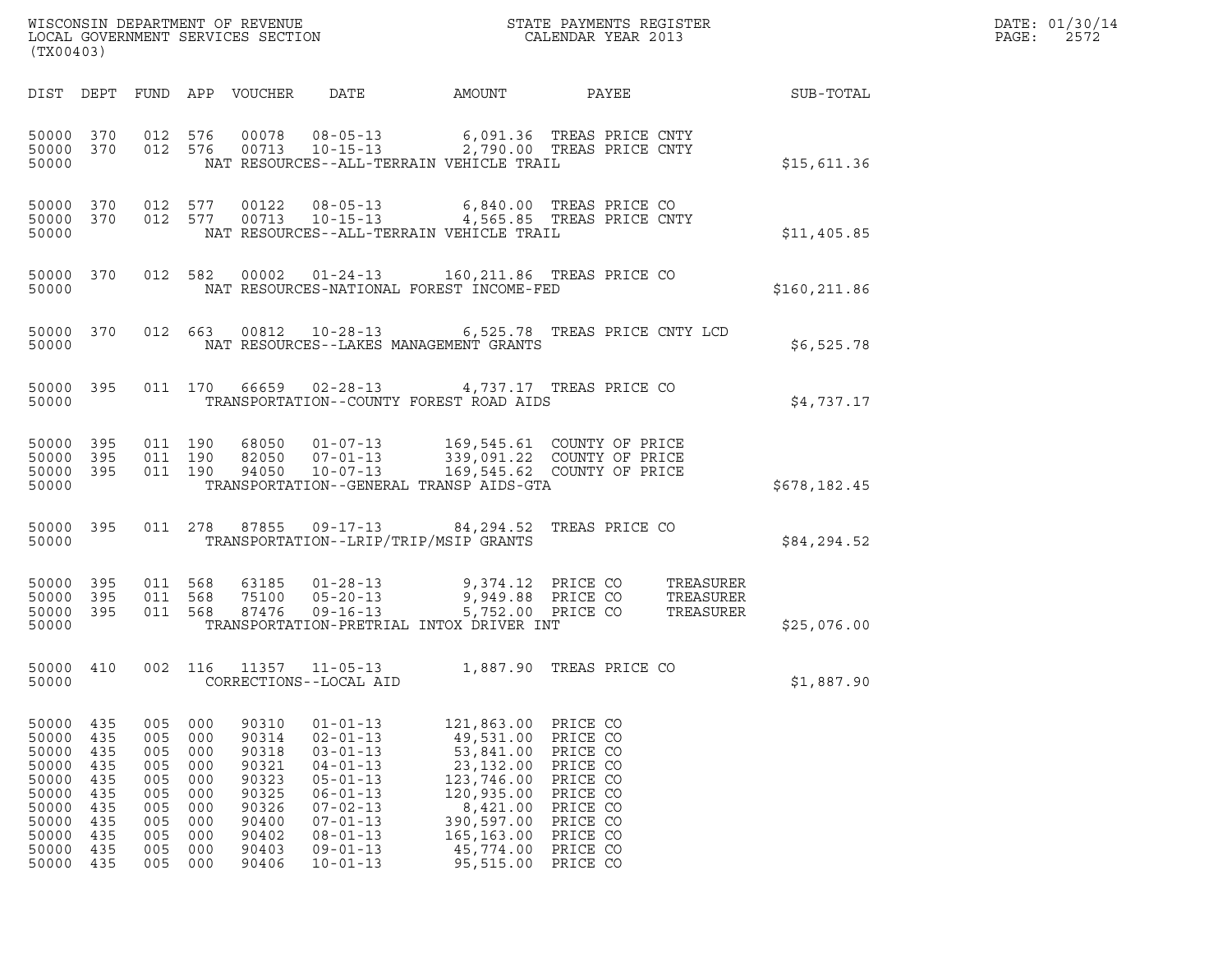|       | DATE: 01/30/14 |
|-------|----------------|
| PAGE: | 2573           |

| (TX00403)                                                                                                                                                                                                                                                                                                                    |                                                                                                                                                       |                                                                                                                                                                                                                                                                                               |                                                                                                  |                                          |                         |  |                | DATE: 01/30/14<br>PAGE:<br>2573 |
|------------------------------------------------------------------------------------------------------------------------------------------------------------------------------------------------------------------------------------------------------------------------------------------------------------------------------|-------------------------------------------------------------------------------------------------------------------------------------------------------|-----------------------------------------------------------------------------------------------------------------------------------------------------------------------------------------------------------------------------------------------------------------------------------------------|--------------------------------------------------------------------------------------------------|------------------------------------------|-------------------------|--|----------------|---------------------------------|
|                                                                                                                                                                                                                                                                                                                              |                                                                                                                                                       | DIST DEPT FUND APP VOUCHER                                                                                                                                                                                                                                                                    | <b>DATE</b>                                                                                      | AMOUNT                                   | <b>PAYEE</b>            |  | SUB-TOTAL      |                                 |
| 50000 435<br>50000 435<br>50000                                                                                                                                                                                                                                                                                              | 005 000                                                                                                                                               | 90408<br>005 000<br>90411                                                                                                                                                                                                                                                                     | $11 - 01 - 13$<br>$12 - 01 - 13$<br>HEALTH SERVICES--STATE/FED AIDS                              | 77,666.00 PRICE CO<br>31,282.00 PRICE CO |                         |  | \$1,307,466.00 |                                 |
| 50000 437<br>50000 437<br>50000<br>437<br>50000<br>437<br>50000<br>437<br>50000<br>437<br>50000<br>437<br>50000<br>437<br>50000<br>437<br>50000<br>437<br>50000<br>437<br>50000<br>437<br>50000<br>437<br>50000<br>437<br>50000<br>437<br>50000<br>437<br>50000<br>437<br>50000<br>437<br>50000<br>437<br>50000 437<br>50000 | 005<br>005<br>005<br>005<br>005<br>005<br>005<br>005<br>005<br>005<br>005<br>005 000<br>005<br>005 000<br>005<br>005 000<br>005<br>005 000<br>005 000 | 000<br>00000<br>000<br>00000<br>000<br>00000<br>000<br>00000<br>000<br>00000<br>000<br>00000<br>000<br>00000<br>000<br>00000<br>000<br>00000<br>000<br>00000<br>000<br>00000<br>00000<br>000<br>00000<br>00000<br>000<br>00000<br>00000<br>000<br>00000<br>00000<br>00000<br>00000<br>005 000 | CHILDREN & FAMILIES--STATE/FEDERAL AIDS                                                          |                                          |                         |  | \$528,807.12   |                                 |
| 50000 455<br>50000                                                                                                                                                                                                                                                                                                           |                                                                                                                                                       |                                                                                                                                                                                                                                                                                               | 002 221 04858 07-30-13<br>JUSTICE--LAW ENFORCEMENT SERVICES AID                                  |                                          | 280.00 TREAS PRICE CNTY |  | \$280.00       |                                 |
| 50000 455<br>50000                                                                                                                                                                                                                                                                                                           |                                                                                                                                                       |                                                                                                                                                                                                                                                                                               | 002 231 00500 02-13-13 4,000.00 TREAS PRICE CNTY<br>JUSTICE--LAW ENFORCEMENT TRAINING            |                                          |                         |  | \$4,000.00     |                                 |
| 50000 455<br>50000                                                                                                                                                                                                                                                                                                           |                                                                                                                                                       |                                                                                                                                                                                                                                                                                               | 002  241  00243  08-12-13  1,500.00  TREAS PRICE CNTY<br>JUSTICE--CEASE AND OTHER FEDERAL GRANTS |                                          |                         |  | \$1,500.00     |                                 |
| 50000 455<br>50000                                                                                                                                                                                                                                                                                                           |                                                                                                                                                       |                                                                                                                                                                                                                                                                                               | 002 532 04785 07-30-13<br>JUSTICE--VICTIM/WITNESS ASSISTANCE SERV                                |                                          | 8,177.31 TREAS PRICE CO |  | \$8,177.31     |                                 |
| 50000 455<br>50000                                                                                                                                                                                                                                                                                                           |                                                                                                                                                       |                                                                                                                                                                                                                                                                                               | 002 539 00051 03-12-13<br>JUSTICE--VICTIM/WITNESS SERVICES                                       |                                          | 4,090.71 TREAS PRICE CO |  | \$4,090.71     |                                 |
| 50000 465<br>50000 465<br>50000                                                                                                                                                                                                                                                                                              |                                                                                                                                                       | 002 308<br>002 308<br>01132                                                                                                                                                                                                                                                                   | 00869 12-03-13<br>MILITARY AFFAIRS-EMER MGMT-RESPONSE EQMT                                       | 05-21-13 8,605.00 TREAS PRICE CO         | 9,559.00 TREAS PRICE CO |  | \$18,164.00    |                                 |

50000 465 002 337 00700 06-28-13 3,387.00 TREAS PRICE CO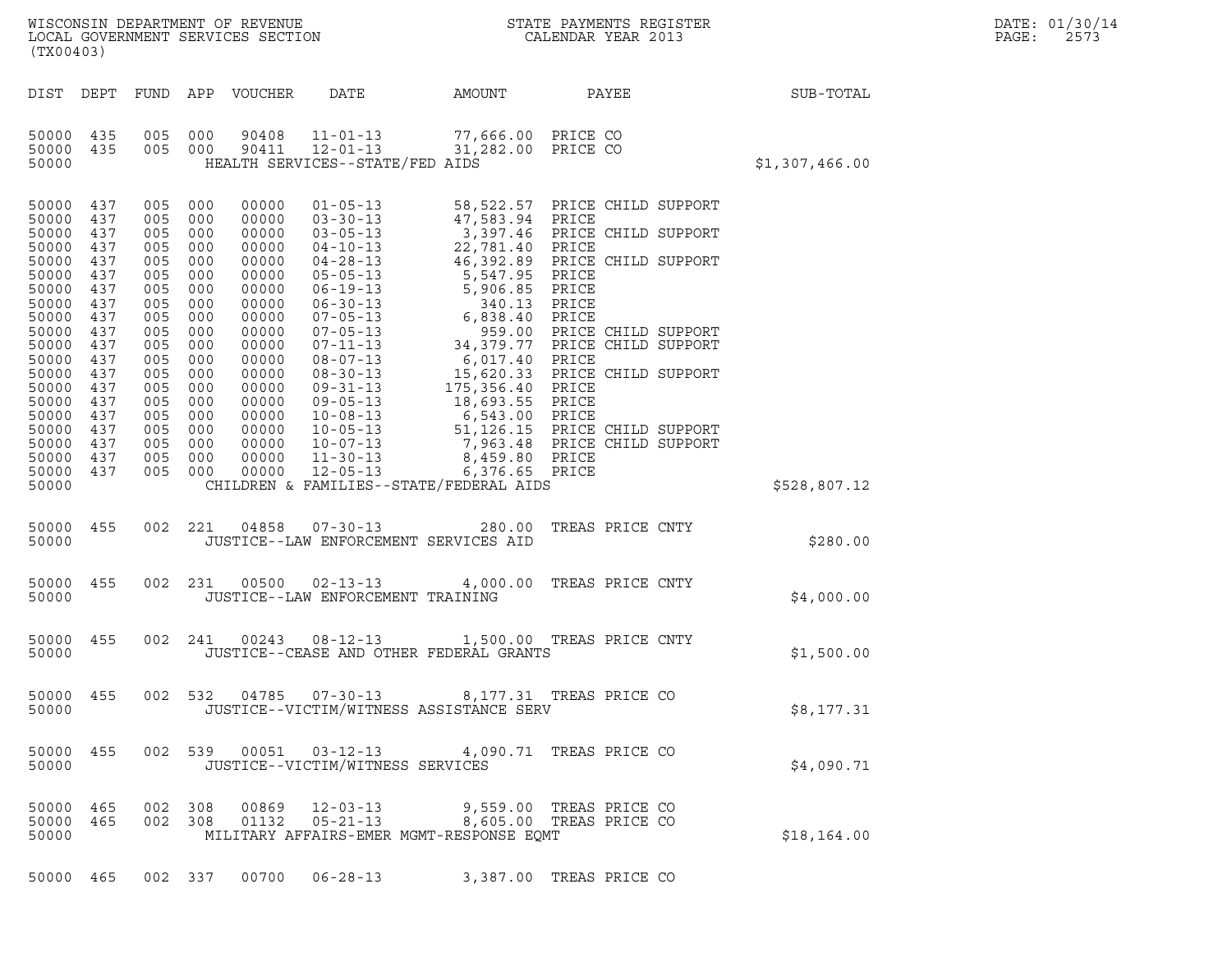| (TX00403)                                                                                                                                                                                                                                                                                                                                                                          |                                                                                  |                                                                                                                                                                                                           |                                                                                                                                                                                                             |                                                                                                                                                                                                                                                                                                                                                                                                                                                                                                                           |                                                                                                                                   | ${\tt WISCONSIM\ DEPARTMENT\ OF\ REVENUE}\hbox{\tt STATE\ PAYMENTS\ REGISTER\ LOCAL\ GOVERNMENT\ SERVICES\ SECTION\thinspace\ {\tt SCTION}\hbox{\tt CALENDAR\ YEAR\ 2013}}$                                          |             | DATE: 01/30/14<br>PAGE:<br>2574 |
|------------------------------------------------------------------------------------------------------------------------------------------------------------------------------------------------------------------------------------------------------------------------------------------------------------------------------------------------------------------------------------|----------------------------------------------------------------------------------|-----------------------------------------------------------------------------------------------------------------------------------------------------------------------------------------------------------|-------------------------------------------------------------------------------------------------------------------------------------------------------------------------------------------------------------|---------------------------------------------------------------------------------------------------------------------------------------------------------------------------------------------------------------------------------------------------------------------------------------------------------------------------------------------------------------------------------------------------------------------------------------------------------------------------------------------------------------------------|-----------------------------------------------------------------------------------------------------------------------------------|----------------------------------------------------------------------------------------------------------------------------------------------------------------------------------------------------------------------|-------------|---------------------------------|
| DIST DEPT FUND APP VOUCHER DATE                                                                                                                                                                                                                                                                                                                                                    |                                                                                  |                                                                                                                                                                                                           |                                                                                                                                                                                                             |                                                                                                                                                                                                                                                                                                                                                                                                                                                                                                                           |                                                                                                                                   | AMOUNT PAYEE SUB-TOTAL                                                                                                                                                                                               |             |                                 |
|                                                                                                                                                                                                                                                                                                                                                                                    |                                                                                  |                                                                                                                                                                                                           |                                                                                                                                                                                                             |                                                                                                                                                                                                                                                                                                                                                                                                                                                                                                                           |                                                                                                                                   | 50000 MILITARY AFFAIRS-EMERGENCY MGMT PLANNING SOURCH \$3,387.00                                                                                                                                                     |             |                                 |
| 50000 465<br>50000 465<br>50000                                                                                                                                                                                                                                                                                                                                                    |                                                                                  |                                                                                                                                                                                                           |                                                                                                                                                                                                             | 002 342 00383 01-30-13 19,573.64 TREAS PRICE CO<br>002 342 00771 08-14-13 17,696.11 TREAS PRICE CO<br>MILITARY AFFAIRS-EMERGENCY MGMT-FED FUND                                                                                                                                                                                                                                                                                                                                                                            |                                                                                                                                   |                                                                                                                                                                                                                      | \$37,269.75 |                                 |
| 50000 465<br>50000                                                                                                                                                                                                                                                                                                                                                                 |                                                                                  |                                                                                                                                                                                                           |                                                                                                                                                                                                             | 072 364 00350 01-23-13 3,535.00 TREAS PRICE CO<br>MILITARY AFFAIRS-EMER MGMT-PLANNING AID                                                                                                                                                                                                                                                                                                                                                                                                                                 |                                                                                                                                   |                                                                                                                                                                                                                      | \$3,535.00  |                                 |
| 50000 485<br>50000                                                                                                                                                                                                                                                                                                                                                                 |                                                                                  | 002 127                                                                                                                                                                                                   |                                                                                                                                                                                                             |                                                                                                                                                                                                                                                                                                                                                                                                                                                                                                                           |                                                                                                                                   | 27 05455 06-17-13 850.00 TREAS PRICE CNTY<br>VETERANS AFFAIRS GRANTS                                                                                                                                                 | \$850.00    |                                 |
| 50000 485<br>50000                                                                                                                                                                                                                                                                                                                                                                 |                                                                                  | 082 267                                                                                                                                                                                                   |                                                                                                                                                                                                             | VETERANS AFFAIRS--GRANTS TO COUNTIES                                                                                                                                                                                                                                                                                                                                                                                                                                                                                      |                                                                                                                                   | 05455  06-17-13  3,825.00 TREAS PRICE CNTY                                                                                                                                                                           | \$3,825.00  |                                 |
| 50000 485<br>50000                                                                                                                                                                                                                                                                                                                                                                 |                                                                                  |                                                                                                                                                                                                           |                                                                                                                                                                                                             | VETERANS AFFAIRS--GRANTS TO COUNTIES                                                                                                                                                                                                                                                                                                                                                                                                                                                                                      |                                                                                                                                   | 083 370 05455 06-17-13 3,825.00 TREAS PRICE CNTY                                                                                                                                                                     | \$3,825.00  |                                 |
| 50000 505<br>50000                                                                                                                                                                                                                                                                                                                                                                 |                                                                                  | 002 116                                                                                                                                                                                                   |                                                                                                                                                                                                             | 01319  09-06-13  28,442.00  TREAS PRICE CO<br>DOA--LAND INFORMATION BOARD GRANTS                                                                                                                                                                                                                                                                                                                                                                                                                                          |                                                                                                                                   |                                                                                                                                                                                                                      | \$28,442.00 |                                 |
| 50000<br>505<br>50000<br>505<br>50000<br>505<br>50000<br>505<br>50000<br>505<br>50000<br>505<br>50000<br>505<br>50000<br>505<br>50000<br>505<br>50000<br>505<br>50000 505<br>50000<br>505<br>50000<br>505<br>50000<br>505<br>50000<br>505<br>50000<br>505<br>50000<br>505<br>50000<br>505<br>50000<br>505<br>50000<br>505<br>50000<br>505<br>50000<br>505<br>50000<br>505<br>50000 | 002<br>002<br>002<br>002<br>002<br>002<br>002<br>002<br>002<br>002<br>002<br>002 | 002 155<br>002 155<br>002 155<br>002 155<br>002 155<br>002 155<br>002 155<br>002 155<br>002 155<br>002 155<br>002 155<br>155<br>155<br>155<br>155<br>155<br>155<br>155<br>155<br>155<br>155<br>155<br>155 | 60078<br>60078<br>60140<br>60140<br>60180<br>60180<br>60307<br>60307<br>60321<br>60321<br>60435<br>60435<br>60494<br>60563<br>60563<br>60639<br>60639<br>60717<br>60717<br>60786<br>60786<br>60834<br>60834 | 08-26-13<br>08-26-13<br>09-25-13<br>09-25-13<br>1,122.00 TREAS PRICE CO<br>09-25-13<br>536.00 TREAS PRICE CO<br>10-09-13<br>1,561.00 TREAS PRICE CO<br>10-09-13<br>1,845.00 TREAS PRICE CO<br>12-10-13<br>2,893.00 TREAS PRICE CO<br>12-10-13<br>1,409.00<br>$01 - 30 - 13$<br>$02 - 26 - 13$<br>$03 - 26 - 13$<br>$03 - 26 - 13$<br>$04 - 24 - 13$<br>$04 - 24 - 13$<br>$05 - 24 - 13$<br>$05 - 24 - 13$<br>$06 - 26 - 13$<br>$06 - 26 - 13$<br>$07 - 10 - 13$<br>$07 - 10 - 13$<br>DOA-HOUSING ASSISTANCE-FEDERAL FUNDS | 1,149.00<br>40.00<br>1,311.00<br>1,661.00<br>1,039.00<br>1,103.00<br>845.00<br>1,372.00<br>1,571.00<br>212.00<br>413.00<br>825.00 | TREAS PRICE CO<br>TREAS PRICE CO<br>TREAS PRICE CO<br>TREAS PRICE CO<br>TREAS PRICE CO<br>TREAS PRICE CO<br>TREAS PRICE CO<br>TREAS PRICE CO<br>TREAS PRICE CO<br>TREAS PRICE CO<br>TREAS PRICE CO<br>TREAS PRICE CO | \$23,541.00 |                                 |

50000 505 002 650 06385 01-28-13 8,010.00 TREAS PRICE CO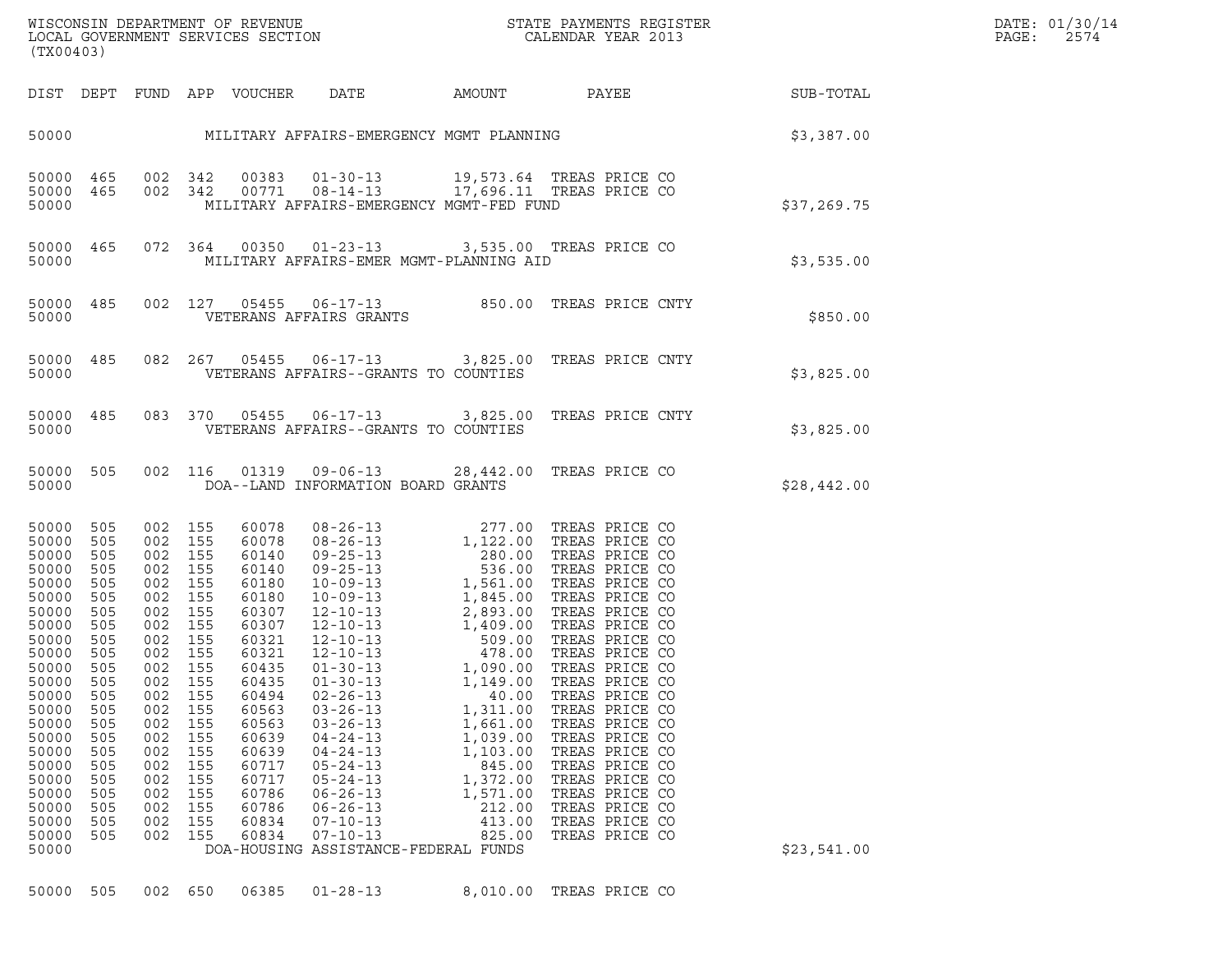| (TX00403)                                                                                                                                                                                                                                                                                             |                                                                                                                                                                                                                              |                                                                                                                                                                                                                              |                                                                                                                                                                                                                              |                                                                                                                                                                                                                                                                                              |                                                                                 |                                                                                                                                                                                                                                                                                       |                                                                                                                                                                                                                                                                                                                                                                                                                                                                                                                                                                                              |                |
|-------------------------------------------------------------------------------------------------------------------------------------------------------------------------------------------------------------------------------------------------------------------------------------------------------|------------------------------------------------------------------------------------------------------------------------------------------------------------------------------------------------------------------------------|------------------------------------------------------------------------------------------------------------------------------------------------------------------------------------------------------------------------------|------------------------------------------------------------------------------------------------------------------------------------------------------------------------------------------------------------------------------|----------------------------------------------------------------------------------------------------------------------------------------------------------------------------------------------------------------------------------------------------------------------------------------------|---------------------------------------------------------------------------------|---------------------------------------------------------------------------------------------------------------------------------------------------------------------------------------------------------------------------------------------------------------------------------------|----------------------------------------------------------------------------------------------------------------------------------------------------------------------------------------------------------------------------------------------------------------------------------------------------------------------------------------------------------------------------------------------------------------------------------------------------------------------------------------------------------------------------------------------------------------------------------------------|----------------|
| DIST                                                                                                                                                                                                                                                                                                  | DEPT                                                                                                                                                                                                                         | FUND                                                                                                                                                                                                                         | APP                                                                                                                                                                                                                          | VOUCHER DATE                                                                                                                                                                                                                                                                                 |                                                                                 | AMOUNT                                                                                                                                                                                                                                                                                | PAYEE                                                                                                                                                                                                                                                                                                                                                                                                                                                                                                                                                                                        | SUB-TOTAL      |
| 50000                                                                                                                                                                                                                                                                                                 |                                                                                                                                                                                                                              |                                                                                                                                                                                                                              |                                                                                                                                                                                                                              |                                                                                                                                                                                                                                                                                              |                                                                                 | DOA--JUSTICE-ASSISTANCE-FEDERAL ARRA FDS                                                                                                                                                                                                                                              |                                                                                                                                                                                                                                                                                                                                                                                                                                                                                                                                                                                              | \$8,010.00     |
| 50000<br>50000<br>50000<br>50000<br>50000<br>50000<br>50000<br>50000<br>50000<br>50000<br>50000<br>50000<br>50000<br>50000<br>50000<br>50000<br>50000<br>50000<br>50000<br>50000<br>50000<br>50000<br>50000<br>50000<br>50000<br>50000<br>50000<br>50000<br>50000<br>50000<br>50000<br>50000<br>50000 | 505<br>505<br>505<br>505<br>505<br>505<br>505<br>505<br>505<br>505<br>505<br>505<br>505<br>505<br>505<br>505<br>505<br>505<br>505<br>505<br>505<br>505<br>505<br>505<br>505<br>505<br>505<br>505<br>505<br>505<br>505<br>505 | 035<br>035<br>035<br>035<br>035<br>035<br>035<br>035<br>035<br>035<br>035<br>035<br>035<br>035<br>035<br>035<br>035<br>035<br>035<br>035<br>035<br>035<br>035<br>035<br>035<br>035<br>035<br>035<br>035<br>035<br>035<br>035 | 371<br>371<br>371<br>371<br>371<br>371<br>371<br>371<br>371<br>371<br>371<br>371<br>371<br>371<br>371<br>371<br>371<br>371<br>371<br>371<br>371<br>371<br>371<br>371<br>371<br>371<br>371<br>371<br>371<br>371<br>371<br>371 | 60078<br>60078<br>60078<br>60140<br>60140<br>60180<br>60180<br>60307<br>60307<br>60307<br>60321<br>60321<br>60321<br>60435<br>60435<br>60435<br>60494<br>60563<br>60563<br>60563<br>60639<br>60639<br>60639<br>60717<br>60717<br>60717<br>60786<br>60786<br>60786<br>60834<br>60834<br>60834 | $08 - 26 - 13$<br>$07 - 10 - 13$<br>$07 - 10 - 13$<br>DOA--PUBLIC BENEFITS FUND | 81.00<br>$\begin{array}{cccc} 08-26-13 & 81.00 \\ 08-26-13 & 82.00 \\ 08-26-13 & 21.00 \\ 09-25-13 & 353.00 \\ 09-25-13 & 352.00 \\ 09-25-13 & 322.00 \\ 10-09-13 & 1,527.00 \\ 12-10-13 & 887.00 \\ 12-10-13 & 26.00 \\ 12-10-13 & 27.50.00 \\ 12-10-13 & 479.00 \\ 12-10-13 & 479.$ | TREAS PRICE CO<br>TREAS PRICE CO<br>TREAS PRICE CO<br>TREAS PRICE CO<br>TREAS PRICE CO<br>TREAS PRICE CO<br>TREAS PRICE CO<br>TREAS PRICE CO<br>TREAS PRICE CO<br>TREAS PRICE CO<br>TREAS PRICE CO<br>TREAS PRICE CO<br>TREAS PRICE CO<br>TREAS PRICE CO<br>TREAS PRICE CO<br>TREAS PRICE CO<br>TREAS PRICE CO<br>TREAS PRICE CO<br>TREAS PRICE CO<br>TREAS PRICE CO<br>TREAS PRICE CO<br>TREAS PRICE CO<br>TREAS PRICE CO<br>TREAS PRICE CO<br>TREAS PRICE CO<br>TREAS PRICE CO<br>TREAS PRICE CO<br>TREAS PRICE CO<br>TREAS PRICE CO<br>TREAS PRICE CO<br>TREAS PRICE CO<br>TREAS PRICE CO | \$18,640.00    |
| 50000<br>50000<br>50000                                                                                                                                                                                                                                                                               | 835<br>835                                                                                                                                                                                                                   | 002<br>002                                                                                                                                                                                                                   | 105<br>105                                                                                                                                                                                                                   | 44216                                                                                                                                                                                                                                                                                        | $07 - 22 - 13$<br>81319 11-18-13<br>REVENUE--STATE SHARED REVENUES              | 80,282.45 TREAS PRICE CO<br>453,628.87 TREAS PRICE CO                                                                                                                                                                                                                                 |                                                                                                                                                                                                                                                                                                                                                                                                                                                                                                                                                                                              | \$533,911.32   |
| 50000<br>50000                                                                                                                                                                                                                                                                                        | 835                                                                                                                                                                                                                          | 002                                                                                                                                                                                                                          | 109                                                                                                                                                                                                                          | 01050                                                                                                                                                                                                                                                                                        | $07 - 22 - 13$<br>REVENUE--EXEMPT COMPUTER AID                                  |                                                                                                                                                                                                                                                                                       | 10,420.00 TREAS PRICE CO                                                                                                                                                                                                                                                                                                                                                                                                                                                                                                                                                                     | \$10,420.00    |
| 50000<br>50000<br>50000                                                                                                                                                                                                                                                                               | 835<br>835                                                                                                                                                                                                                   | 002<br>002                                                                                                                                                                                                                   | 302<br>302                                                                                                                                                                                                                   | 10101<br>11101                                                                                                                                                                                                                                                                               | $07 - 22 - 13$                                                                  | 07-22-13 1,558,589.59 TREAS PRICE CO<br>463,983.85 TREAS PRICE CO<br>REVENUE-FIRST DOLLAR/SCHOOL LEVY CREDITS                                                                                                                                                                         |                                                                                                                                                                                                                                                                                                                                                                                                                                                                                                                                                                                              | \$2,022,573.44 |
| 50000                                                                                                                                                                                                                                                                                                 | 835                                                                                                                                                                                                                          |                                                                                                                                                                                                                              | 021 363                                                                                                                                                                                                                      | 37240                                                                                                                                                                                                                                                                                        | $03 - 25 - 13$                                                                  |                                                                                                                                                                                                                                                                                       | 307,188.72 TREAS PRICE CO                                                                                                                                                                                                                                                                                                                                                                                                                                                                                                                                                                    |                |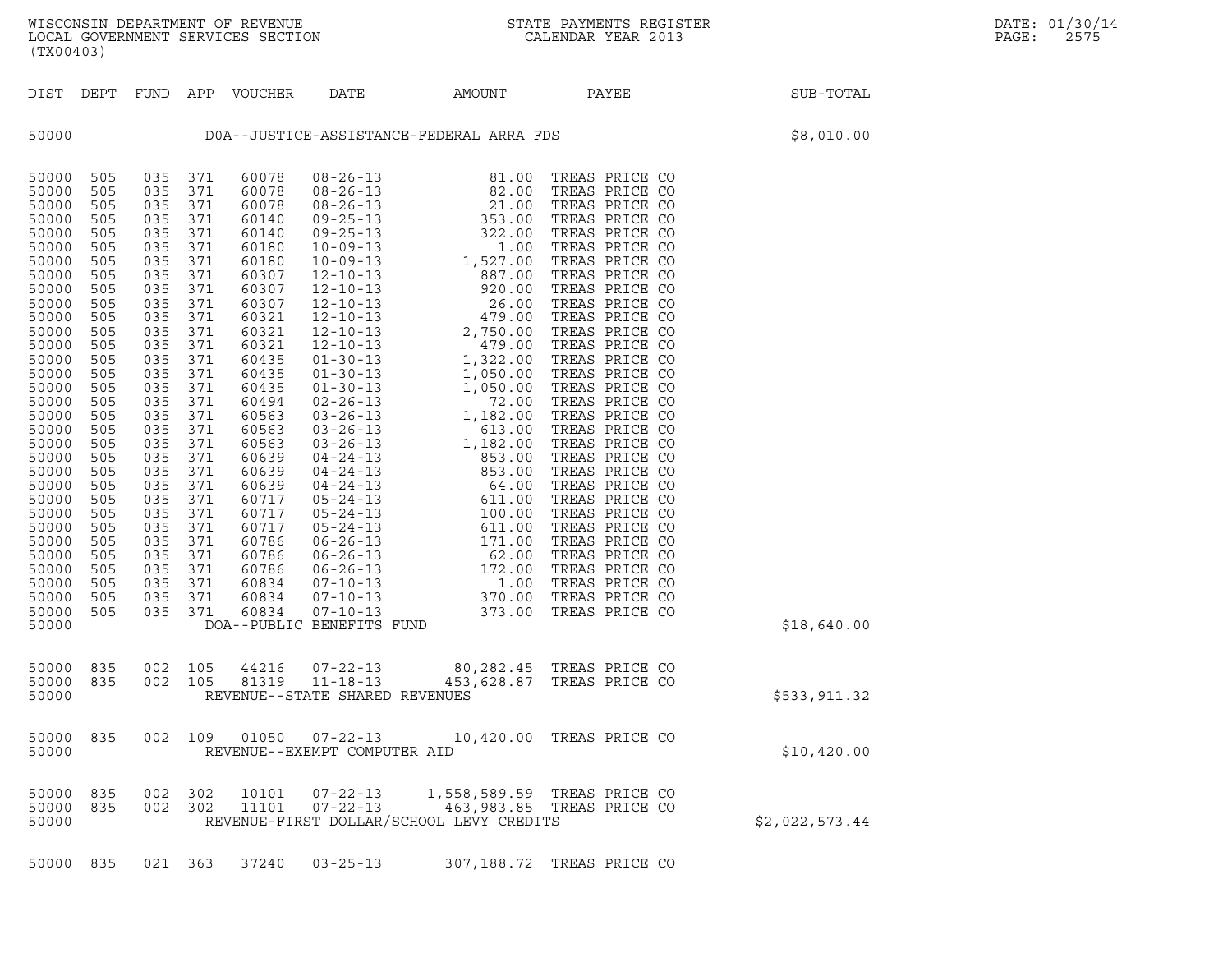| (TX00403) |                           |      |     | WISCONSIN DEPARTMENT OF REVENUE<br>LOCAL GOVERNMENT SERVICES SECTION |                               |        | STATE PAYMENTS REGISTER<br>CALENDAR YEAR 2013 |                | PAGE: | DATE: 01/30/14<br>2576 |
|-----------|---------------------------|------|-----|----------------------------------------------------------------------|-------------------------------|--------|-----------------------------------------------|----------------|-------|------------------------|
| DIST      | DEPT                      | FUND | APP | VOUCHER                                                              | DATE                          | AMOUNT | PAYEE                                         | SUB-TOTAL      |       |                        |
| 50000     | REVENUE--LOTTERY CREDIT - |      |     |                                                                      |                               |        |                                               | \$307,188.72   |       |                        |
| 50000     |                           |      |     |                                                                      | DISTRICT TOTAL APPROPRIATIONS |        |                                               | \$6,253,367.00 |       |                        |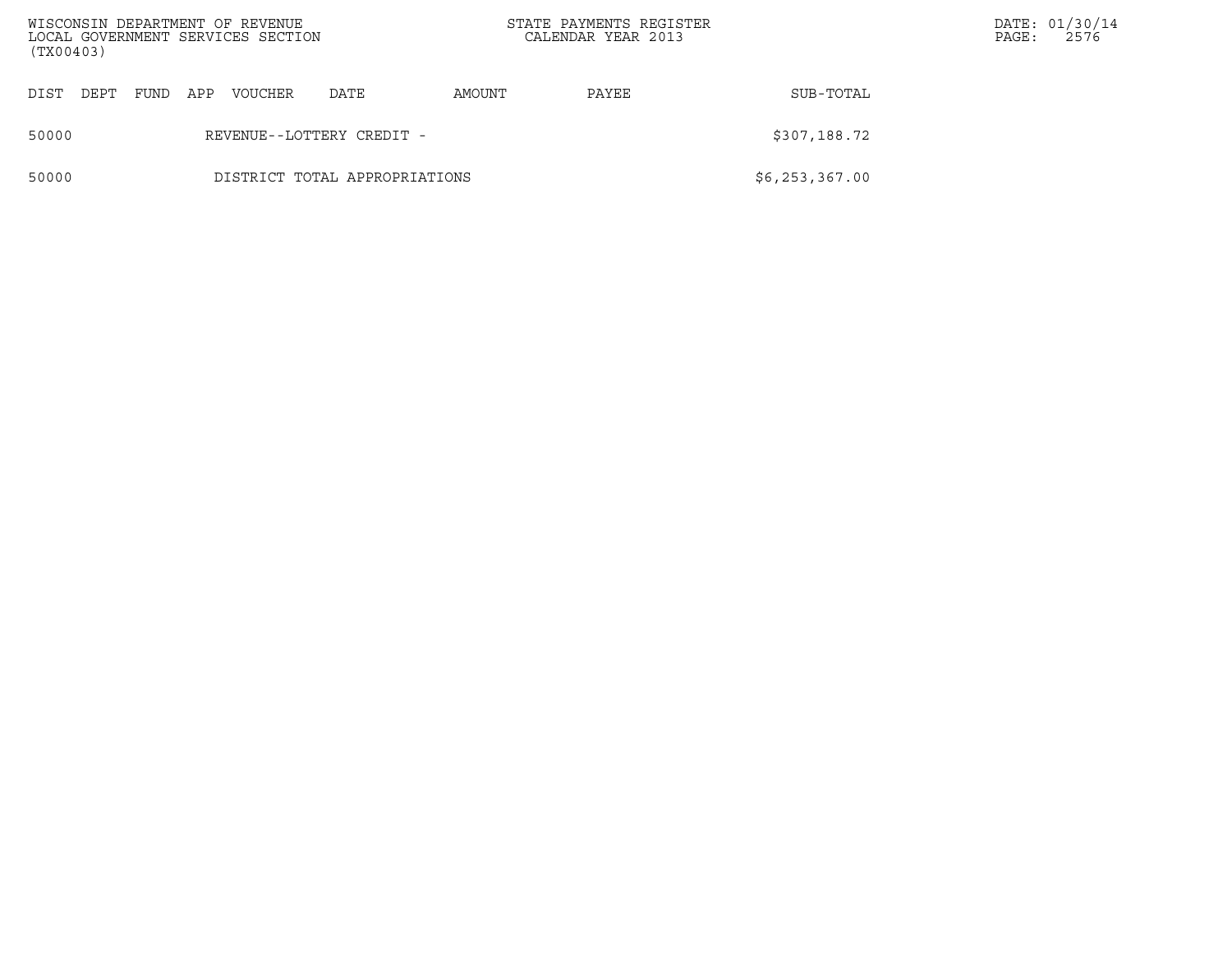| WISCONSIN DEPARTMENT OF REVENUE   | STATE PAYMENTS REGISTER | DATE: 01/30/14 |
|-----------------------------------|-------------------------|----------------|
| LOCAL GOVERNMENT SERVICES SECTION | CALENDAR YEAR 2013      | 2577<br>PAGE:  |

| WISCONSIN DEPARTMENT OF REVENUE ${\small \begin{array}{ll} \texttt{STATE} \texttt{PAYMENTS} \texttt{REGISTER} \\ \texttt{COLEDDAR} \texttt{YEAR} \texttt{N13} \end{array}}$<br>(TX00403) |  |  |  |  |                                     |                                          |                                                                                                                                                      |              | DATE: 01/30/14<br>PAGE:<br>2577 |
|------------------------------------------------------------------------------------------------------------------------------------------------------------------------------------------|--|--|--|--|-------------------------------------|------------------------------------------|------------------------------------------------------------------------------------------------------------------------------------------------------|--------------|---------------------------------|
|                                                                                                                                                                                          |  |  |  |  |                                     |                                          | DIST DEPT FUND APP VOUCHER DATE AMOUNT PAYEE PAYER SUB-TOTAL                                                                                         |              |                                 |
| 50002                                                                                                                                                                                    |  |  |  |  |                                     | SAFETY/PROF SERV--FIRE INSURANCE DUES    | 50002 165 002 225 01249 07-03-13 456.72 TREAS TN CATAWBA                                                                                             | \$456.72     |                                 |
| 50002 370<br>50002 370<br>50002 370<br>50002                                                                                                                                             |  |  |  |  |                                     | NAT RESOURCES-SEVERANCE/YIELD/WITHDRAWAL | 000 001 01DNR 03-13-13 234.09 TREAS TOWN CATAWBA<br>000 001 02DNR 07-03-13 704.80 TREAS TOWN CATAWBA<br>000 001 04DNR 10-23-13 3,477.42 TOWN CATAWBA | \$4,416.31   |                                 |
| 50002 370<br>50002 370<br>50002                                                                                                                                                          |  |  |  |  |                                     | NAT RESOURCES--FOREST CROP/MFL/CO FOREST | 012 571 36693 06-10-13 1,111.28 TREAS TN CATAWBA<br>012 571 36693 06-10-13 2,247.83 TREAS TN CATAWBA                                                 | \$3,359.11   |                                 |
| 50002 395<br>50002 395<br>50002 395<br>50002 395<br>50002                                                                                                                                |  |  |  |  |                                     | TRANSPORTATION--GENERAL TRANSP AIDS-GTA  |                                                                                                                                                      | \$56,396.88  |                                 |
| 50002                                                                                                                                                                                    |  |  |  |  | REVENUE--STATE SHARED REVENUES      |                                          | 50002 835 002 105 44194 07-22-13 1,920.53 TREAS TN CATAWBA<br>50002 835 002 105 81297 11-18-13 10,883.00 TREAS TN CATAWBA                            | \$12,803.53  |                                 |
| 50002                                                                                                                                                                                    |  |  |  |  |                                     | REVENUE-FIRST DOLLAR/SCHOOL LEVY CREDITS | 50002 835 002 302 10094 07-22-13 34,470.64 TREAS TN CATAWBA<br>50002 835 002 302 11094 07-22-13 12,659.23 TREAS TN CATAWBA                           | \$47,129.87  |                                 |
| 50002                                                                                                                                                                                    |  |  |  |  | REVENUE--LOTTERY CREDIT -           |                                          | 50002 835 021 363 37233 03-25-13 8,413.15 TREAS TN CATAWBA                                                                                           | \$8,413.15   |                                 |
|                                                                                                                                                                                          |  |  |  |  | 50002 DISTRICT TOTAL APPROPRIATIONS |                                          |                                                                                                                                                      | \$132,975.57 |                                 |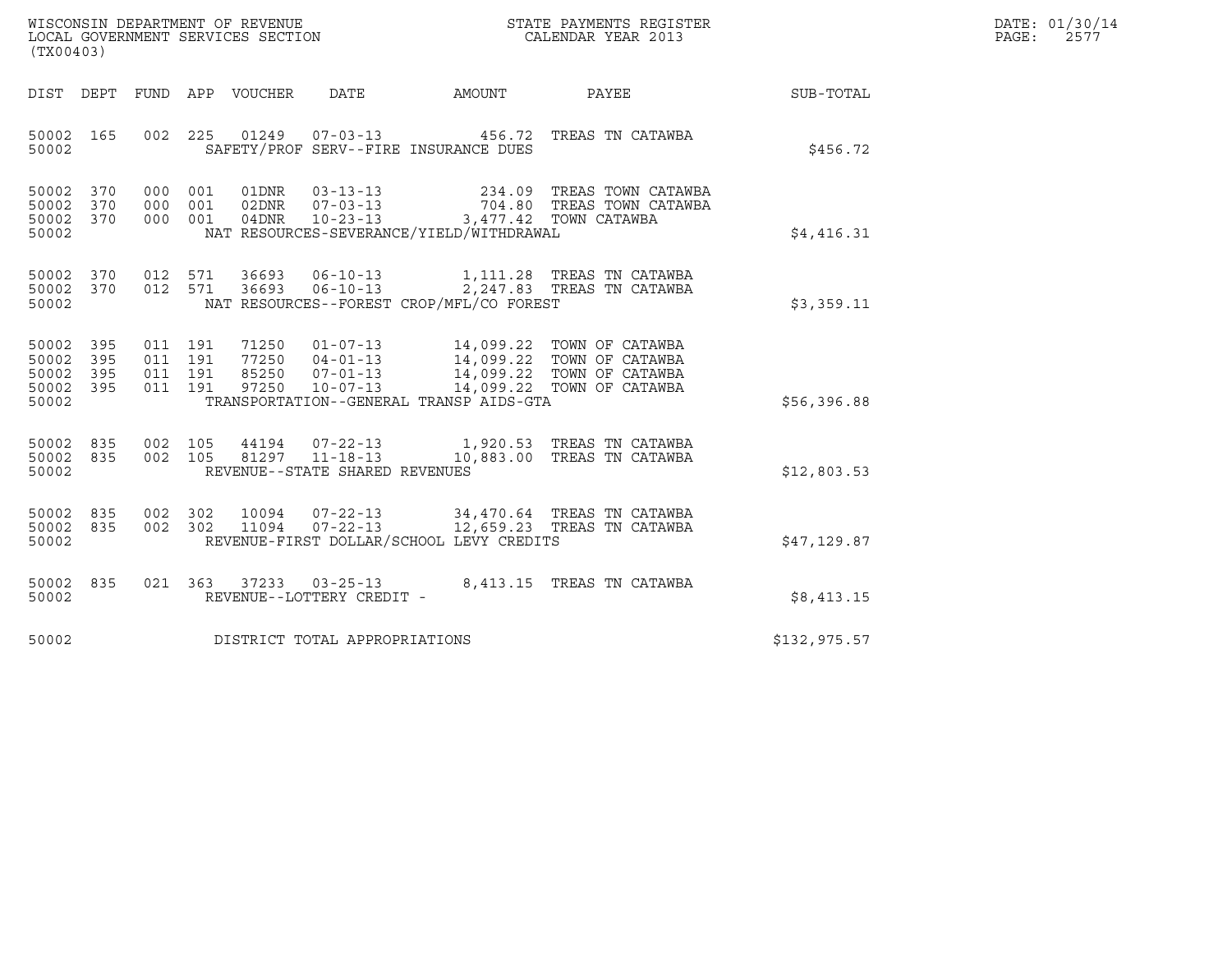| WISCONSIN DEPARTMENT OF REVENUE   | STATE PAYMENTS REGISTER | DATE: 01/30/14 |
|-----------------------------------|-------------------------|----------------|
| LOCAL GOVERNMENT SERVICES SECTION | CALENDAR YEAR 2013      | 2578<br>PAGE:  |

| (TX00403)          |                              |       |                                         |                                            | WISCONSIN DEPARTMENT OF REVENUE<br>LOCAL GOVERNMENT SERVICES SECTION TERM CALENDAR YEAR 2013                                                                                                                                                                                                               |              | DATE: 01/30/14<br>PAGE: 2578 |
|--------------------|------------------------------|-------|-----------------------------------------|--------------------------------------------|------------------------------------------------------------------------------------------------------------------------------------------------------------------------------------------------------------------------------------------------------------------------------------------------------------|--------------|------------------------------|
|                    |                              |       |                                         |                                            | DIST DEPT FUND APP VOUCHER DATE AMOUNT PAYEE THE SUB-TOTAL                                                                                                                                                                                                                                                 |              |                              |
| 50004              |                              |       |                                         | SAFETY/PROF SERV--FIRE INSURANCE DUES      | 50004 165 002 225 01250 07-03-13 1,870.83 TREAS TN EISENSTEIN                                                                                                                                                                                                                                              | \$1,870.83   |                              |
| 50004              |                              |       |                                         | NAT RESOURCES-SEVERANCE/YIELD/WITHDRAWAL   | 50004 370 000 001 01DNR 03-13-13 108.65 TREAS TOWN EISENSTEIN<br>50004 370 000 001 02DNR 07-03-13 690.67 TREAS TOWN EISENSTEIN<br>50004 370 000 001 04DNR 10-23-13 1,809.82 TREAS TOWN EISENSTEIN                                                                                                          | \$2,609.14   |                              |
| 50004              |                              |       |                                         | NAT RESOURCES--FOREST CROP/MFL/CO FOREST   | 50004 370 012 571 36694 06-10-13 23.75 TREAS TN EISENSTEIN<br>50004 370 012 571 36694 06-10-13 637.26 TREAS TN EISENSTEIN                                                                                                                                                                                  | \$661.01     |                              |
|                    |                              |       |                                         | 50004 NAT RESOURCES--AIDS IN LIEU OF TAXES | 50004 370 012 579 18757 04-15-13 2.72 TREAS TN EISENSTEIN                                                                                                                                                                                                                                                  | \$2.72       |                              |
|                    |                              |       |                                         | 50004 NAT RESOURCES--PMT IN LIEU OF TAXES  | 50004 370 012 584 00096 09-03-13 27,489.41 TREAS TN EISENSTEIN                                                                                                                                                                                                                                             | \$27,489.41  |                              |
|                    |                              |       | 50004 NAT RESOURCES--RU RECYCLING GRANT |                                            | 50004 370 074 670 40882 05-20-13 3,445.43 TREAS TN EISENSTEIN                                                                                                                                                                                                                                              | \$3,445.43   |                              |
| 50004              |                              |       |                                         | TRANSPORTATION--GENERAL TRANSP AIDS-GTA    | $\begin{tabular}{cccccc} 50004 & 395 & 011 & 191 & 71251 & 01-07-13 & 40,921.19 & TOWN OF EISENSTEIN \\ 50004 & 395 & 011 & 191 & 77251 & 04-01-13 & 40,921.19 & TOWN OF EISENSTEIN \\ 50004 & 395 & 011 & 191 & 85251 & 07-01-13 & 40,921.19 & TOWN OF EISENSTEIN \\ 50004 & 395 & 011 & 191 & 97251 & 1$ | \$163,684.78 |                              |
|                    |                              |       |                                         |                                            | 50004 395 011 278 92566 10-29-13 23,260.13 TREAS TN EISENSTEIN<br>50004 TRANSPORTATION--LRIP/TRIP/MSIP GRANTS                                                                                                                                                                                              | \$23, 260.13 |                              |
| 50004 835<br>50004 | 50004 835 002 105<br>002 105 |       | REVENUE--STATE SHARED REVENUES          |                                            | 44195   07-22-13   2,794.71   TREAS TN EISENSTEIN<br>81298   11-18-13   15,840.64   TREAS TN EISENSTEIN                                                                                                                                                                                                    | \$18,635.35  |                              |
| 50004 835<br>50004 | 002 501                      | 00003 | $02 - 01 - 13$                          | DOA-PAYMENT FOR MUNICIPAL SERVICES AID     | 551.75 TREAS TN EISENSTEIN                                                                                                                                                                                                                                                                                 | \$551.75     |                              |
| 50004              |                              |       | DISTRICT TOTAL APPROPRIATIONS           |                                            |                                                                                                                                                                                                                                                                                                            | \$242,210.55 |                              |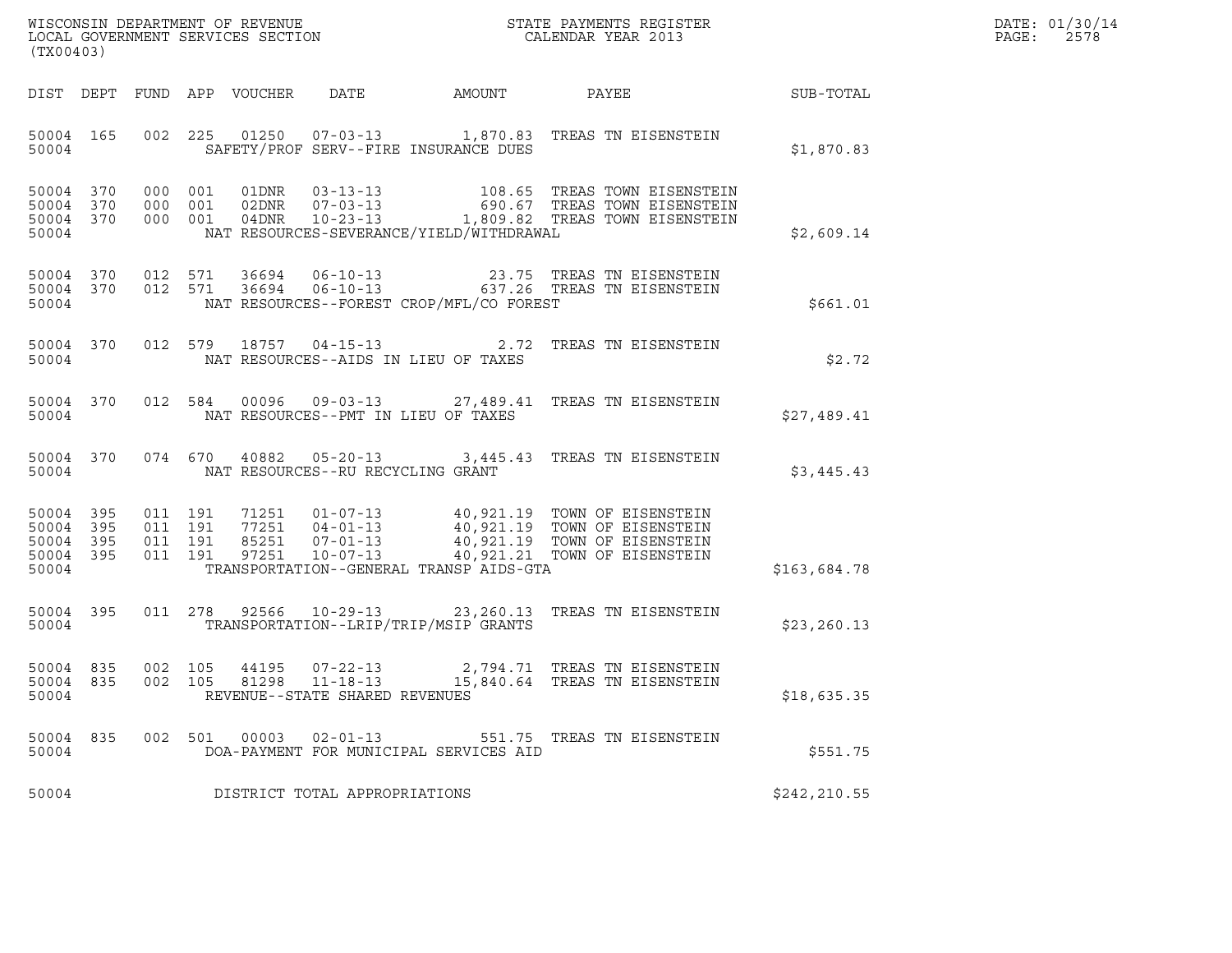| $\tt WISCONSIM DEPARTMENT OF REVENUE$ $\tt WISCONSIM EN THE RISTERLOCAL GOVERNMENT SERVICES SECTION CALENDAR YEAR 2013$<br>(TX00403) |            |                                          |  |       |                                                        |                                                                                                                                                                                                                                                                                                                                                                                                 |                       |                  | DATE: 01/30/14<br>$\mathtt{PAGE}$ :<br>2579 |
|--------------------------------------------------------------------------------------------------------------------------------------|------------|------------------------------------------|--|-------|--------------------------------------------------------|-------------------------------------------------------------------------------------------------------------------------------------------------------------------------------------------------------------------------------------------------------------------------------------------------------------------------------------------------------------------------------------------------|-----------------------|------------------|---------------------------------------------|
|                                                                                                                                      |            |                                          |  |       |                                                        | DIST DEPT FUND APP VOUCHER DATE AMOUNT PAYEE                                                                                                                                                                                                                                                                                                                                                    |                       | <b>SUB-TOTAL</b> |                                             |
| 50006 165<br>50006                                                                                                                   |            |                                          |  |       |                                                        | 002 225 01251 07-03-13 4,072.78 TREAS TN ELK<br>SAFETY/PROF SERV--FIRE INSURANCE DUES                                                                                                                                                                                                                                                                                                           |                       | \$4,072.78       |                                             |
| 50006 370<br>50006                                                                                                                   | 50006 370  | 000 001<br>000 001                       |  | 01DNR | $03 - 13 - 13$                                         | 04DNR  10-23-13  1,062.10 TOWN ELK<br>NAT RESOURCES-SEVERANCE/YIELD/WITHDRAWAL                                                                                                                                                                                                                                                                                                                  | 176.30 TREAS TOWN ELK | \$1,238.40       |                                             |
| 50006                                                                                                                                | 50006 370  | 50006 370 012 571<br>012 571             |  |       |                                                        | NAT RESOURCES--FOREST CROP/MFL/CO FOREST                                                                                                                                                                                                                                                                                                                                                        |                       | \$2,111.81       |                                             |
| 50006 370<br>50006 370<br>50006 370<br>50006                                                                                         |            | 012 579<br>012 579<br>012 579            |  |       |                                                        | 18758   04-15-13   300.27 TREAS TN ELK<br>18758   04-15-13   73.89 TREAS TOWN ELK<br>18758   04-15-13   18.15 TREAS TOWN ELK<br>NAT RESOURCES--AIDS IN LIEU OF TAXES                                                                                                                                                                                                                            |                       | \$392.31         |                                             |
| 50006 370<br>50006                                                                                                                   |            | 074 670                                  |  |       | NAT RESOURCES--RU RECYCLING GRANT                      | 40883  05-20-13  4,190.40 TREAS TN ELK                                                                                                                                                                                                                                                                                                                                                          |                       | \$4,190.40       |                                             |
| 50006 395<br>50006<br>50006<br>50006 395<br>50006                                                                                    | 395<br>395 | 011 191<br>011 191<br>011 191<br>011 191 |  |       |                                                        | $\begin{array}{cccc} 71252 & 01\hbox{-}07\hbox{-}13 & 26\hbox{/}197\hbox{-}87 & \text{TOMN OF ELK} \\ 77252 & 04\hbox{-}01\hbox{-}13 & 26\hbox{/}197\hbox{-}87 & \text{TOMN OF ELK} \\ 85252 & 07\hbox{-}01\hbox{-}13 & 26\hbox{/}197\hbox{-}87 & \text{TOMN OF ELK} \\ 97252 & 10\hbox{-}07\hbox{-}13 & 26\hbox{/}197\hbox{-}89 & \text{TOMN OF EL$<br>TRANSPORTATION--GENERAL TRANSP AIDS-GTA |                       | \$104,791.50     |                                             |
| 50006 835<br>50006 835<br>50006                                                                                                      |            | 002 105<br>002 105                       |  |       | REVENUE--STATE SHARED REVENUES                         | $\begin{array}{cccc} 44196 & 07-22-13 & 2,087.41 & \text{TREAS TN ELK} \\ 81299 & 11-18-13 & 11,828.66 & \text{TREAS TN ELK} \end{array}$                                                                                                                                                                                                                                                       |                       | \$13,916.07      |                                             |
| 50006 835<br>50006                                                                                                                   |            |                                          |  |       | 002 109 03133 07-22-13<br>REVENUE--EXEMPT COMPUTER AID |                                                                                                                                                                                                                                                                                                                                                                                                 | 8.00 TREAS TN ELK     | \$8.00           |                                             |
| 50006                                                                                                                                |            |                                          |  |       | DISTRICT TOTAL APPROPRIATIONS                          |                                                                                                                                                                                                                                                                                                                                                                                                 |                       | \$130,721.27     |                                             |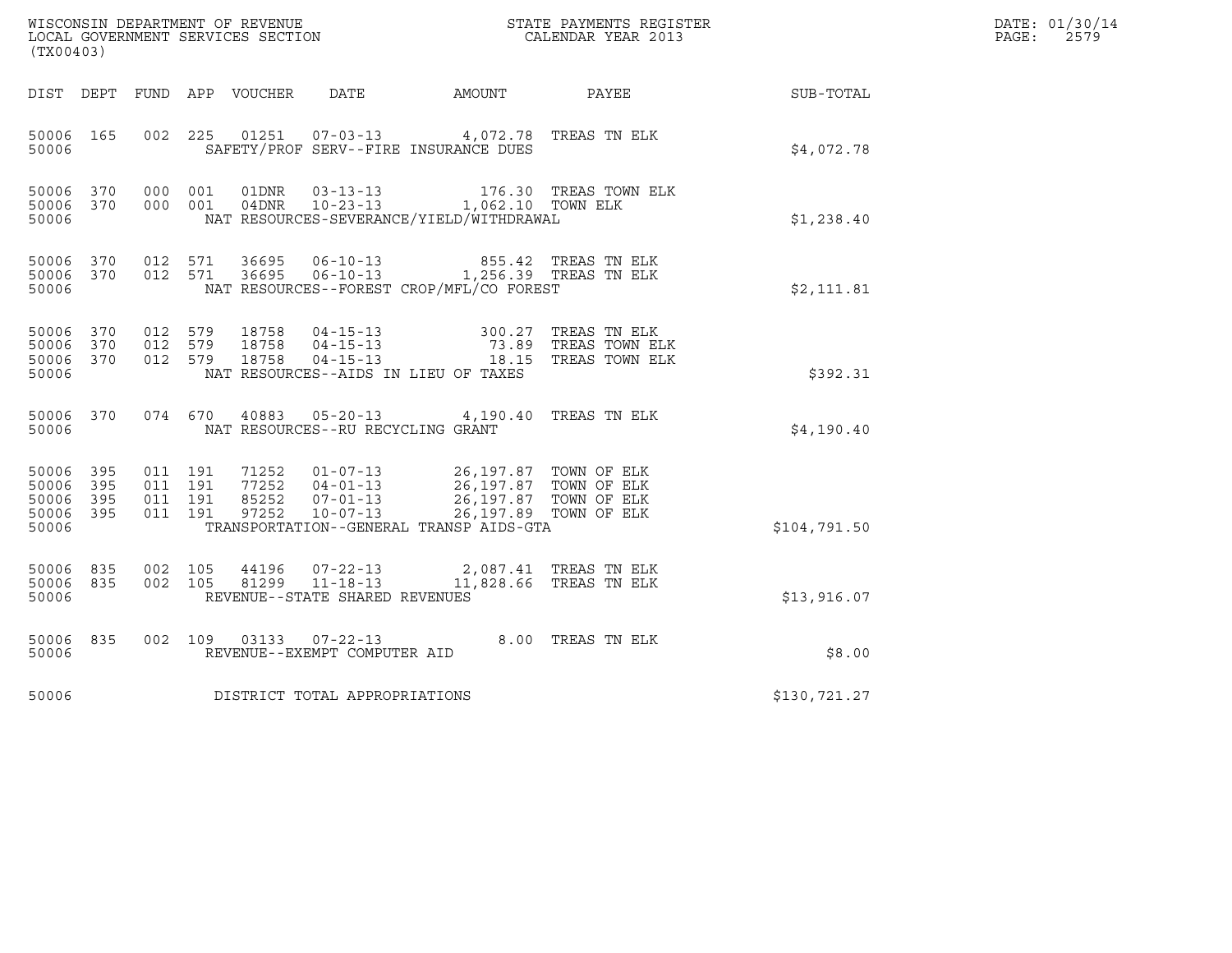| (TX00403)                                         |                        |                                          |         |                            |                                                     |                                                                                                                                                                                                                            |                         |                  | DATE: 01/30/14<br>PAGE:<br>2580 |
|---------------------------------------------------|------------------------|------------------------------------------|---------|----------------------------|-----------------------------------------------------|----------------------------------------------------------------------------------------------------------------------------------------------------------------------------------------------------------------------------|-------------------------|------------------|---------------------------------|
|                                                   |                        |                                          |         | DIST DEPT FUND APP VOUCHER |                                                     | DATE AMOUNT PAYEE                                                                                                                                                                                                          |                         | <b>SUB-TOTAL</b> |                                 |
| 50008 165<br>50008                                |                        |                                          |         |                            |                                                     | 002 225 01252 07-03-13 679.23 TREAS TN EMERY<br>SAFETY/PROF SERV--FIRE INSURANCE DUES                                                                                                                                      |                         | \$679.23         |                                 |
| 50008                                             | 50008 370              | 50008 370 000 001<br>000 001             |         |                            |                                                     | NAT RESOURCES-SEVERANCE/YIELD/WITHDRAWAL                                                                                                                                                                                   |                         | \$2,581.20       |                                 |
| 50008                                             | 50008 370<br>50008 370 | 012 571                                  | 012 571 |                            |                                                     | NAT RESOURCES--FOREST CROP/MFL/CO FOREST                                                                                                                                                                                   |                         | \$2,459.79       |                                 |
| 50008                                             | 50008 370              |                                          |         |                            |                                                     | 012 584 00097 09-03-13 32,712.64 TREAS TN EMERY<br>NAT RESOURCES--PMT IN LIEU OF TAXES                                                                                                                                     |                         | \$32,712.64      |                                 |
| 50008                                             |                        |                                          |         |                            | NAT RESOURCES--RU RECYCLING GRANT                   | 50008 370 074 670 40884 05-20-13 1,369.39 TREAS TN EMERY                                                                                                                                                                   |                         | \$1,369.39       |                                 |
| 50008 395<br>50008<br>50008<br>50008 395<br>50008 | 395<br>395             | 011 191<br>011 191<br>011 191<br>011 191 |         |                            |                                                     | 1253  01-07-13  42,948.63  TOWN OF EMERY<br>77253  04-01-13  42,948.63  TOWN OF EMERY<br>85253  07-01-13  42,948.63  TOWN OF EMERY<br>97253  10-07-13  42,948.66  TOWN OF EMERY<br>TRANSPORTATION--GENERAL TRANSP AIDS-GTA |                         | \$171,794.55     |                                 |
| 50008 835<br>50008 835<br>50008                   |                        | 002 105<br>002 105                       |         |                            | REVENUE--STATE SHARED REVENUES                      | 44197  07-22-13  2,310.13  TREAS TN EMERY<br>81300  11-18-13  13,090.74  TREAS TN EMERY                                                                                                                                    |                         | \$15,400.87      |                                 |
| 50008                                             | 50008 835              |                                          |         |                            | REVENUE--EXEMPT COMPUTER AID                        | 002 109 03134 07-22-13 1.00 TREAS TN EMERY                                                                                                                                                                                 |                         | \$1.00           |                                 |
| 50008 835<br>50008 835<br>50008                   |                        |                                          |         |                            |                                                     | 002 302 10095 07-22-13 47,873.67 TREAS TN EMERY<br>002 302 11095 07-22-13 16,395.25 TREAS TN EMERY<br>REVENUE-FIRST DOLLAR/SCHOOL LEVY CREDITS                                                                             |                         | \$64, 268.92     |                                 |
| 50008 835<br>50008                                |                        |                                          |         |                            | 021 363 37234 03-25-13<br>REVENUE--LOTTERY CREDIT - |                                                                                                                                                                                                                            | 9,648.88 TREAS TN EMERY | \$9,648.88       |                                 |
| 50008                                             |                        |                                          |         |                            | DISTRICT TOTAL APPROPRIATIONS                       |                                                                                                                                                                                                                            |                         | \$300, 916.47    |                                 |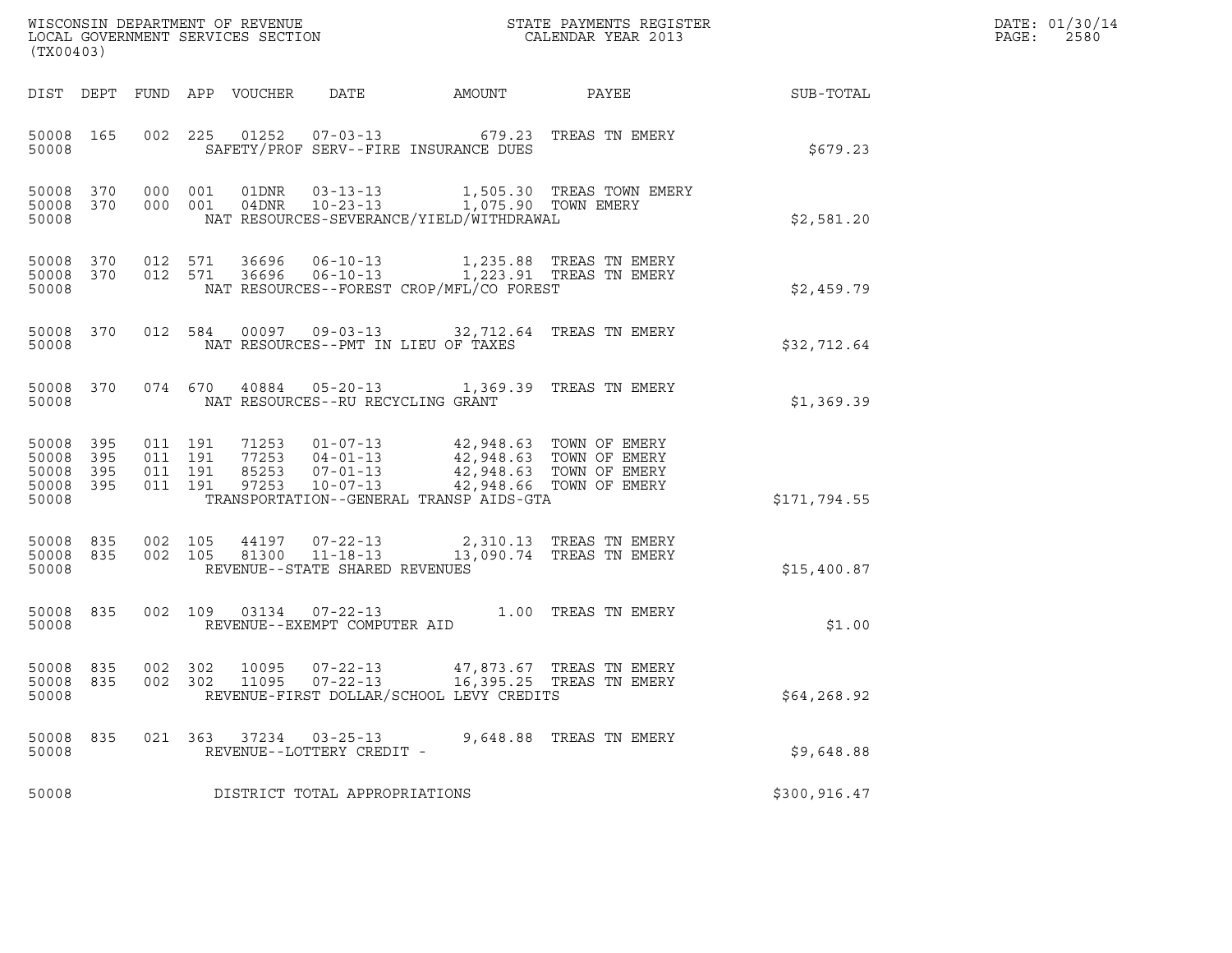| WISCONSIN DEPARTMENT OF REVENUE   | STATE PAYMENTS REGISTER | DATE: 01/30/14 |
|-----------------------------------|-------------------------|----------------|
| LOCAL GOVERNMENT SERVICES SECTION | CALENDAR YEAR 2013      | 2581<br>PAGE:  |

| WISCONSIN DEPARTMENT OF REVENUE<br>LOCAL GOVERNMENT SERVICES SECTION TERM CALENDAR YEAR 2013<br>(TX00403) |           |            |            |                |                                                                    |                                          |                                                                                                                                                                                                              |              | DATE: 01/30/14<br>PAGE: 2581 |
|-----------------------------------------------------------------------------------------------------------|-----------|------------|------------|----------------|--------------------------------------------------------------------|------------------------------------------|--------------------------------------------------------------------------------------------------------------------------------------------------------------------------------------------------------------|--------------|------------------------------|
|                                                                                                           |           |            |            |                |                                                                    |                                          | DIST DEPT FUND APP VOUCHER DATE AMOUNT PAYEE TO SUB-TOTAL                                                                                                                                                    |              |                              |
| 50010                                                                                                     | 50010 165 |            |            |                |                                                                    | SAFETY/PROF SERV--FIRE INSURANCE DUES    | 002 225 01253 07-03-13 4,037.28 TREAS TN FIFIELD                                                                                                                                                             | \$4,037.28   |                              |
| 50010 370<br>50010 370<br>50010 370<br>50010                                                              |           |            |            |                |                                                                    | NAT RESOURCES-SEVERANCE/YIELD/WITHDRAWAL | 000 001 01DNR 03-13-13 1,348.05 TREAS TOWN FIFIELD<br>000 001 02DNR 07-03-13 2,565.91 TREAS TOWN FIFIELD<br>000 001 04DNR 10-23-13 33.25 TOWN FIFIELD                                                        | \$3,947.21   |                              |
| 50010                                                                                                     |           |            |            |                |                                                                    | NAT RESOURCES--FOREST CROP/MFL/CO FOREST | 50010 370 012 571 36697 06-10-13 694.82 TREAS TN FIFIELD<br>50010 370 012 571 36697 06-10-13 1,049.92 TREAS TN FIFIELD                                                                                       | \$1,744.74   |                              |
| 50010                                                                                                     |           |            |            |                |                                                                    | NAT RESOURCES--AIDS IN LIEU OF TAXES     | 50010 370 012 579 18759 04-15-13 .94 TREAS TN FIFIELD<br>50010 370 012 579 18759 04-15-13 3.10 TREAS TN FIFIELD<br>50010 370 012 579 18759 04-15-13 66.17 TREAS TOWN FIFIELD                                 | \$70.21      |                              |
| 50010                                                                                                     | 50010 370 |            |            |                |                                                                    | NAT RESOURCES--RECREATION RESOURCE-FED   | 012 583 02236 03-04-13 1,068.54 TREAS TN FIFIELD                                                                                                                                                             | \$1,068.54   |                              |
| 50010 370<br>50010                                                                                        |           |            |            |                |                                                                    | NAT RESOURCES--PMT IN LIEU OF TAXES      | 012 584 00098 09-03-13 62,021.37 TREAS TN FIFIELD                                                                                                                                                            | \$62,021.37  |                              |
| 50010 370<br>50010                                                                                        |           |            |            |                |                                                                    | NAT RESOURCES--RU RECYCLING GRANT        | 074 670 40885 05-20-13 2,370.53 TREAS TN FIFIELD                                                                                                                                                             | \$2,370.53   |                              |
| 50010 395<br>50010<br>50010 395<br>50010 395<br>50010                                                     | 395       |            |            |                |                                                                    | TRANSPORTATION--GENERAL TRANSP AIDS-GTA  | 011 191 71254 01-07-13 63,128.94 TOWN OF FIFIELD<br>011 191 77254 04-01-13 63,128.94 TOWN OF FIFIELD<br>011 191 85254 07-01-13 63,128.94 TOWN OF FIFIELD<br>011 191 97254 10-07-13 63,128.94 TOWN OF FIFIELD | \$252,515.76 |                              |
| 50010 835<br>50010 835<br>50010                                                                           |           | 002<br>002 | 105<br>105 | 44198<br>81301 | $07 - 22 - 13$<br>$11 - 18 - 13$<br>REVENUE--STATE SHARED REVENUES |                                          | 3,385.89 TREAS TN FIFIELD<br>19,420.24 TREAS TN FIFIELD                                                                                                                                                      | \$22,806.13  |                              |
| 50010 835<br>50010                                                                                        |           |            | 002 109    | 03135          | $07 - 22 - 13$<br>REVENUE--EXEMPT COMPUTER AID                     |                                          | 37.00 TREAS TN FIFIELD                                                                                                                                                                                       | \$37.00      |                              |
| 50010                                                                                                     |           |            |            |                | DISTRICT TOTAL APPROPRIATIONS                                      |                                          |                                                                                                                                                                                                              | \$350,618.77 |                              |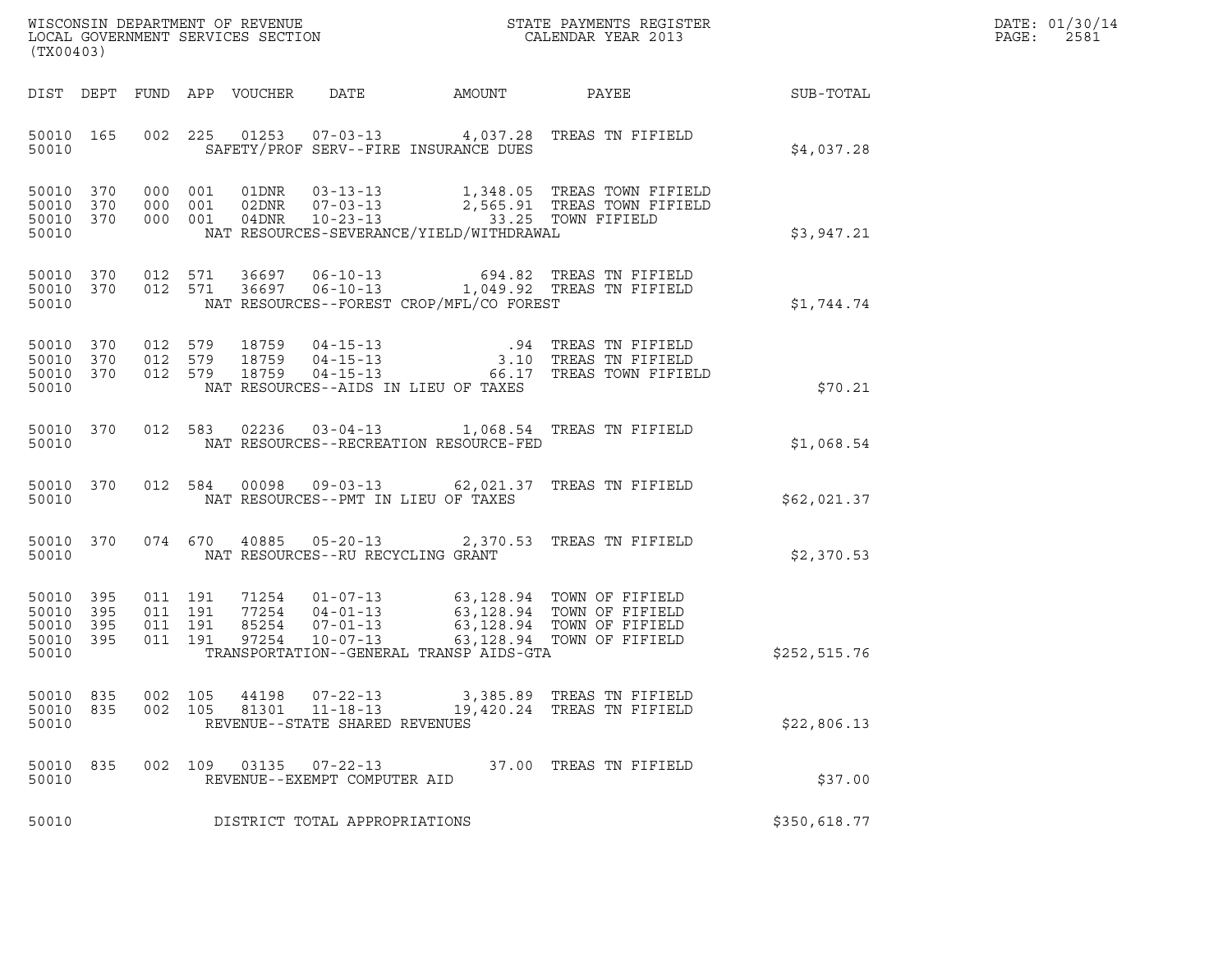| (TX00403)                                                 |                    |                                          |                |                                                                    |                                                | %WISCONSIN DEPARTMENT OF REVENUE $$\tt STATE$ PAYMENTS REGISTER LOCAL GOVERNMENT SERVICES SECTION $$\tt CALENDAR$ YEAR 2013                                                                                                            |              | DATE: 01/30/14<br>PAGE:<br>2582 |
|-----------------------------------------------------------|--------------------|------------------------------------------|----------------|--------------------------------------------------------------------|------------------------------------------------|----------------------------------------------------------------------------------------------------------------------------------------------------------------------------------------------------------------------------------------|--------------|---------------------------------|
|                                                           |                    |                                          |                |                                                                    |                                                | DIST DEPT FUND APP VOUCHER DATE AMOUNT PAYEE SUB-TOTAL                                                                                                                                                                                 |              |                                 |
| 50012                                                     | 50012 165          |                                          |                |                                                                    | SAFETY/PROF SERV--FIRE INSURANCE DUES          | 002 225 01254 07-03-13 1,490.52 TREAS TN FLAMBEAU                                                                                                                                                                                      | \$1,490.52   |                                 |
| 50012                                                     |                    |                                          |                |                                                                    | NAT RESOURCES-SEVERANCE/YIELD/WITHDRAWAL       | 50012 370 000 001 01DNR 03-13-13 857.14 TREAS TOWN FLAMBEAU<br>50012 370 000 001 04DNR 10-23-13 391.65 TOWN FLAMBEAU                                                                                                                   | \$1,248.79   |                                 |
|                                                           |                    |                                          |                |                                                                    |                                                | 9012 370 002 503 15976 02-06-13 131.34 TREAS TN FLAMBEAU<br>1,036.91 TREAS TN FLAMBEAU<br>1,036.91 TREAS TN FLAMBEAU<br>50012 370 002 503 15976 02-06-13 1,351.69 TREAS TN FLAMBEAU<br>1,351.69 TOWN SHARE 203.52<br>TOWN SHARE 203.52 |              |                                 |
|                                                           |                    |                                          |                |                                                                    | 50012 MAT RESOURCES--AIDS IN LIEU OF TAXES     |                                                                                                                                                                                                                                        | \$2,519.94   |                                 |
|                                                           | 50012 370<br>50012 |                                          |                |                                                                    | NAT RESOURCES--FOREST ROAD PAYMENT             | 002 785 00071 12-17-13 72,769.18 TREAS TN FLAMBEAU                                                                                                                                                                                     | \$72,769.18  |                                 |
|                                                           |                    |                                          |                |                                                                    | 50012 NAT RESOURCES--FOREST CROP/MFL/CO FOREST | 50012 370 012 571 36698 06-10-13 3,153.97 TREAS TN FLAMBEAU<br>50012 370 012 571 36698 06-10-13 1,358.42 TREAS TN FLAMBEAU                                                                                                             | \$4,512.39   |                                 |
| 50012 370<br>50012 370<br>50012 370<br>50012 370<br>50012 | 50012 370          |                                          |                |                                                                    | NAT RESOURCES--AIDS IN LIEU OF TAXES           | 012 579 18760 04-15-13 16.48 TREAS TN FLAMBEAU<br>012 579 18760 04-15-13 1,861.80 TREAS TN FLAMBEAU<br>012 579 18760 04-15-13 6,163.24 TREAS TN FLAMBEAU<br>012 579 18760 04-15-13 164.80 TREAS TOWN FLAMBEAU<br>012 579 18760 04-15-1 | \$8,907.40   |                                 |
|                                                           | 50012 370          |                                          |                |                                                                    | 50012 MAT RESOURCES--RU RECYCLING GRANT        | 074 670 40886 05-20-13 2,400.08 TREAS TN FLAMBEAU                                                                                                                                                                                      | \$2,400.08   |                                 |
| 50012 395<br>50012 395<br>50012 395<br>50012 395<br>50012 |                    | 011 191<br>011 191<br>011 191<br>011 191 | 85255<br>97255 | 07-01-13<br>$10 - 07 - 13$                                         | TRANSPORTATION--GENERAL TRANSP AIDS-GTA        | 71255  01-07-13  31,892.60  TOWN OF FLAMBEAU<br>77255  04-01-13  31,892.60  TOWN OF FLAMBEAU<br>31,892.60 TOWN OF FLAMBEAU<br>31,892.62 TOWN OF FLAMBEAU                                                                               | \$127,570.42 |                                 |
| 50012 835<br>50012 835<br>50012                           |                    | 002 105<br>002 105                       | 44199<br>81302 | $07 - 22 - 13$<br>$11 - 18 - 13$<br>REVENUE--STATE SHARED REVENUES |                                                | 2,163.27 TREAS TN FLAMBEAU<br>12,275.84 TREAS TN FLAMBEAU                                                                                                                                                                              | \$14,439.11  |                                 |
| 50012 835<br>50012                                        |                    |                                          |                | 002 109 03136 07-22-13<br>REVENUE--EXEMPT COMPUTER AID             |                                                | 1.00 TREAS TN FLAMBEAU                                                                                                                                                                                                                 | \$1.00       |                                 |
| 50012                                                     |                    |                                          |                | DISTRICT TOTAL APPROPRIATIONS                                      |                                                |                                                                                                                                                                                                                                        | \$235,858.83 |                                 |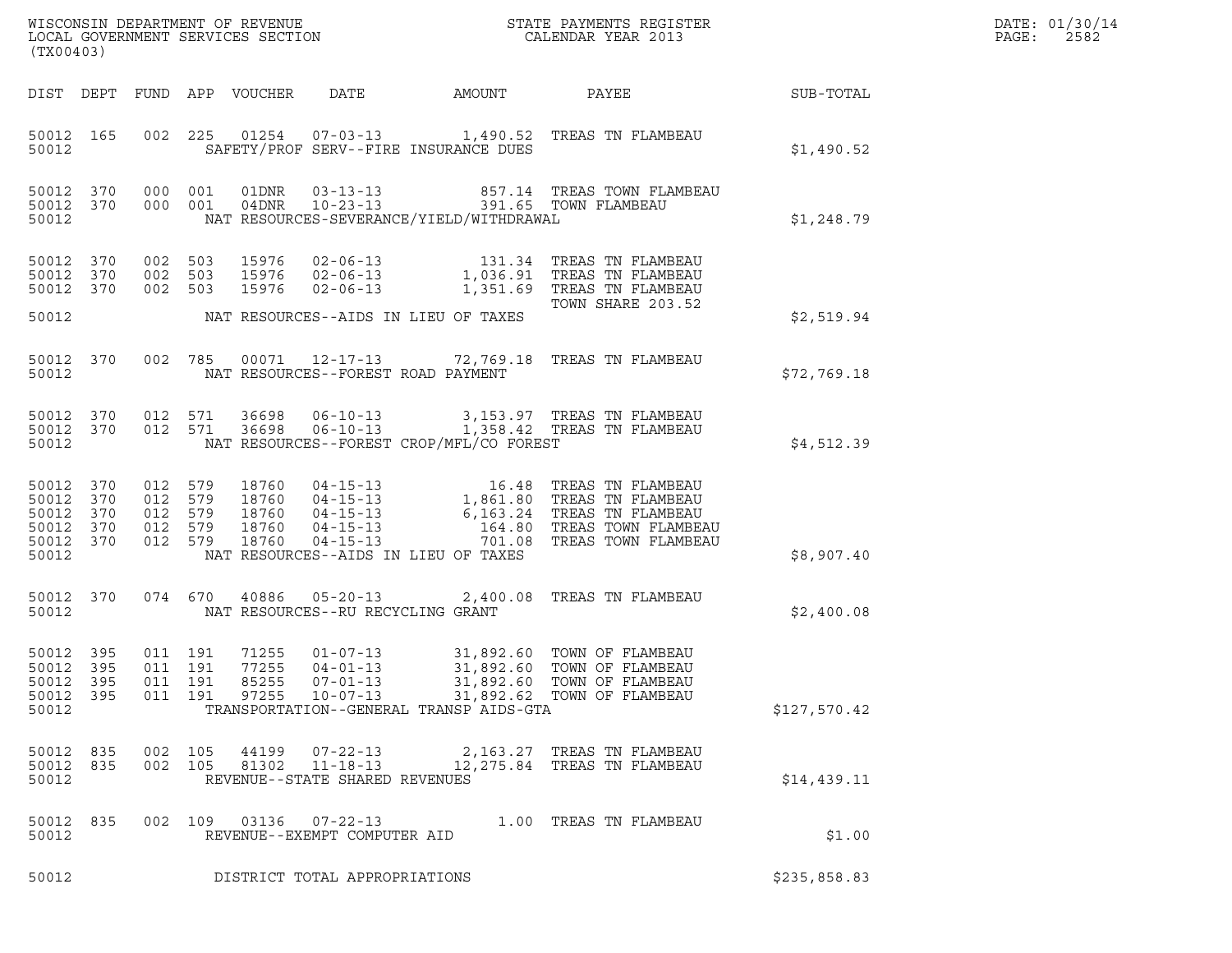| WISCONSIN DEPARTMENT OF REVENUE   | STATE PAYMENTS REGISTER | DATE: 01/30/14 |
|-----------------------------------|-------------------------|----------------|
| LOCAL GOVERNMENT SERVICES SECTION | CALENDAR YEAR 2013      | 2583<br>PAGE : |

| WISCONSIN DEPARTMENT OF REVENUE<br>LOCAL GOVERNMENT SERVICES SECTION<br>(TX00403) |  |  |  |  |                                |                                                | STATE PAYMENTS REGISTER<br>CALENDAR YEAR 2013                                                                                                                                                                            |              | DATE: 01/30/14<br>$\mathtt{PAGE}$ :<br>2583 |
|-----------------------------------------------------------------------------------|--|--|--|--|--------------------------------|------------------------------------------------|--------------------------------------------------------------------------------------------------------------------------------------------------------------------------------------------------------------------------|--------------|---------------------------------------------|
| DIST DEPT                                                                         |  |  |  |  |                                | FUND APP VOUCHER DATE AMOUNT                   | <b>PAYEE</b>                                                                                                                                                                                                             | SUB-TOTAL    |                                             |
| 50014 165<br>50014                                                                |  |  |  |  |                                | SAFETY/PROF SERV--FIRE INSURANCE DUES          | 002  225  01255  07-03-13  338.23  TREAS TN GEORGETOWN                                                                                                                                                                   | \$338.23     |                                             |
|                                                                                   |  |  |  |  |                                | 50014 NAT RESOURCES--FOREST CROP/MFL/CO FOREST | $\begin{array}{cccccc} 50014 & 370 & 012 & 571 & 36699 & 06-10-13 & & & 6,456.93 & \text{TREAS TN GEORGETOWN} \\ 50014 & 370 & 012 & 571 & 36699 & 06-10-13 & & & 460.16 & \text{TREAS TN GEORGETOWN} \end{array}$       | \$6,917.09   |                                             |
| 50014 395<br>50014 395<br>50014 395<br>50014 395<br>50014                         |  |  |  |  |                                | TRANSPORTATION--GENERAL TRANSP AIDS-GTA        | 011 191 71256 01-07-13 15,192.90 TOWN OF GEORGETOWN<br>011 191 77256 04-01-13 15,192.90 TOWN OF GEORGETOWN<br>011 191 85256 07-01-13 15,192.90 TOWN OF GEORGETOWN<br>011 191 97256 10-07-13 15,192.90 TOWN OF GEORGETOWN | \$60,771.60  |                                             |
| 50014 835<br>50014 835<br>50014                                                   |  |  |  |  | REVENUE--STATE SHARED REVENUES |                                                | 002 105 44200 07-22-13 4,139.14 TREAS TN GEORGETOWN<br>002 105 81303 11-18-13 23,455.15 TREAS TN GEORGETOWN                                                                                                              | \$27,594.29  |                                             |
| 50014 835<br>50014 835<br>50014                                                   |  |  |  |  |                                | REVENUE-FIRST DOLLAR/SCHOOL LEVY CREDITS       | 002 302 10096 07-22-13 22,536.96 TREAS TN GEORGETOWN<br>002 302 11096 07-22-13 7,834.07 TREAS TN GEORGETOWN                                                                                                              | \$30,371.03  |                                             |
| 50014 835<br>50014                                                                |  |  |  |  | REVENUE--LOTTERY CREDIT -      |                                                | 021 363 37235 03-25-13 5,100.94 TREAS TN GEORGETOWN                                                                                                                                                                      | \$5,100.94   |                                             |
| 50014                                                                             |  |  |  |  | DISTRICT TOTAL APPROPRIATIONS  |                                                |                                                                                                                                                                                                                          | \$131,093.18 |                                             |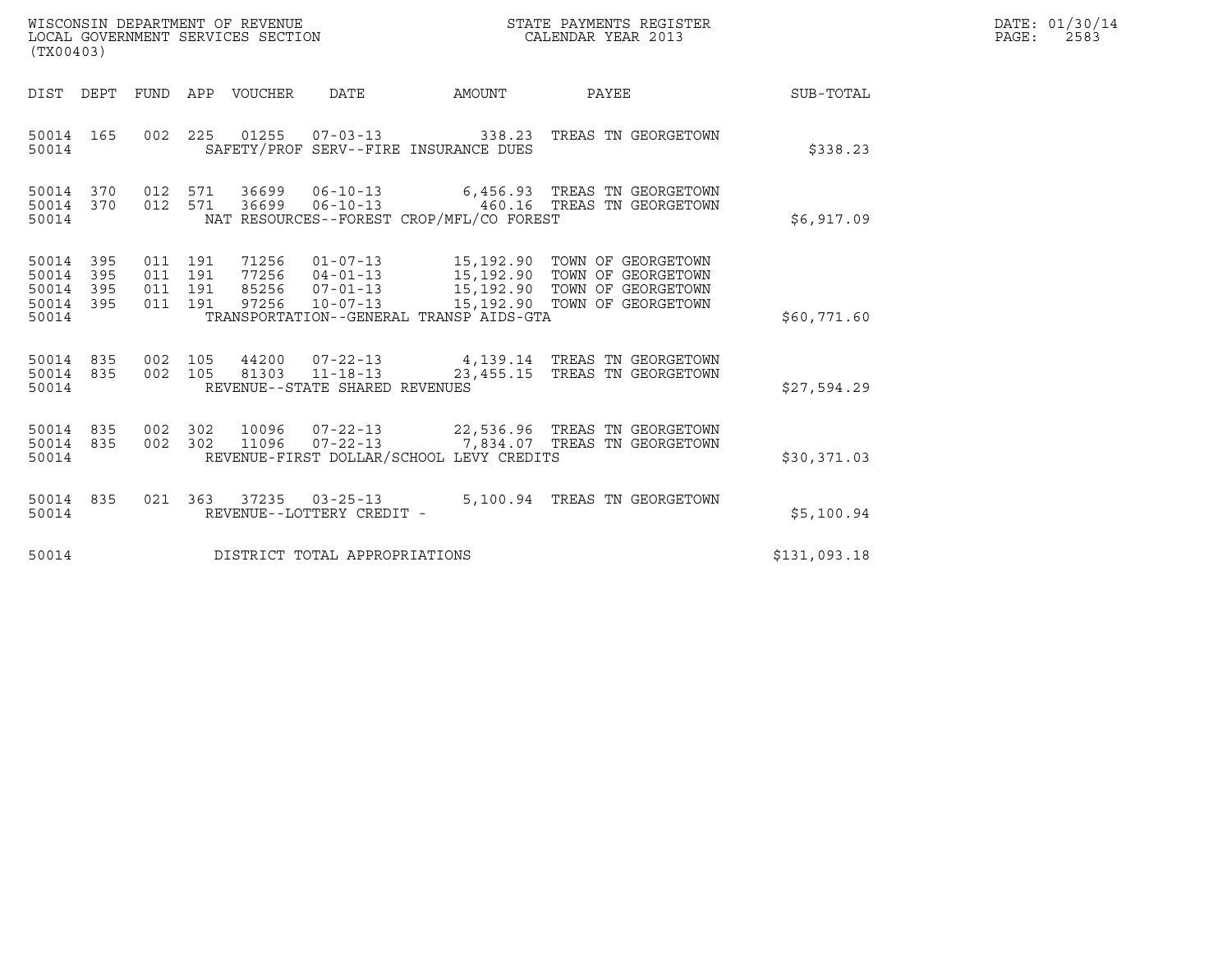| WISCONSIN DEPARTMENT OF REVENUE   | STATE PAYMENTS REGISTER | DATE: 01/30/14 |
|-----------------------------------|-------------------------|----------------|
| LOCAL GOVERNMENT SERVICES SECTION | CALENDAR YEAR 2013      | 2584<br>PAGE:  |

| ${\tt WISCOONSIM} \begin{tabular}{lcccc} DEPARTMENT OF REVENUE & & & & & & \begin{tabular}{l} \bf STATE \end{tabular} \end{tabular} \begin{tabular}{lcccc} \bf RTATE \end{tabular} \end{tabular} \begin{tabular}{lcccc} \bf RTATE \end{tabular} \end{tabular} \begin{tabular}{lcccc} \bf RTATE \end{tabular} \end{tabular} \begin{tabular}{lcccc} \bf RTATE \end{tabular} \end{tabular} \begin{tabular}{lcccc} \bf RTATE \end{tabular} \end{tabular} \begin{tabular}{lcccc} \bf RTATE \end{tabular} \end{tabular} \begin{tabular}{lcccc} \bf RTATE \end{$<br>(TX00403) |            |  |  |               |                                |                                                                            |                                                                                                                                                                                                                                                                                                                                                    |             | DATE: 01/30/14<br>2584<br>$\mathtt{PAGE}$ : |
|------------------------------------------------------------------------------------------------------------------------------------------------------------------------------------------------------------------------------------------------------------------------------------------------------------------------------------------------------------------------------------------------------------------------------------------------------------------------------------------------------------------------------------------------------------------------|------------|--|--|---------------|--------------------------------|----------------------------------------------------------------------------|----------------------------------------------------------------------------------------------------------------------------------------------------------------------------------------------------------------------------------------------------------------------------------------------------------------------------------------------------|-------------|---------------------------------------------|
|                                                                                                                                                                                                                                                                                                                                                                                                                                                                                                                                                                        |            |  |  |               |                                | DIST DEPT FUND APP VOUCHER DATE AMOUNT                                     | PAYEE                                                                                                                                                                                                                                                                                                                                              | SUB-TOTAL   |                                             |
| 50016                                                                                                                                                                                                                                                                                                                                                                                                                                                                                                                                                                  | 50016 165  |  |  |               |                                | SAFETY/PROF SERV--FIRE INSURANCE DUES                                      | 002 225 01256 07-03-13 422.95 TREAS TN HACKETT                                                                                                                                                                                                                                                                                                     | \$422.95    |                                             |
| 50016 370<br>50016<br>50016 370<br>50016                                                                                                                                                                                                                                                                                                                                                                                                                                                                                                                               | 370        |  |  | 000 001 04DNR |                                | 10-23-13 9,313.27 TOWN HACKETT<br>NAT RESOURCES-SEVERANCE/YIELD/WITHDRAWAL | 000 001 01DNR 03-13-13 1,310.65 TREAS TOWN HACKETT 000 001 02DNR 07-03-13 1,284.66 TREAS TOWN HACKETT                                                                                                                                                                                                                                              | \$11,908.58 |                                             |
| 50016 370<br>50016                                                                                                                                                                                                                                                                                                                                                                                                                                                                                                                                                     | 50016 370  |  |  |               |                                | NAT RESOURCES--FOREST CROP/MFL/CO FOREST                                   | 012 571 36700 06-10-13 2,626.52 TREAS TN HACKETT<br>012 571 36700 06-10-13 2,067.21 TREAS TN HACKETT                                                                                                                                                                                                                                               | \$4,693.73  |                                             |
| 50016 370<br>50016 370<br>50016 370<br>50016                                                                                                                                                                                                                                                                                                                                                                                                                                                                                                                           |            |  |  | 012 579 18761 |                                | NAT RESOURCES--AIDS IN LIEU OF TAXES                                       | 012 579 18761 04-15-13 .80 TREAS TN HACKETT<br>012 579 18761 04-15-13 .26 TREAS TN HACKETT<br>012 579 18761 04-15-13 .00 TREAS TOWN HACKET<br>8.00 TREAS TOWN HACKETT                                                                                                                                                                              | \$9.06      |                                             |
| 50016 395<br>50016<br>50016<br>50016 395<br>50016                                                                                                                                                                                                                                                                                                                                                                                                                                                                                                                      | 395<br>395 |  |  |               |                                | TRANSPORTATION--GENERAL TRANSP AIDS-GTA                                    | $\begin{array}{cccc} 011 & 191 & 71257 & 01\texttt{-}07\texttt{-}13 & 17,115.94 & \texttt{TOWN OF HACKETT} \\ 011 & 191 & 77257 & 04\texttt{-}01\texttt{-}13 & 17,115.94 & \texttt{TOWN OF HACKETT} \\ 011 & 191 & 85257 & 07\texttt{-}01\texttt{-}13 & 17,115.94 & \texttt{TOWN OF HACKETT} \\ 011 & 191 & 97257 & 10\texttt{-}07\texttt{-}13 & $ | \$68,463.78 |                                             |
| 50016 835<br>50016 835<br>50016                                                                                                                                                                                                                                                                                                                                                                                                                                                                                                                                        |            |  |  |               | REVENUE--STATE SHARED REVENUES |                                                                            | $\begin{array}{cccccc} 002 & 105 & 44201 & 07-22-13 & & 1,345.75 & \text{TREAS TN HACKETT} \\ 002 & 105 & 81304 & 11-18-13 & & 7,625.91 & \text{TREAS TN HACKETT} \end{array}$                                                                                                                                                                     | \$8,971.66  |                                             |
| 50016                                                                                                                                                                                                                                                                                                                                                                                                                                                                                                                                                                  |            |  |  |               | DISTRICT TOTAL APPROPRIATIONS  |                                                                            |                                                                                                                                                                                                                                                                                                                                                    | \$94,469.76 |                                             |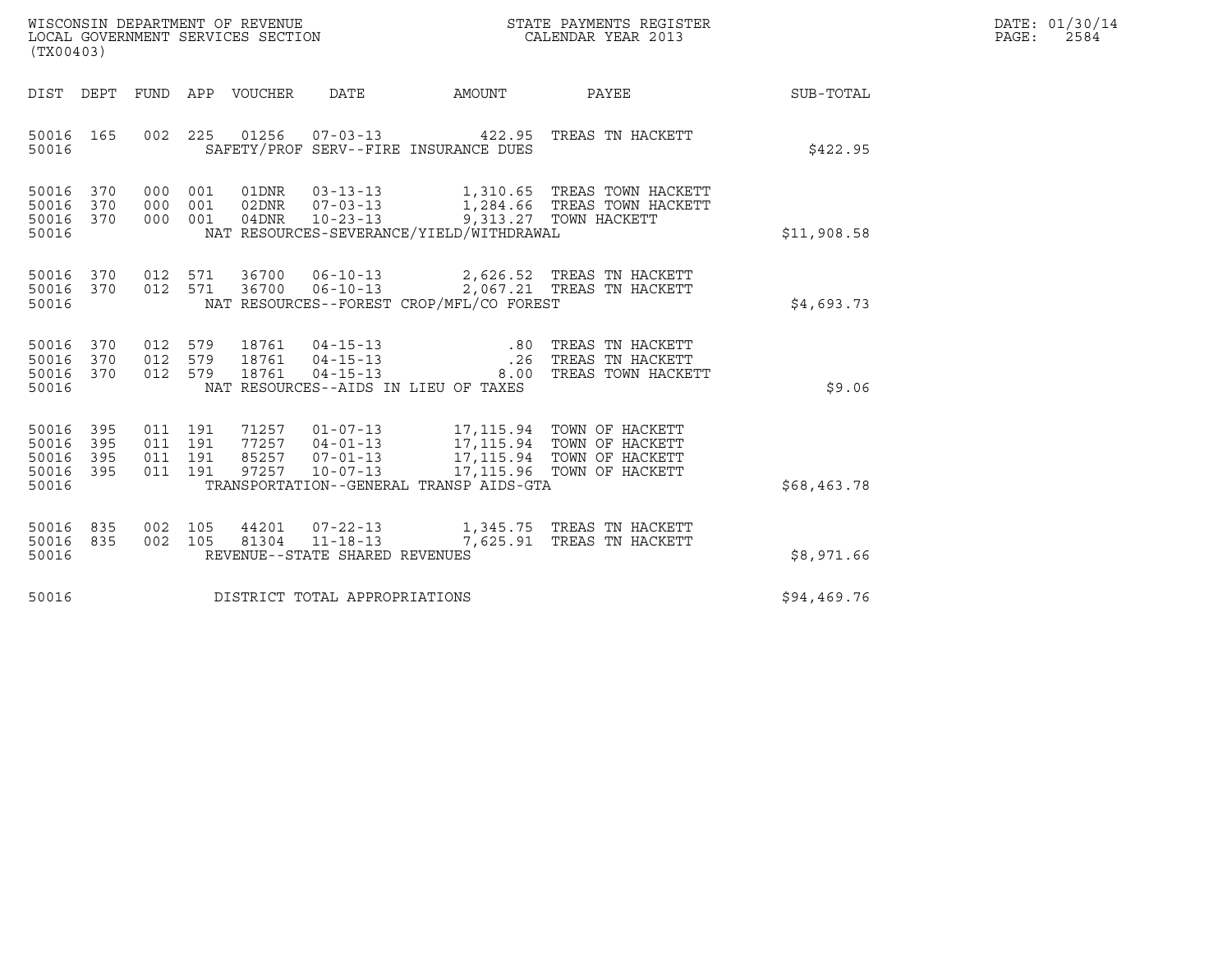| $\tt WISCONSIM DEPARTMENT OF REVENUE$ $\tt WISCONMIN SERS REGISTER$ $\tt LOCAL BODAR YEAR$ $2013$<br>(TX00403) |                        |                    |                    |  |                                   |                                                                                          |                                                                                                                                                                                           |                                                            | DATE: 01/30/14<br>PAGE:<br>2585 |
|----------------------------------------------------------------------------------------------------------------|------------------------|--------------------|--------------------|--|-----------------------------------|------------------------------------------------------------------------------------------|-------------------------------------------------------------------------------------------------------------------------------------------------------------------------------------------|------------------------------------------------------------|---------------------------------|
|                                                                                                                |                        |                    |                    |  |                                   |                                                                                          |                                                                                                                                                                                           | DIST DEPT FUND APP VOUCHER DATE AMOUNT PAYEE THE SUB-TOTAL |                                 |
| 50018 165<br>50018                                                                                             |                        | 002 225            |                    |  |                                   | SAFETY/PROF SERV--FIRE INSURANCE DUES                                                    | 01257  07-03-13  582.27  TREAS TN HARMONY                                                                                                                                                 | \$582.27                                                   |                                 |
| 50018                                                                                                          | 50018 370              |                    |                    |  |                                   | 000 001 04DNR 10-23-13 1,641.53 TOWN HARMONY<br>NAT RESOURCES-SEVERANCE/YIELD/WITHDRAWAL |                                                                                                                                                                                           | \$1,641.53                                                 |                                 |
| 50018                                                                                                          | 50018 370              | 50018 370 012 571  | 012 571            |  |                                   | NAT RESOURCES--FOREST CROP/MFL/CO FOREST                                                 | 36701  06-10-13   1,758.87 TREAS TN HARMONY<br>36701  06-10-13   314.55 TREAS TN HARMONY                                                                                                  | \$2,073.42                                                 |                                 |
| 50018                                                                                                          | 50018 370              | 50018 370 012 579  | 012 579            |  |                                   | NAT RESOURCES--AIDS IN LIEU OF TAXES                                                     | $18762 \t 04-15-13 \t 812.42 \t TREAS TN HARMONY18762 \t 04-15-13 \t 6.44 TREAS TN HARMONY$                                                                                               | \$818.86                                                   |                                 |
| 50018                                                                                                          | 50018 370              |                    |                    |  | NAT RESOURCES--RU RECYCLING GRANT |                                                                                          | 074 670 40887 05-20-13 883.43 TREAS TN HARMONY                                                                                                                                            | \$883.43                                                   |                                 |
| 50018 395<br>50018<br>50018 395<br>50018 395<br>50018                                                          | 395                    | 011 191<br>011 191 | 011 191<br>011 191 |  |                                   | TRANSPORTATION--GENERAL TRANSP AIDS-GTA                                                  | 71258  01-07-13  10,517.25  TOWN OF HARMONY<br>77258  04-01-13  10,517.25  TOWN OF HARMONY<br>85258  07-01-13  10,517.25  TOWN OF HARMONY<br>97258  10-07-13   10,517.27  TOWN OF HARMONY | \$42,069.02                                                |                                 |
| 50018 835<br>50018                                                                                             | 50018 835              | 002 105            | 002 105            |  | REVENUE--STATE SHARED REVENUES    |                                                                                          | 44202  07-22-13  2,169.52  TREAS TN HARMONY<br>81305  11-18-13  12,324.47  TREAS TN HARMONY                                                                                               | \$14,493.99                                                |                                 |
| 50018                                                                                                          | 50018 835<br>50018 835 |                    |                    |  |                                   | REVENUE-FIRST DOLLAR/SCHOOL LEVY CREDITS                                                 |                                                                                                                                                                                           | \$44,703.12                                                |                                 |
| 50018                                                                                                          | 50018 835              |                    |                    |  | REVENUE--LOTTERY CREDIT -         |                                                                                          | 021 363 37236 03-25-13 7,735.74 TREAS TN HARMONY                                                                                                                                          | \$7,735.74                                                 |                                 |
| 50018                                                                                                          |                        |                    |                    |  | DISTRICT TOTAL APPROPRIATIONS     |                                                                                          |                                                                                                                                                                                           | \$115,001.38                                               |                                 |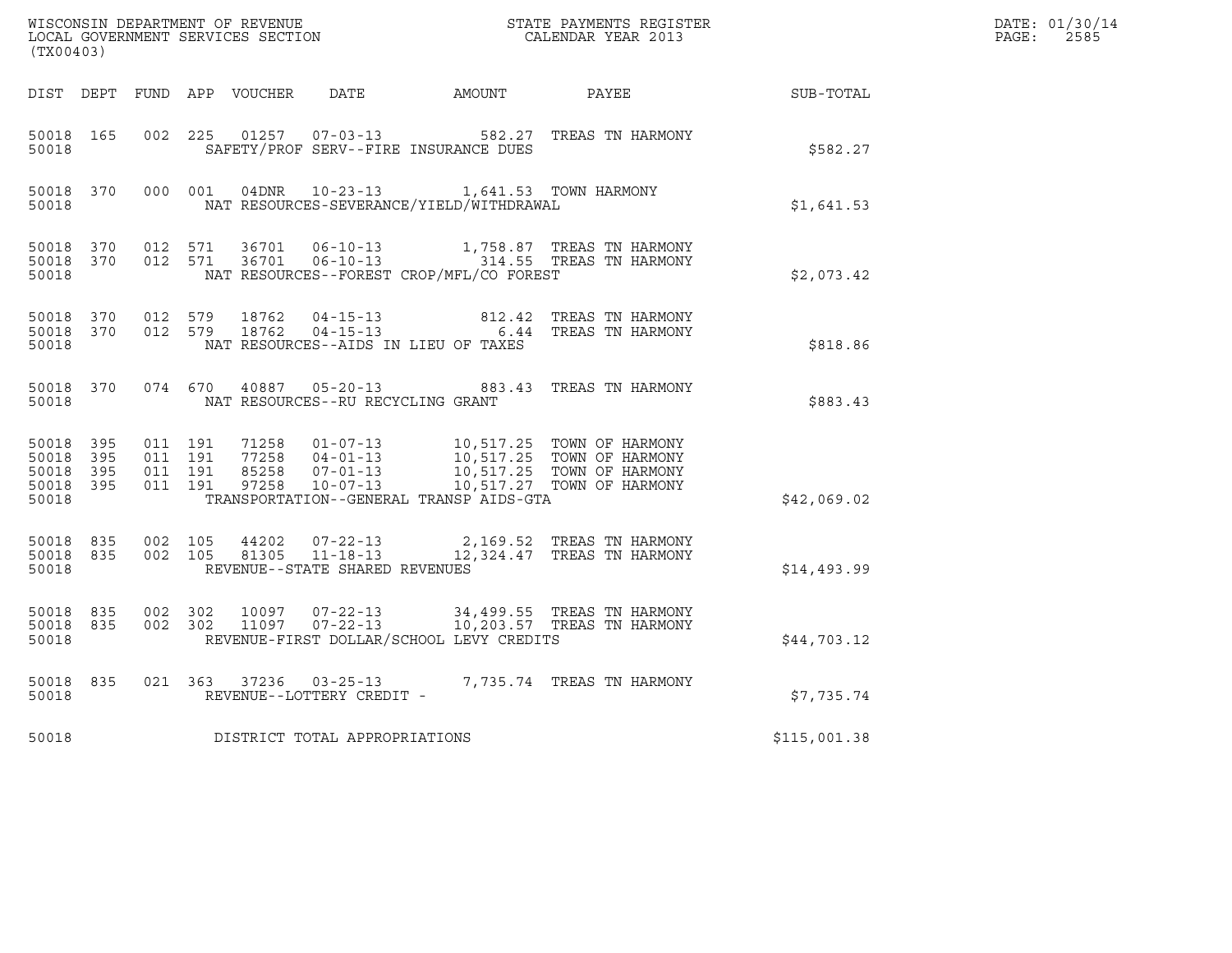| WISCONSIN DEPARTMENT OF REVENUE<br>LOCAL GOVERNMENT SERVICES SECTION<br>(TX00403) | STATE PAYMENTS REGISTER<br>CALENDAR YEAR 2013 | DATE: 01/30/14<br>PAGE:<br>2586 |
|-----------------------------------------------------------------------------------|-----------------------------------------------|---------------------------------|

| (TX00403)                                                                                         |                                                                                                                                                                                                                              |                                 |                        |              |
|---------------------------------------------------------------------------------------------------|------------------------------------------------------------------------------------------------------------------------------------------------------------------------------------------------------------------------------|---------------------------------|------------------------|--------------|
| DIST DEPT                                                                                         | FUND APP VOUCHER DATE AMOUNT PAYEE                                                                                                                                                                                           |                                 |                        | SUB-TOTAL    |
| 165<br>002<br>50020<br>50020                                                                      | 225<br>SAFETY/PROF SERV--FIRE INSURANCE DUES                                                                                                                                                                                 |                                 |                        | \$895.24     |
| 50020<br>370<br>000<br>370<br>50020<br>000<br>50020<br>370<br>000<br>50020<br>370<br>000<br>50020 | 001<br>001<br>001<br>05DNR 11-21-13<br>001<br>NAT RESOURCES-SEVERANCE/YIELD/WITHDRAWAL                                                                                                                                       |                                 | 945.25 TREAS TOWN HILL | \$52,723.10  |
| 50020<br>370<br>50020<br>370<br>50020                                                             | 012 571<br>36702  06-10-13  65.87  TREAS TN HILL<br>012 571<br>NAT RESOURCES--FOREST CROP/MFL/CO FOREST                                                                                                                      |                                 |                        | \$1,539.64   |
| 50020<br>395<br>395<br>50020<br>50020<br>395<br>011<br>395<br>011<br>50020<br>50020               | 71259  01-07-13  16,101.62  TOWN OF HILL<br>011 191<br>77259  04-01-13   16,101.62   TOWN OF HILL<br>011 191<br>85259  07-01-13   16,101.62   TOWN OF HILL<br>191<br>191<br>97259<br>TRANSPORTATION--GENERAL TRANSP AIDS-GTA | 10-07-13 16,101.62 TOWN OF HILL |                        | \$64,406.48  |
| 395<br>50020<br>50020                                                                             | 011  278  69078  03-19-13  22,868.72  TREAS TN HILL<br>TRANSPORTATION--LRIP/TRIP/MSIP GRANTS                                                                                                                                 |                                 |                        | \$22,868.72  |
| 50020<br>835<br>002<br>50020<br>835<br>002<br>50020                                               | 105<br>105<br>REVENUE--STATE SHARED REVENUES                                                                                                                                                                                 |                                 |                        | \$19,531.60  |
| 50020                                                                                             | DISTRICT TOTAL APPROPRIATIONS                                                                                                                                                                                                |                                 |                        | \$161,964.78 |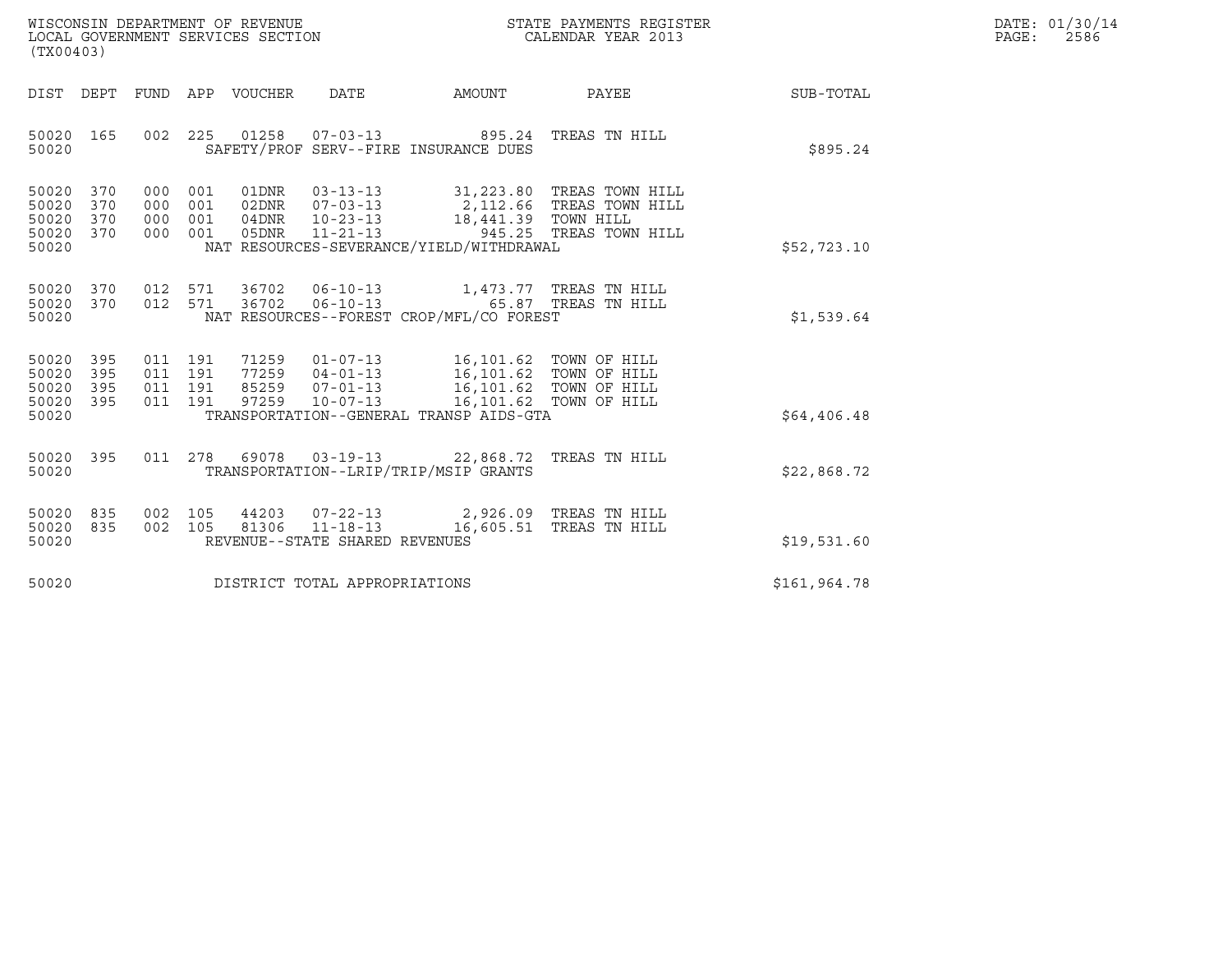| WISCONSIN DEPARTMENT OF REVENUE<br>LOCAL GOVERNMENT SERVICES SECTION<br>(TX00403) |                          |                                          |            |                                  |                                                                      | STATE PAYMENTS REGISTER<br>CALENDAR YEAR 2013                                                   |                                                        |              | DATE: 01/30/14<br>PAGE:<br>2587 |
|-----------------------------------------------------------------------------------|--------------------------|------------------------------------------|------------|----------------------------------|----------------------------------------------------------------------|-------------------------------------------------------------------------------------------------|--------------------------------------------------------|--------------|---------------------------------|
| DIST DEPT                                                                         |                          |                                          |            | FUND APP VOUCHER                 | <b>DATE</b>                                                          | AMOUNT                                                                                          | PAYEE                                                  | SUB-TOTAL    |                                 |
| 50022 165<br>50022                                                                |                          | 002 225                                  |            |                                  | 01259   07-03-13                                                     | SAFETY/PROF SERV--FIRE INSURANCE DUES                                                           | 667.80 TREAS TN KENNAN                                 | \$667.80     |                                 |
| 50022<br>50022 370<br>50022                                                       | 370                      | 000<br>000                               | 001<br>001 | 04DNR                            | $10 - 23 - 13$                                                       | NAT RESOURCES-SEVERANCE/YIELD/WITHDRAWAL                                                        | 1,044.01 TREAS TOWN KENNAN<br>578.00 TOWN KENNAN       | \$1,622.01   |                                 |
| 50022 370<br>50022<br>50022                                                       | 370                      | 012 571<br>012 571                       |            | 36703<br>36703                   | $06 - 10 - 13$<br>$06 - 10 - 13$                                     | NAT RESOURCES--FOREST CROP/MFL/CO FOREST                                                        | 722.59   TREAS  TN  KENNAN<br>6,665.39 TREAS TN KENNAN | \$7,387.98   |                                 |
| 50022 395<br>50022                                                                |                          | 011 174                                  |            |                                  | TRANSPORTATION--FLOOD DAMAGE AID                                     | 94245  11-14-13  14,575.30  TREAS TN KENNAN                                                     |                                                        | \$14,575.30  |                                 |
| 50022<br>50022<br>50022<br>50022<br>50022                                         | 395<br>395<br>395<br>395 | 011 191<br>011 191<br>011 191<br>011 191 |            | 71260<br>77260<br>85260<br>97260 | $01 - 07 - 13$<br>$04 - 01 - 13$<br>$07 - 01 - 13$<br>$10 - 07 - 13$ | 30,344.64 TOWN OF KENNAN<br>30,344.64 TOWN OF KENNAN<br>TRANSPORTATION--GENERAL TRANSP AIDS-GTA | 30,344.64 TOWN OF KENNAN<br>30,344.66 TOWN OF KENNAN   | \$121,378.58 |                                 |
| 50022<br>50022<br>50022                                                           | 835<br>835               | 002 105<br>002 105                       |            |                                  | 44204 07-22-13<br>81307 11-18-13<br>REVENUE--STATE SHARED REVENUES   |                                                                                                 | 4,867.04 TREAS TN KENNAN<br>27,583.99 TREAS TN KENNAN  | \$32,451.03  |                                 |
| 50022                                                                             |                          |                                          |            |                                  | DISTRICT TOTAL APPROPRIATIONS                                        |                                                                                                 |                                                        | \$178,082.70 |                                 |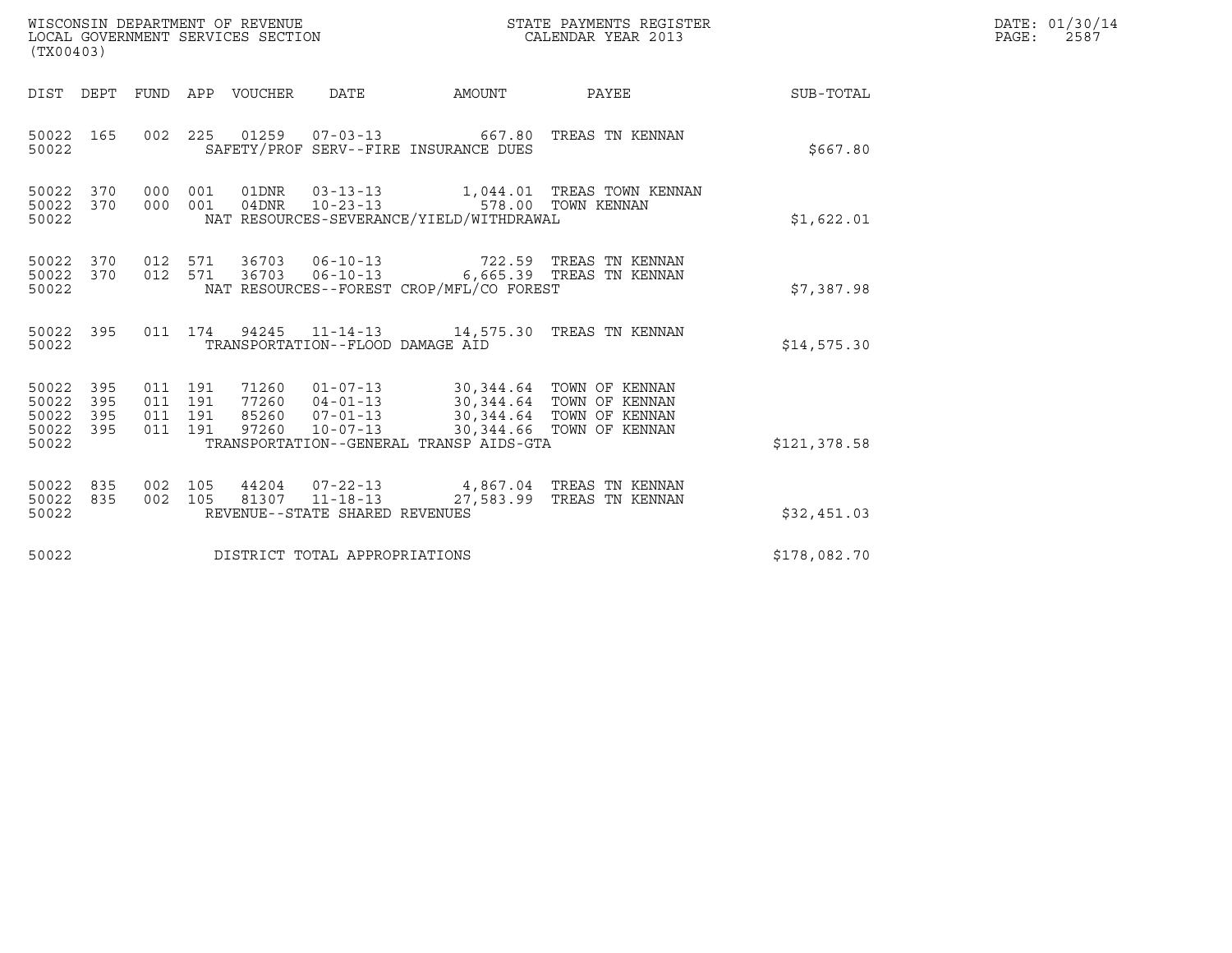| WISCONSIN DEPARTMENT OF REVENUE<br>LOCAL GOVERNMENT SERVICES SECTION<br>(TX00403) |                                          |       |                                                                                                                                                                                                                               | STATE PAYMENTS REGISTER<br>CALENDAR YEAR 2013 |                                           |              | DATE: 01/30/14<br>$\mathtt{PAGE:}$<br>2588 |
|-----------------------------------------------------------------------------------|------------------------------------------|-------|-------------------------------------------------------------------------------------------------------------------------------------------------------------------------------------------------------------------------------|-----------------------------------------------|-------------------------------------------|--------------|--------------------------------------------|
| DIST DEPT FUND APP VOUCHER DATE                                                   |                                          |       |                                                                                                                                                                                                                               |                                               |                                           |              |                                            |
| 50024 165<br>50024                                                                |                                          |       | 002 225 01260 07-03-13 634.83 TREAS TN KNOX<br>SAFETY/PROF SERV--FIRE INSURANCE DUES                                                                                                                                          |                                               |                                           | \$634.83     |                                            |
| 50024 370 000 001<br>50024 370<br>50024                                           | 000 001                                  |       | 04DNR  10-23-13  979.66  TOWN KNOX<br>NAT RESOURCES-SEVERANCE/YIELD/WITHDRAWAL                                                                                                                                                |                                               | 02DNR  07-03-13  1,098.04 TREAS TOWN KNOX | \$2,077.70   |                                            |
| 50024 370<br>50024                                                                |                                          |       | 012 571 36704 06-10-13 1,231.51 TREAS TN KNOX<br>NAT RESOURCES--FOREST CROP/MFL/CO FOREST                                                                                                                                     |                                               |                                           | \$1,231.51   |                                            |
| 50024                                                                             |                                          |       | 50024 370 074 670 40888 05-20-13 2,568.47 TREAS TN KNOX<br>NAT RESOURCES--RU RECYCLING GRANT                                                                                                                                  |                                               |                                           | \$2,568.47   |                                            |
| 50024 395<br>50024 395<br>50024<br>395<br>50024 395<br>50024                      | 011 191<br>011 191<br>011 191<br>011 191 |       | 71261   01-07-13   20,838.67   TOWN OF KNOX<br>77261   04-01-13   20,838.67   TOWN OF KNOX<br>85261  07-01-13  20,838.67  TOWN OF KNOX<br>97261  10-07-13  20,838.67  TOWN OF KNOX<br>TRANSPORTATION--GENERAL TRANSP AIDS-GTA |                                               |                                           | \$83,354.68  |                                            |
| 50024 835<br>50024 835<br>50024                                                   | 002 105<br>002 105                       | 81308 | 44205  07-22-13  3,725.12  TREAS TN KNOX<br>$11 - 18 - 13$<br>REVENUE--STATE SHARED REVENUES                                                                                                                                  |                                               | 21,109.02 TREAS TN KNOX                   | \$24,834.14  |                                            |
| 50024                                                                             |                                          |       | DISTRICT TOTAL APPROPRIATIONS                                                                                                                                                                                                 |                                               |                                           | \$114,701.33 |                                            |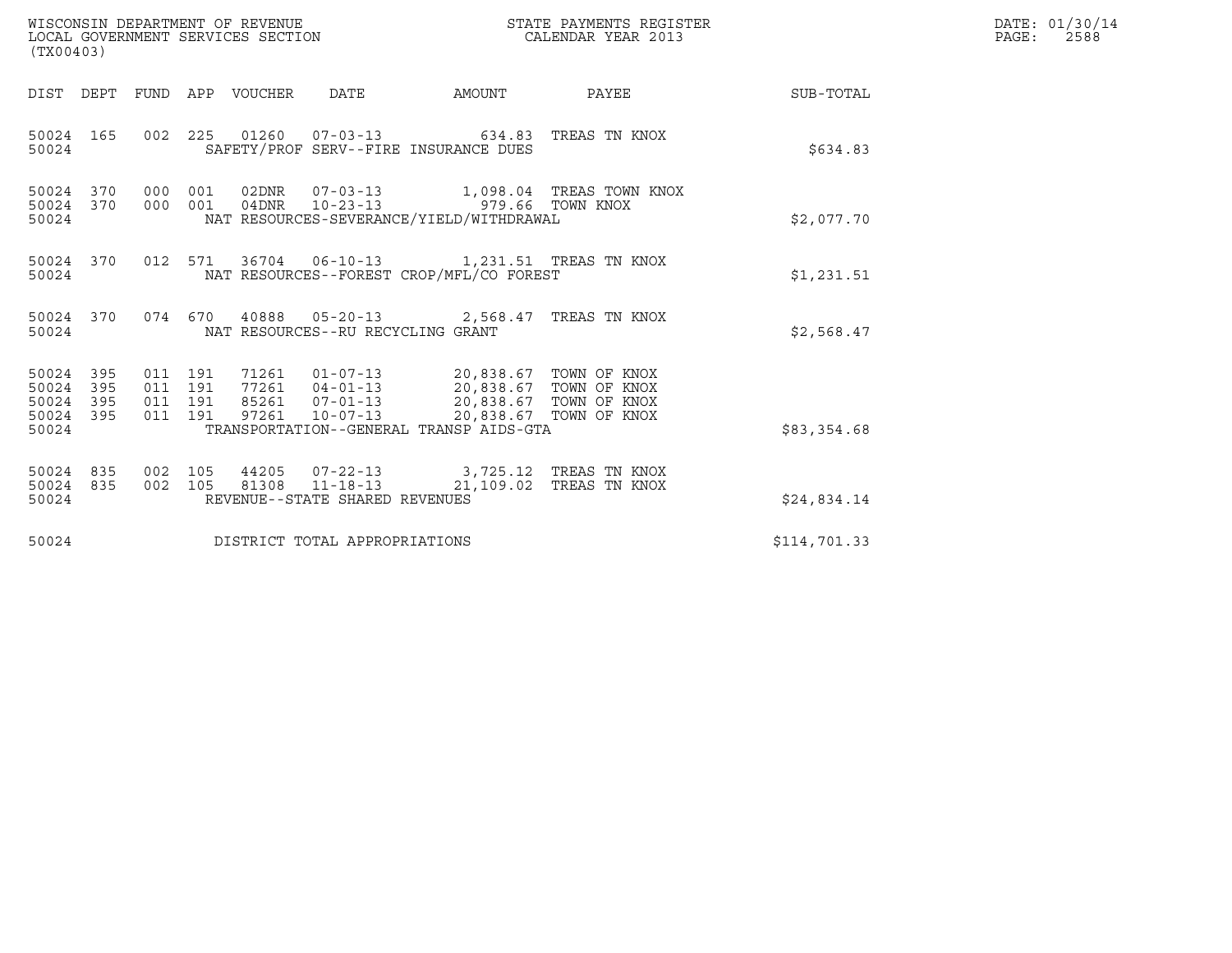| DATE: | 01/30/14 |
|-------|----------|
| PAGE: | 2589     |

| (TX00403)                                                 |  |  |                    |       |                                                     |                                                                                                                                                                                                                                                  |                                                                                                                                               |                                                        | DATE: 01/30/14<br>PAGE:<br>2589 |
|-----------------------------------------------------------|--|--|--------------------|-------|-----------------------------------------------------|--------------------------------------------------------------------------------------------------------------------------------------------------------------------------------------------------------------------------------------------------|-----------------------------------------------------------------------------------------------------------------------------------------------|--------------------------------------------------------|---------------------------------|
|                                                           |  |  |                    |       |                                                     |                                                                                                                                                                                                                                                  |                                                                                                                                               | DIST DEPT FUND APP VOUCHER DATE AMOUNT PAYEE SUB-TOTAL |                                 |
| 50026                                                     |  |  |                    |       |                                                     | 50026 165 002 225 01261 07-03-13 4,118.26 TREAS TN LAKE<br>SAFETY/PROF SERV--FIRE INSURANCE DUES                                                                                                                                                 |                                                                                                                                               | \$4,118.26                                             |                                 |
| 50026 370<br>50026 370<br>50026 370<br>50026              |  |  |                    |       |                                                     | NAT RESOURCES-SEVERANCE/YIELD/WITHDRAWAL                                                                                                                                                                                                         | 000 001 01DNR 03-13-13 802.00 TREAS TOWN LAKE<br>000 001 02DNR 07-03-13 1,489.38 TREAS TOWN LAKE<br>000 001 04DNR 10-23-13 2,267.25 TOWN LAKE | \$4,558.63                                             |                                 |
|                                                           |  |  |                    |       |                                                     | 50026 370 002 503 15977 02-06-13 844.48 TREAS TN LAKE<br>50026 NAT RESOURCES--AIDS IN LIEU OF TAXES                                                                                                                                              | TOWN SHARE 61.20                                                                                                                              | \$844.48                                               |                                 |
| 50026 370<br>50026 370<br>50026                           |  |  |                    |       |                                                     | 012 571 36705 06-10-13 985.71 TREAS TN LAKE<br>012 571 36705 06-10-13 3,398.71 TREAS TN LAKE<br>NAT RESOURCES--FOREST CROP/MFL/CO FOREST                                                                                                         |                                                                                                                                               | \$4,384.42                                             |                                 |
| 50026 370<br>50026 370<br>50026 370<br>50026              |  |  |                    |       |                                                     | NAT RESOURCES--AIDS IN LIEU OF TAXES                                                                                                                                                                                                             | 012 579 18763 04-15-13 5,793.04 TREAS TN LAKE<br>012 579 18763 04-15-13 9.16 TREAS TN LAKE<br>012 579 18763 04-15-13 182.71 TREAS TOWN LAKE   | \$5,984.91                                             |                                 |
|                                                           |  |  |                    |       |                                                     | 50026 370 074 670 40889 05-20-13 1,396.34 TREAS TN LAKE<br>50026 NAT RESOURCES--RU RECYCLING GRANT                                                                                                                                               |                                                                                                                                               | \$1,396.34                                             |                                 |
| 50026 395<br>50026 395<br>50026 395<br>50026 395<br>50026 |  |  |                    |       |                                                     | 011  191  71262  01-07-13  45,563.13  TOWN OF LAKE<br>011 191 77262 04-01-13 45,563.13 TOWN OF LAKE<br>011 191 85262 07-01-13 45,563.13 TOWN OF LAKE<br>011 191 97262 10-07-13 45,563.13 TOWN OF LAKE<br>TRANSPORTATION--GENERAL TRANSP AIDS-GTA |                                                                                                                                               | \$182,252.53                                           |                                 |
| 50026 835<br>50026 835<br>50026                           |  |  | 002 105<br>002 105 | 44206 | 81309 11-18-13<br>REVENUE--STATE SHARED REVENUES    | 07-22-13 15,033.48 TREAS TN LAKE                                                                                                                                                                                                                 | 84, 216.03 TREAS TN LAKE                                                                                                                      | \$99,249.51                                            |                                 |
| 50026 835<br>50026                                        |  |  |                    |       | REVENUE--EXEMPT COMPUTER AID                        | 002 109 03137 07-22-13 8.00 TREAS TN LAKE                                                                                                                                                                                                        |                                                                                                                                               | \$8.00                                                 |                                 |
| 50026 835<br>50026 835<br>50026                           |  |  |                    |       |                                                     | 002 302 10098 07-22-13 217,603.85 TREAS TN LAKE<br>002 302 11098 07-22-13 55,022.52 TREAS TN LAKE<br>REVENUE-FIRST DOLLAR/SCHOOL LEVY CREDITS                                                                                                    |                                                                                                                                               | \$272,626.37                                           |                                 |
| 50026 835<br>50026                                        |  |  |                    |       | 021 363 37237 03-25-13<br>REVENUE--LOTTERY CREDIT - |                                                                                                                                                                                                                                                  | 34,754.12 TREAS TN LAKE                                                                                                                       | \$34,754.12                                            |                                 |
| 50026                                                     |  |  |                    |       | DISTRICT TOTAL APPROPRIATIONS                       |                                                                                                                                                                                                                                                  |                                                                                                                                               | \$610,177.57                                           |                                 |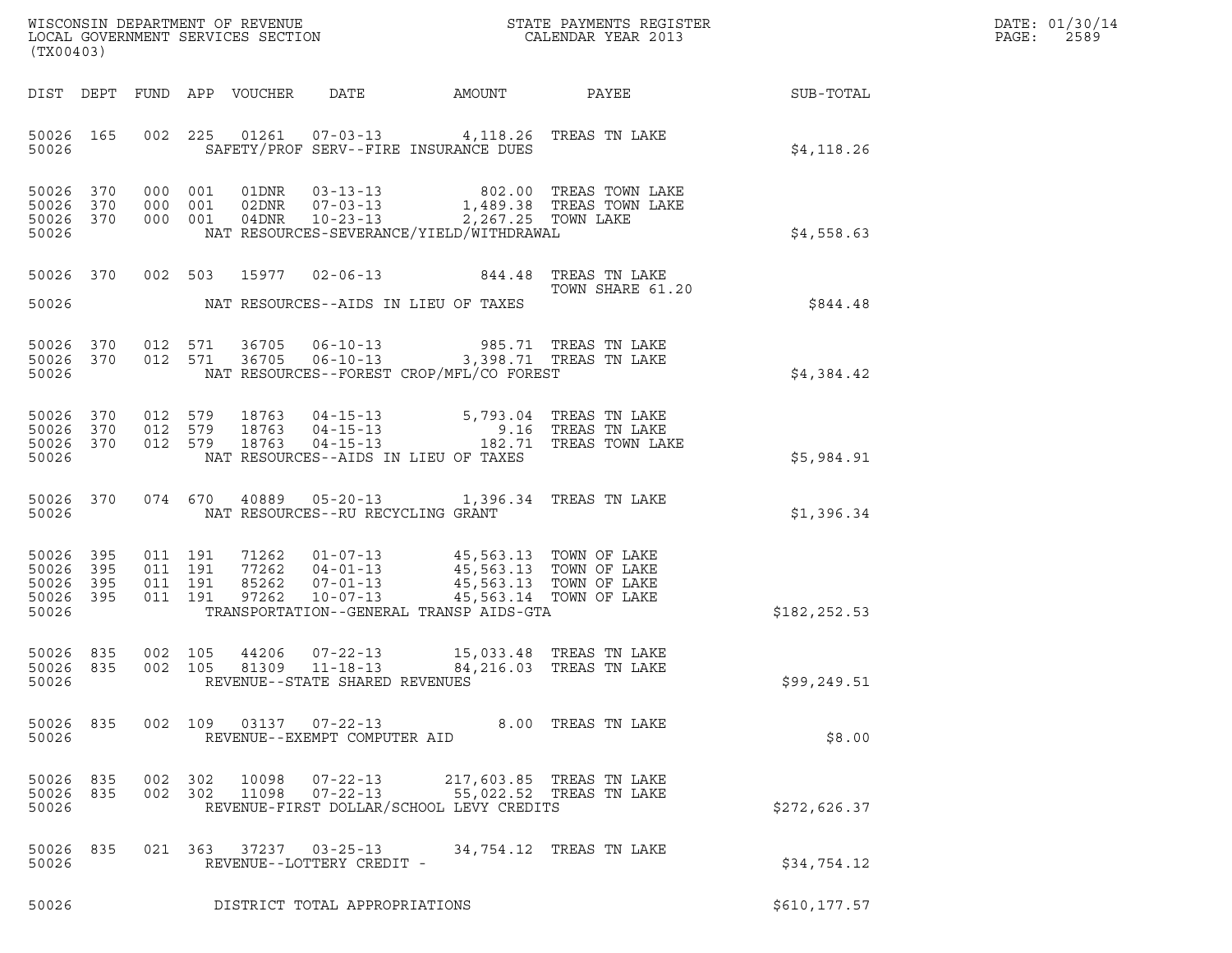| WISCONSIN DEPARTMENT OF REVENUE<br>LOCAL GOVERNMENT SERVICES SECTION<br>(TX00403) |                          |                                          |         |                       |                                                  |                                                                                                                                                                                                                             | STATE PAYMENTS REGISTER<br>CALENDAR YEAR 2013        |                  | DATE: 01/30/14<br>PAGE:<br>2590 |
|-----------------------------------------------------------------------------------|--------------------------|------------------------------------------|---------|-----------------------|--------------------------------------------------|-----------------------------------------------------------------------------------------------------------------------------------------------------------------------------------------------------------------------------|------------------------------------------------------|------------------|---------------------------------|
| DIST DEPT                                                                         |                          |                                          |         | FUND APP VOUCHER DATE |                                                  | AMOUNT                                                                                                                                                                                                                      | <b>PAYEE</b>                                         | <b>SUB-TOTAL</b> |                                 |
| 50028 165<br>50028                                                                |                          |                                          |         |                       |                                                  | 002 225 01262 07-03-13 1,250.25 TREAS TN OGEMA<br>SAFETY/PROF SERV--FIRE INSURANCE DUES                                                                                                                                     |                                                      | \$1,250.25       |                                 |
| 50028<br>50028<br>50028                                                           | 370<br>370               | 000 001<br>000 001                       |         | 05DNR                 | 04DNR 10-23-13                                   | NAT RESOURCES-SEVERANCE/YIELD/WITHDRAWAL                                                                                                                                                                                    | 757.31 TOWN OMEGA<br>11-21-13 71.71 TREAS TOWN OMEGA | \$829.02         |                                 |
| 50028<br>50028<br>50028                                                           | 370<br>370               | 012 571<br>012 571                       |         |                       |                                                  | 36706  06-10-13  828.48  TREAS TN OGEMA<br>36706  06-10-13  2,308.92  TREAS TN OGEMA<br>NAT RESOURCES--FOREST CROP/MFL/CO FOREST                                                                                            |                                                      | \$3,137.40       |                                 |
| 50028 370<br>50028                                                                |                          |                                          | 074 670 |                       | NAT RESOURCES--RU RECYCLING GRANT                | 00214  05-30-13  2,321.02  TREAS TN OGEMA                                                                                                                                                                                   |                                                      | \$2,321.02       |                                 |
| 50028<br>50028<br>50028<br>50028<br>50028                                         | 395<br>395<br>395<br>395 | 011 191<br>011 191<br>011 191<br>011 191 |         |                       |                                                  | 71263  01-07-13  30,998.17  TOWN OF OGEMA<br>77263  04-01-13  30,998.17  TOWN OF OGEMA<br>85263  07-01-13  30,998.17  TOWN OF OGEMA<br>97263  10-07-13  30,998.18  TOWN OF OGEMA<br>TRANSPORTATION--GENERAL TRANSP AIDS-GTA |                                                      | \$123,992.69     |                                 |
| 50028<br>50028<br>50028                                                           | 835<br>835               | 002 105<br>002 105                       |         |                       | 81310 11-18-13<br>REVENUE--STATE SHARED REVENUES | 44207 07-22-13 13,448.84 TREAS TN OGEMA                                                                                                                                                                                     | 76,219.92 TREAS TN OGEMA                             | \$89,668.76      |                                 |
| 50028 835<br>50028                                                                |                          |                                          |         |                       | REVENUE--EXEMPT COMPUTER AID                     | 002 109 03138 07-22-13 11.00 TREAS TN OGEMA                                                                                                                                                                                 |                                                      | \$11.00          |                                 |
| 50028                                                                             |                          |                                          |         |                       | DISTRICT TOTAL APPROPRIATIONS                    |                                                                                                                                                                                                                             |                                                      | \$221,210.14     |                                 |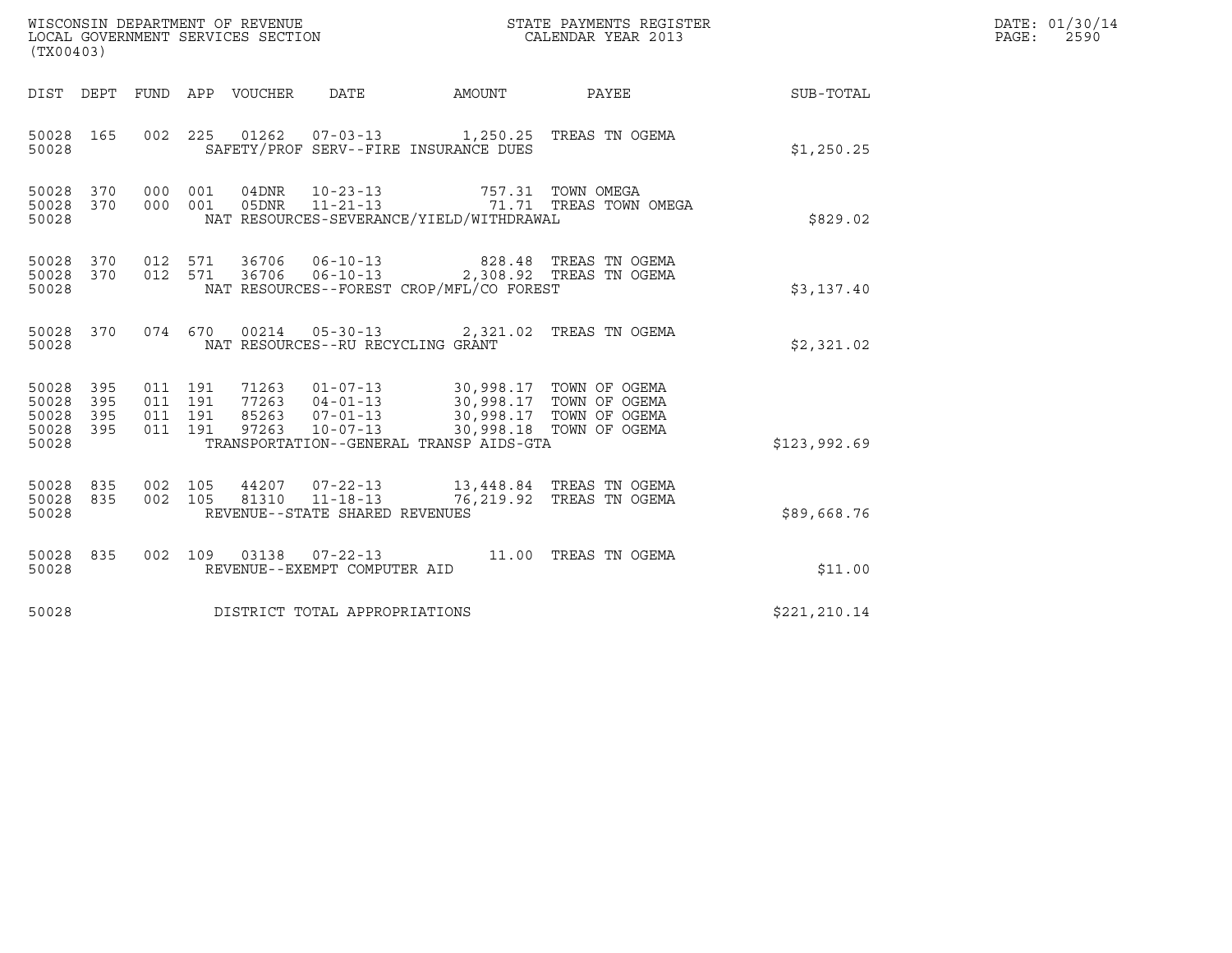| WISCONSIN DEPARTMENT OF REVENUE   | STATE PAYMENTS REGISTER | DATE: 01/30/14 |
|-----------------------------------|-------------------------|----------------|
| LOCAL GOVERNMENT SERVICES SECTION | CALENDAR YEAR 2013      | 2591<br>PAGE:  |

| WISCONSIN DEPARTMENT OF REVENUE<br>LOCAL GOVERNMENT SERVICES SECTION<br>CALENDAR YEAR 2013<br>(TX00403) |           |         |         |                         |                                  |                                          | DATE: 01/30/14<br>PAGE: 2591                                                                                                                                                                                                                                                                                             |              |  |
|---------------------------------------------------------------------------------------------------------|-----------|---------|---------|-------------------------|----------------------------------|------------------------------------------|--------------------------------------------------------------------------------------------------------------------------------------------------------------------------------------------------------------------------------------------------------------------------------------------------------------------------|--------------|--|
|                                                                                                         |           |         |         |                         |                                  |                                          | DIST DEPT FUND APP VOUCHER DATE AMOUNT PAYEE TO SUB-TOTAL                                                                                                                                                                                                                                                                |              |  |
| 50030                                                                                                   |           |         |         |                         |                                  | SAFETY/PROF SERV--FIRE INSURANCE DUES    | 50030 165 002 225 01263 07-03-13 885.02 TREAS TN PRENTICE                                                                                                                                                                                                                                                                | \$885.02     |  |
| 50030                                                                                                   | 50030 370 |         |         | 50030 370 000 001 01DNR |                                  | NAT RESOURCES-SEVERANCE/YIELD/WITHDRAWAL | 000 001 01DNR 03-13-13 2,722.23 TREAS TOWN PRENTICE<br>000 001 02DNR 07-03-13 132.60 TREAS TOWN PRENTICE                                                                                                                                                                                                                 | \$2,854.83   |  |
| 50030                                                                                                   |           |         |         | 50030 370 002 503 15978 |                                  | NAT RESOURCES--AIDS IN LIEU OF TAXES     | 02-06-13 1,798.94 TREAS TN PRENTICE<br>TOWN SHARE 112.06                                                                                                                                                                                                                                                                 | \$1,798.94   |  |
| 50030                                                                                                   |           |         |         |                         |                                  | NAT RESOURCES--FOREST CROP/MFL/CO FOREST | 50030 370 012 571 36707 06-10-13 917.87 TREAS TN PRENTICE<br>50030 370 012 571 36707 06-10-13 2,589.08 TREAS TN PRENTICE                                                                                                                                                                                                 | \$3,506.95   |  |
| 50030                                                                                                   | 50030 395 |         |         |                         | TRANSPORTATION--FLOOD DAMAGE AID |                                          | 011  174  84486  08-16-13   1,276.49  TREAS TN PRENTICE                                                                                                                                                                                                                                                                  | \$1,276.49   |  |
| 50030 395<br>50030 395<br>50030 395<br>50030                                                            | 50030 395 | 011 191 |         |                         |                                  | TRANSPORTATION--GENERAL TRANSP AIDS-GTA  | $\begin{array}{cccccc} 011 & 191 & 71264 & 01-07-13 & 24,346.33 & \text{TOWN OF PRENTICE} \\ 011 & 191 & 77264 & 04-01-13 & 24,346.33 & \text{TOWN OF PRENTICE} \\ 011 & 191 & 85264 & 07-01-13 & 24,346.33 & \text{TOWN OF PRENTICE} \\ 011 & 191 & 97264 & 10-07-13 & 24,346.36 & \text{TOWN OF PRENTICE} \end{array}$ | \$97,385.35  |  |
| 50030 835<br>50030                                                                                      | 50030 835 | 002 105 | 002 105 |                         | REVENUE--STATE SHARED REVENUES   |                                          | 44208  07-22-13  3,847.86 TREAS TN PRENTICE<br>81311  11-18-13  21,848.01 TREAS TN PRENTICE                                                                                                                                                                                                                              | \$25,695.87  |  |
| 50030                                                                                                   | 50030 835 |         |         |                         | REVENUE--EXEMPT COMPUTER AID     |                                          | 002 109 03139 07-22-13 120.00 TREAS TN PRENTICE                                                                                                                                                                                                                                                                          | \$120.00     |  |
| 50030                                                                                                   |           |         |         |                         | DISTRICT TOTAL APPROPRIATIONS    |                                          |                                                                                                                                                                                                                                                                                                                          | \$133,523.45 |  |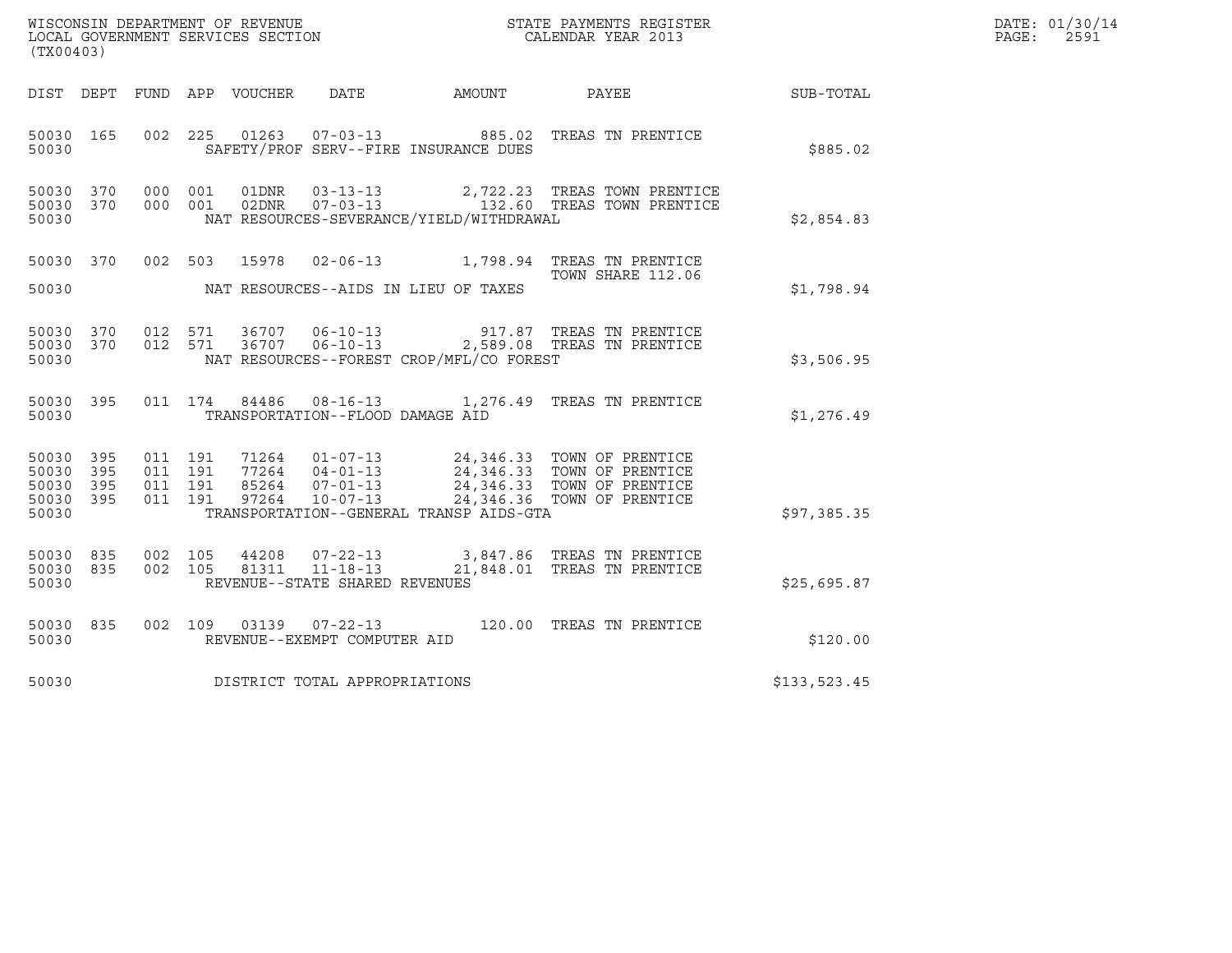| WISCONSIN DEPARTMENT OF REVENUE<br>LOCAL GOVERNMENT SERVICES SECTION<br>(TX00403) |            |                                          |  |                                 |                                   |                                                                                                                                                                                                                                 | STATE PAYMENTS REGISTER<br>CALENDAR YEAR 2013                                                   |             | DATE: 01/30/14<br>PAGE:<br>2592 |
|-----------------------------------------------------------------------------------|------------|------------------------------------------|--|---------------------------------|-----------------------------------|---------------------------------------------------------------------------------------------------------------------------------------------------------------------------------------------------------------------------------|-------------------------------------------------------------------------------------------------|-------------|---------------------------------|
|                                                                                   |            |                                          |  | DIST DEPT FUND APP VOUCHER DATE |                                   |                                                                                                                                                                                                                                 | AMOUNT PAYEE SUB-TOTAL                                                                          |             |                                 |
| 50032 165<br>50032                                                                |            |                                          |  |                                 |                                   | SAFETY/PROF SERV--FIRE INSURANCE DUES                                                                                                                                                                                           | 002 225 01264 07-03-13 933.00 TREAS TN SPIRIT                                                   | \$933.00    |                                 |
| 50032 370<br>50032                                                                |            |                                          |  |                                 |                                   | 000 001 04DNR 10-23-13 5,026.13 TOWN SPIRIT<br>NAT RESOURCES-SEVERANCE/YIELD/WITHDRAWAL                                                                                                                                         |                                                                                                 | \$5,026.13  |                                 |
| 50032                                                                             |            |                                          |  |                                 |                                   | NAT RESOURCES--FOREST CROP/MFL/CO FOREST                                                                                                                                                                                        | 50032 370 012 571 36708 06-10-13 1,567.44 TREAS TN SPIRIT                                       | \$1,567.44  |                                 |
| 50032                                                                             |            |                                          |  |                                 | NAT RESOURCES--RU RECYCLING GRANT |                                                                                                                                                                                                                                 | 50032 370 074 670 40890 05-20-13 1,264.88 TREAS TN SPIRIT                                       | \$1,264.88  |                                 |
| 50032 395<br>50032<br>50032<br>50032 395<br>50032                                 | 395<br>395 | 011 191<br>011 191<br>011 191<br>011 191 |  |                                 |                                   | 71265  01-07-13  16,110.37  TOWN OF SPIRIT<br>77265  04-01-13  16,110.37  TOWN OF SPIRIT<br>85265  07-01-13  16,110.37  TOWN OF SPIRIT<br>97265  10-07-13  16,110.37  TOWN OF SPIRIT<br>TRANSPORTATION--GENERAL TRANSP AIDS-GTA |                                                                                                 | \$64,441.48 |                                 |
| 50032 835<br>50032 835<br>50032                                                   |            | 002 105<br>002 105                       |  |                                 | REVENUE--STATE SHARED REVENUES    |                                                                                                                                                                                                                                 | 44209   07-22-13   2,022.13   TREAS TN SPIRIT<br>81312   11-18-13   11,467.61   TREAS TN SPIRIT | \$13,489.74 |                                 |
| 50032                                                                             |            |                                          |  |                                 | DISTRICT TOTAL APPROPRIATIONS     |                                                                                                                                                                                                                                 |                                                                                                 | \$86,722.67 |                                 |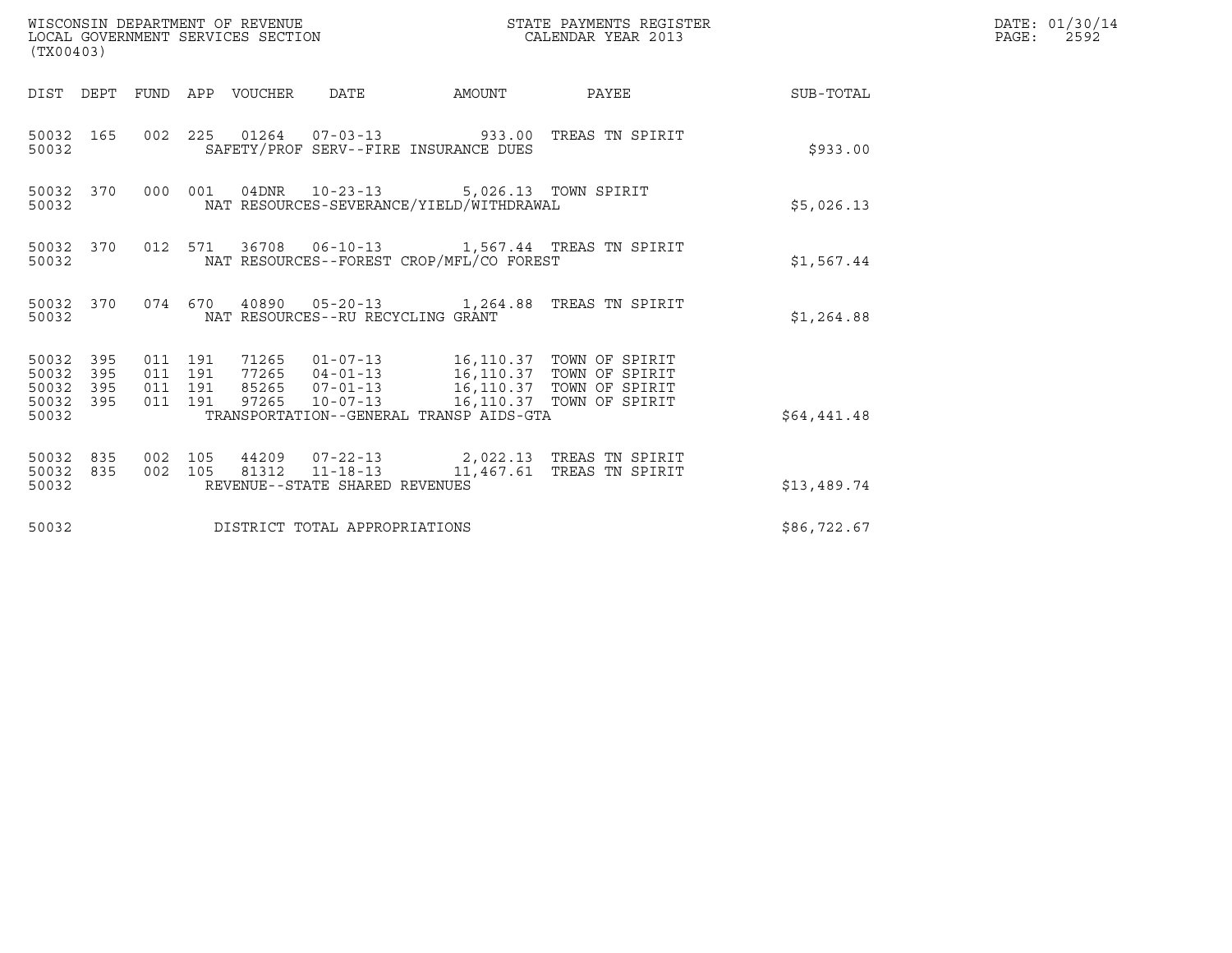| $\tt WISCONSIM DEPARTMENT OF REVENUE$ $\tt TOCAL BINDAR YEAR$ 2013 $\tt COALENDAR YEAR$ 2013<br>(TX00403) |                        |                                          |         |       |                                                     |                                              |                                                                                                                                |               | DATE: 01/30/14<br>$\mathtt{PAGE:}$<br>2593 |
|-----------------------------------------------------------------------------------------------------------|------------------------|------------------------------------------|---------|-------|-----------------------------------------------------|----------------------------------------------|--------------------------------------------------------------------------------------------------------------------------------|---------------|--------------------------------------------|
|                                                                                                           |                        |                                          |         |       |                                                     | DIST DEPT FUND APP VOUCHER DATE AMOUNT PAYEE |                                                                                                                                | SUB-TOTAL     |                                            |
| 50034 165<br>50034                                                                                        |                        | 002 225                                  |         |       |                                                     | SAFETY/PROF SERV--FIRE INSURANCE DUES        | 01265  07-03-13  5,014.13  TREAS TN WORCESTER                                                                                  | \$5,014.13    |                                            |
| 50034 370<br>50034                                                                                        |                        |                                          | 000 001 |       |                                                     | NAT RESOURCES-SEVERANCE/YIELD/WITHDRAWAL     | 05DNR 11-21-13 175.39 TREAS TOWN WORCESTER                                                                                     | \$175.39      |                                            |
| 50034                                                                                                     |                        |                                          |         |       |                                                     | NAT RESOURCES--FOREST CROP/MFL/CO FOREST     | $50034$ 370 012 571 36709 06-10-13 2,095.14 TREAS TN WORCESTER<br>50034 370 012 571 36709 06-10-13 1,323.16 TREAS TN WORCESTER | \$3,418.30    |                                            |
| 50034                                                                                                     |                        |                                          |         |       |                                                     | NAT RESOURCES--PMT IN LIEU OF TAXES          | 50034 370 012 584 00099 09-03-13 19,315.58 TREAS TN WORCESTER                                                                  | \$19,315.58   |                                            |
| 50034                                                                                                     | 50034 370              | 074 670                                  |         |       | 40891 05-20-13<br>NAT RESOURCES--RU RECYCLING GRANT |                                              | 5,961.49 TREAS TN WORCESTER                                                                                                    | \$5,961.49    |                                            |
| 50034 395<br>50034 395<br>50034 395<br>50034                                                              | 50034 395              | 011 191<br>011 191<br>011 191<br>011 191 |         |       |                                                     | TRANSPORTATION--GENERAL TRANSP AIDS-GTA      |                                                                                                                                | \$245, 169.77 |                                            |
| 50034                                                                                                     | 50034 395              |                                          |         |       |                                                     | TRANSPORTATION--LRIP/TRIP/MSIP GRANTS        | 011  278  64824  02-08-13  23,060.12  TREAS TN WORCESTER                                                                       | \$23,060.12   |                                            |
| 50034                                                                                                     | 50034 835<br>50034 835 | 002 105<br>002 105                       |         | 44210 | 81313 11-18-13<br>REVENUE--STATE SHARED REVENUES    |                                              | 07-22-13 5,718.63 TREAS TN WORCESTER<br>32,426.28 TREAS TN WORCESTER                                                           | \$38,144.91   |                                            |
| 50034 835<br>50034                                                                                        |                        | 002 109                                  |         |       | 03140  07-22-13<br>REVENUE--EXEMPT COMPUTER AID     |                                              | 121.00 TREAS TN WORCESTER                                                                                                      | \$121.00      |                                            |
| 50034                                                                                                     |                        |                                          |         |       | DISTRICT TOTAL APPROPRIATIONS                       |                                              |                                                                                                                                | \$340,380.69  |                                            |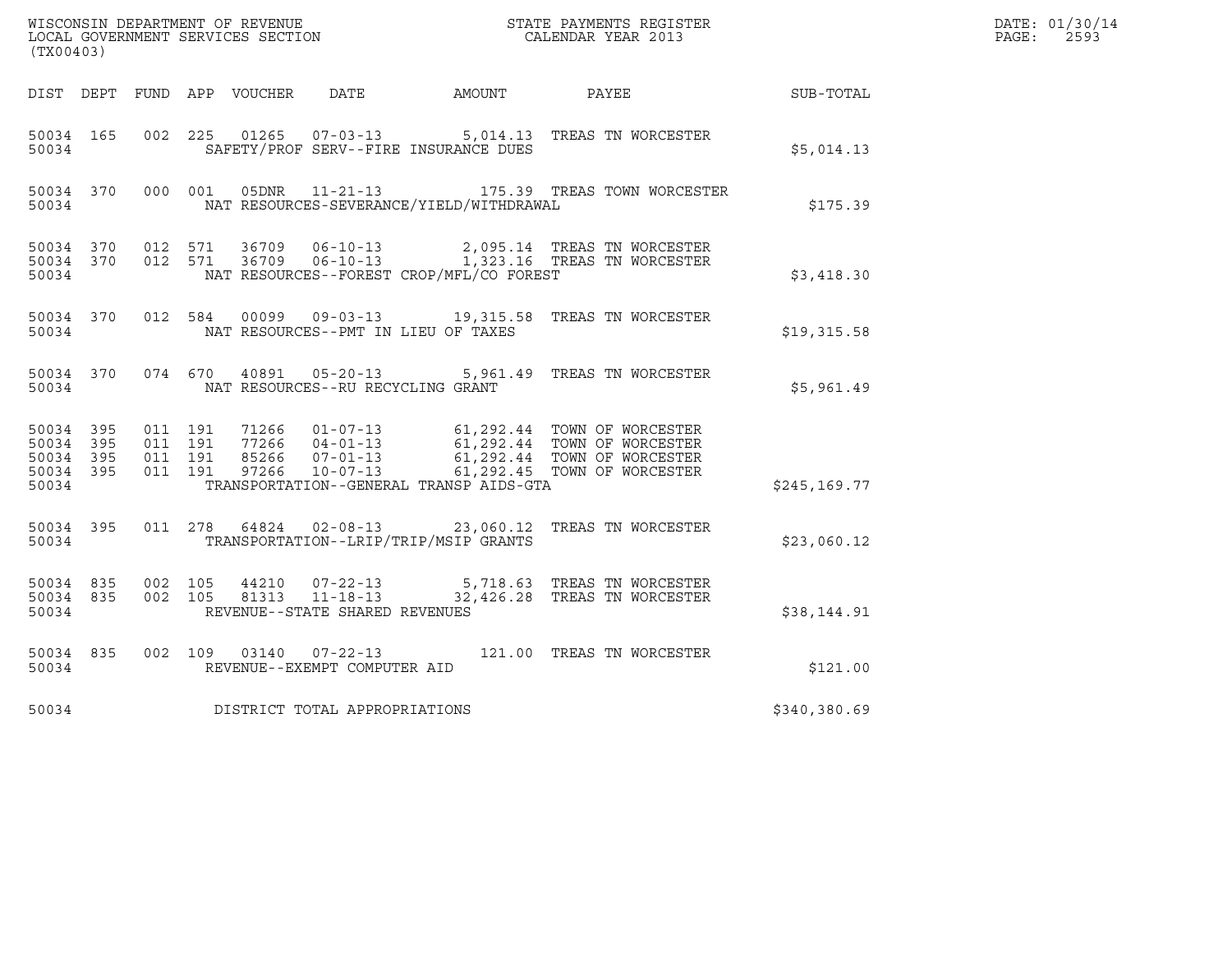| (TX00403)                                                 |                                                                                                                                                                                                                                                                                         |             | DATE: 01/30/14<br>PAGE: 2594 |
|-----------------------------------------------------------|-----------------------------------------------------------------------------------------------------------------------------------------------------------------------------------------------------------------------------------------------------------------------------------------|-------------|------------------------------|
|                                                           | DIST DEPT FUND APP VOUCHER DATE AMOUNT PAYEE TO SUB-TOTAL                                                                                                                                                                                                                               |             |                              |
| 50111 165<br>50111                                        | 002 225 01266 07-03-13 189.67 TREAS VIL CATAWBA<br>SAFETY/PROF SERV--FIRE INSURANCE DUES                                                                                                                                                                                                | \$189.67    |                              |
| 50111                                                     | 50111 370 012 571 36710 06-10-13 25.30 TREAS VIL CATAWBA<br>NAT RESOURCES--FOREST CROP/MFL/CO FOREST                                                                                                                                                                                    | \$25.30     |                              |
| 50111                                                     | 50111 370 074 670 40892 05-20-13 1,228.51 TREAS VIL CATAWBA<br>NAT RESOURCES--RU RECYCLING GRANT                                                                                                                                                                                        | \$1,228.51  |                              |
| 50111 395<br>50111 395<br>50111 395<br>50111 395<br>50111 | 71267  01-07-13  4,440.40  VILLAGE OF CATAWBA<br>77267  04-01-13  4,440.40  VILLAGE OF CATAWBA<br>85267  07-01-13  4,440.40  VILLAGE OF CATAWBA<br>011 191<br>011 191<br>011 191<br>97267  10-07-13  4,440.43  VILLAGE OF CATAWBA<br>011 191<br>TRANSPORTATION--GENERAL TRANSP AIDS-GTA | \$17,761.63 |                              |
| 50111                                                     | 50111 835 002 105 44211 07-22-13 5,641.83 TREAS VIL CATAWBA<br>50111 835 002 105 81314 11-18-13 31,970.38 TREAS VIL CATAWBA<br>REVENUE--STATE SHARED REVENUES                                                                                                                           | \$37,612.21 |                              |
| 50111                                                     | 50111 835 002 109 03141 07-22-13 2.00 TREAS VIL CATAWBA<br>REVENUE--EXEMPT COMPUTER AID                                                                                                                                                                                                 | \$2.00      |                              |
| 50111                                                     | DISTRICT TOTAL APPROPRIATIONS                                                                                                                                                                                                                                                           | \$56,819.32 |                              |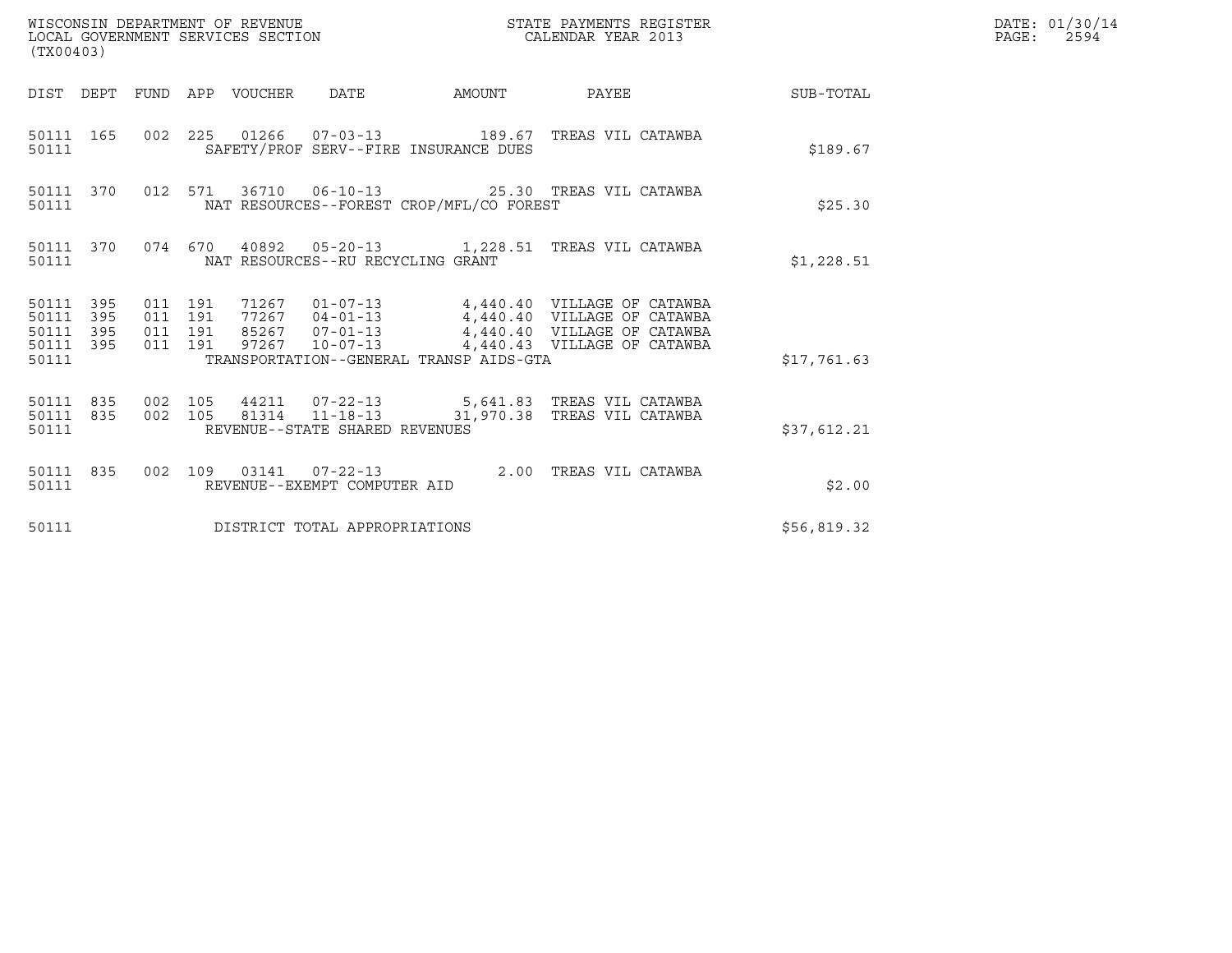|       | DATE: 01/30/14 |
|-------|----------------|
| PAGE: | 2595           |

| WISCONSIN DEPARTMENT OF REVENUE<br>LOCAL GOVERNMENT SERVICES SECTION<br>(TX00403)                     |                                                                                                                                                                          | STATE PAYMENTS REGISTER<br>CALENDAR YEAR 2013                                                                                      | DATE: 01/30/14<br>$\mathtt{PAGE}$ :<br>2595 |
|-------------------------------------------------------------------------------------------------------|--------------------------------------------------------------------------------------------------------------------------------------------------------------------------|------------------------------------------------------------------------------------------------------------------------------------|---------------------------------------------|
| DEPT<br>DIST                                                                                          | FUND APP VOUCHER<br>AMOUNT<br>DATE                                                                                                                                       | SUB-TOTAL<br>PAYEE                                                                                                                 |                                             |
| 50141 165<br>002<br>50141                                                                             | 225 01267 07-03-13 211.66<br>SAFETY/PROF SERV--FIRE INSURANCE DUES                                                                                                       | TREAS VIL KENNAN<br>\$211.66                                                                                                       |                                             |
| 50141<br>395<br>011 191<br>50141<br>395<br>011<br>50141<br>395<br>011<br>50141<br>395<br>011<br>50141 | 71268<br>$01 - 07 - 13$<br>77268<br>191<br>$04 - 01 - 13$<br>191<br>85268<br>$07 - 01 - 13$<br>97268<br>191<br>$10 - 07 - 13$<br>TRANSPORTATION--GENERAL TRANSP AIDS-GTA | 2,162.51 VILLAGE OF KENNAN<br>2,162.51 VILLAGE OF KENNAN<br>2,162.51 VILLAGE OF KENNAN<br>2,162.53 VILLAGE OF KENNAN<br>\$8,650.06 |                                             |
| 50141<br>835<br>002<br>50141<br>835<br>50141                                                          | 105 44212<br>07-22-13 5,884.58 TREAS VIL KENNAN<br>002 105<br>81315<br>$11 - 18 - 13$<br>33,345.92<br>REVENUE--STATE SHARED REVENUES                                     | TREAS VIL KENNAN<br>\$39,230.50                                                                                                    |                                             |
| 50141<br>835<br>002<br>50141                                                                          | 109 03142<br>07-22-13<br>REVENUE--EXEMPT COMPUTER AID                                                                                                                    | 2.00 TREAS VIL KENNAN<br>\$2.00                                                                                                    |                                             |
| 50141                                                                                                 | DISTRICT TOTAL APPROPRIATIONS                                                                                                                                            | \$48,094.22                                                                                                                        |                                             |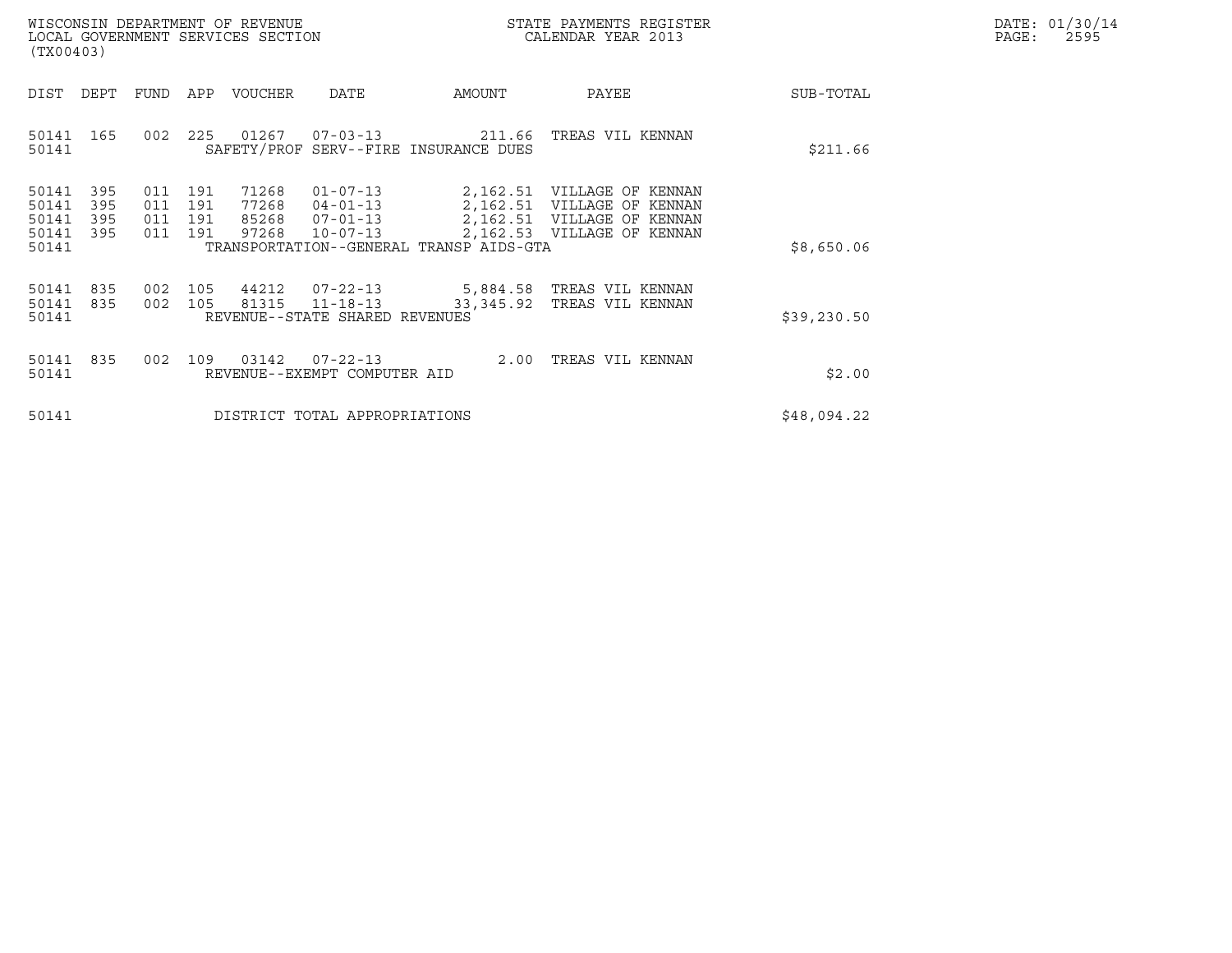| (TX00403)                                                                                                                                                                                                                                                                                                                                       | DATE: 01/30/14<br>PAGE:<br>2596 |
|-------------------------------------------------------------------------------------------------------------------------------------------------------------------------------------------------------------------------------------------------------------------------------------------------------------------------------------------------|---------------------------------|
| DIST DEPT FUND APP VOUCHER DATE AMOUNT PAYEE SUB-TOTAL                                                                                                                                                                                                                                                                                          |                                 |
| 002 225 01268 07-03-13 1,137.70 TREAS VIL PRENTICE<br>50171 165<br>50171<br>SAFETY/PROF SERV--FIRE INSURANCE DUES<br>\$1,137.70                                                                                                                                                                                                                 |                                 |
| 50171 370 012 571 36711 06-10-13 13.20 TREAS VIL PRENTICE<br>NAT RESOURCES--FOREST CROP/MFL/CO FOREST<br>50171<br>\$13.20                                                                                                                                                                                                                       |                                 |
| 50171 370 012 579 18764 04-15-13 1.11 TREAS VIL PRENTICE<br>NAT RESOURCES--AIDS IN LIEU OF TAXES<br>50171<br>\$1.11                                                                                                                                                                                                                             |                                 |
| 50171 370 074 670 40893 05-20-13 1,296.55 TREAS VIL PRENTICE<br>NAT RESOURCES--RU RECYCLING GRANT<br>50171 200<br>\$1,296.55                                                                                                                                                                                                                    |                                 |
| 011 174 82932 08-06-13 1,276.49 TREAS VIL PRENTICE<br>50171 395<br>TRANSPORTATION--FLOOD DAMAGE AID<br>50171<br>\$1,276.49                                                                                                                                                                                                                      |                                 |
| 011 191 71269 01-07-13 7,750.65 VILLAGE OF PRENTICE<br>011 191 77269 04-01-13 7,750.65 VILLAGE OF PRENTICE<br>011 191 85269 07-01-13 7,750.65 VILLAGE OF PRENTICE<br>011 191 97269 10-07-13 7,750.65 VILLAGE OF PRENTICE<br>50171 395<br>50171 395<br>50171 395<br>50171 395<br>TRANSPORTATION--GENERAL TRANSP AIDS-GTA<br>50171<br>\$31,002.60 |                                 |
| 011  278  91381  10-17-13   6,155.39  TREAS VIL PRENTICE<br>50171 395<br>TRANSPORTATION--LRIP/TRIP/MSIP GRANTS<br>\$6,155.39<br>50171                                                                                                                                                                                                           |                                 |
| 005 162 01HSD 09-03-13 4,650.70 VILLAGE PRENTICE<br>50171 435<br>HS--AMBULANCE FUNDING ASSISTANCE GRANTS<br>\$4,650.70<br>50171                                                                                                                                                                                                                 |                                 |
| 005 163 01LGS 11-18-13 4,400.00 PRENTICE VOL FIRE DEPT AMBUL<br>50171 435<br>HS--PREPAID MEDICAL TRANSPORT REIMBURSE<br>50171<br>\$4,400.00                                                                                                                                                                                                     |                                 |
| 50171 835<br>002 105<br>44213<br>$07 - 22 - 13$<br>29,341.42 TREAS VIL PRENTICE<br>50171 835<br>002 105<br>81316<br>$11 - 18 - 13$<br>161,868.02 TREAS VIL PRENTICE<br>50171<br>REVENUE--STATE SHARED REVENUES<br>\$191,209.44                                                                                                                  |                                 |
| 50171 835<br>002 109 03143<br>$07 - 22 - 13$<br>642.00 TREAS VIL PRENTICE<br>50171<br>REVENUE--EXEMPT COMPUTER AID<br>\$642.00                                                                                                                                                                                                                  |                                 |
| 50171 835<br>002 302 10099<br>$07 - 22 - 13$<br>46,999.03 TREAS VIL PRENTICE<br>19,347.12 TREAS VIL PRENTICE<br>50171 835<br>002 302 11099<br>$07 - 22 - 13$<br>REVENUE-FIRST DOLLAR/SCHOOL LEVY CREDITS<br>50171<br>\$66,346.15                                                                                                                |                                 |
| 50171 835 002 501 00003 02-01-13<br>171.93 TREAS VIL PRENTICE                                                                                                                                                                                                                                                                                   |                                 |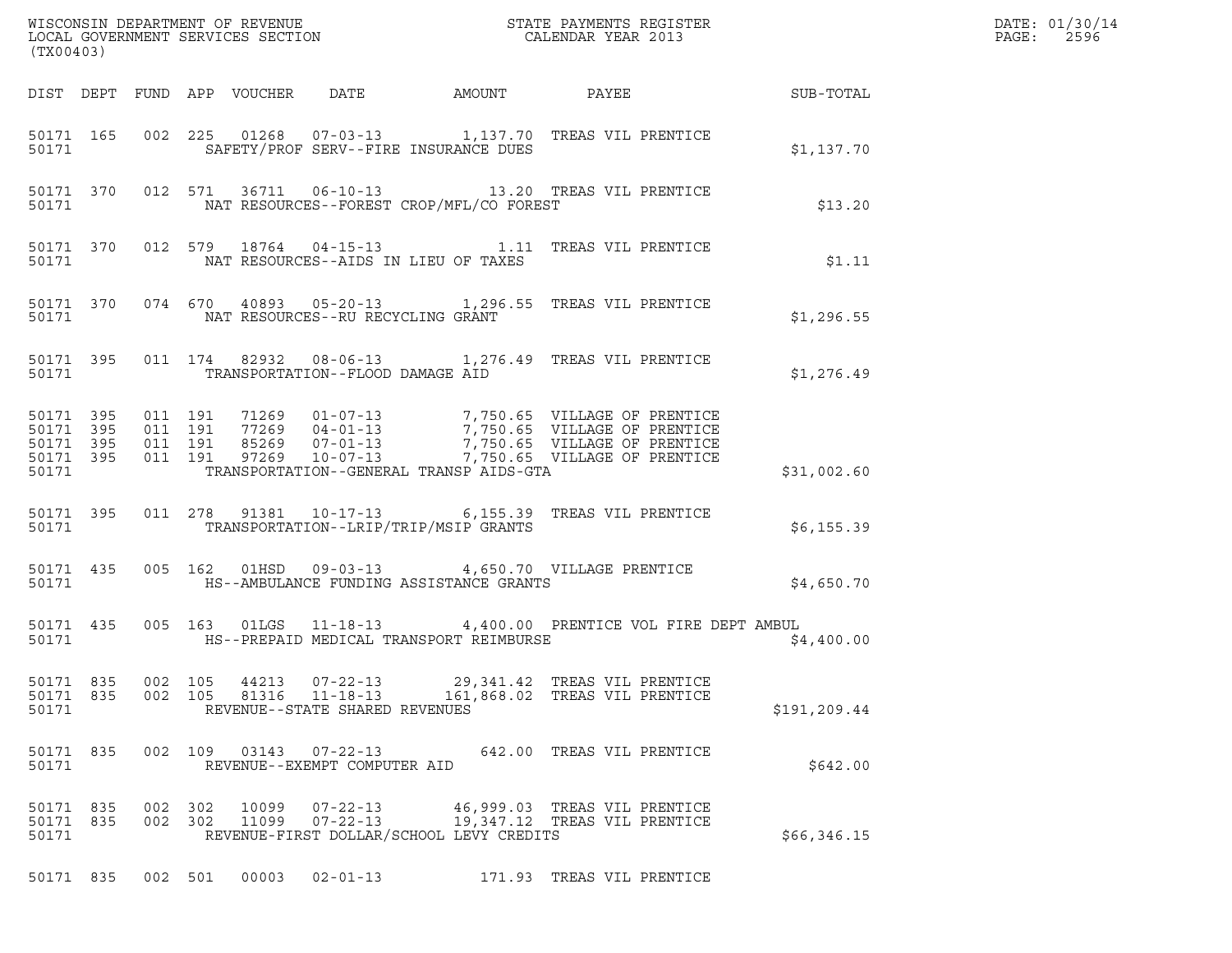| WISCONSIN DEPARTMENT OF REVENUE<br>LOCAL GOVERNMENT SERVICES SECTION<br>(TX00403) |             |         |                                             |           | STATE PAYMENTS REGISTER<br>CALENDAR YEAR 2013 |              | DATE: 01/30/14<br>PAGE:<br>2597 |
|-----------------------------------------------------------------------------------|-------------|---------|---------------------------------------------|-----------|-----------------------------------------------|--------------|---------------------------------|
| DIST<br>DEPT                                                                      | FUND<br>APP | VOUCHER | DATE                                        | AMOUNT    | PAYEE                                         | SUB-TOTAL    |                                 |
| 50171                                                                             |             |         | DOA-PAYMENT FOR MUNICIPAL SERVICES AID      |           |                                               | \$171.93     |                                 |
| 835<br>50171<br>50171                                                             | 021<br>363  | 37238   | $03 - 25 - 13$<br>REVENUE--LOTTERY CREDIT - | 16,456.00 | TREAS VIL PRENTICE                            | \$16,456.00  |                                 |
| 50171                                                                             |             |         | DISTRICT TOTAL APPROPRIATIONS               |           |                                               | \$324,759.26 |                                 |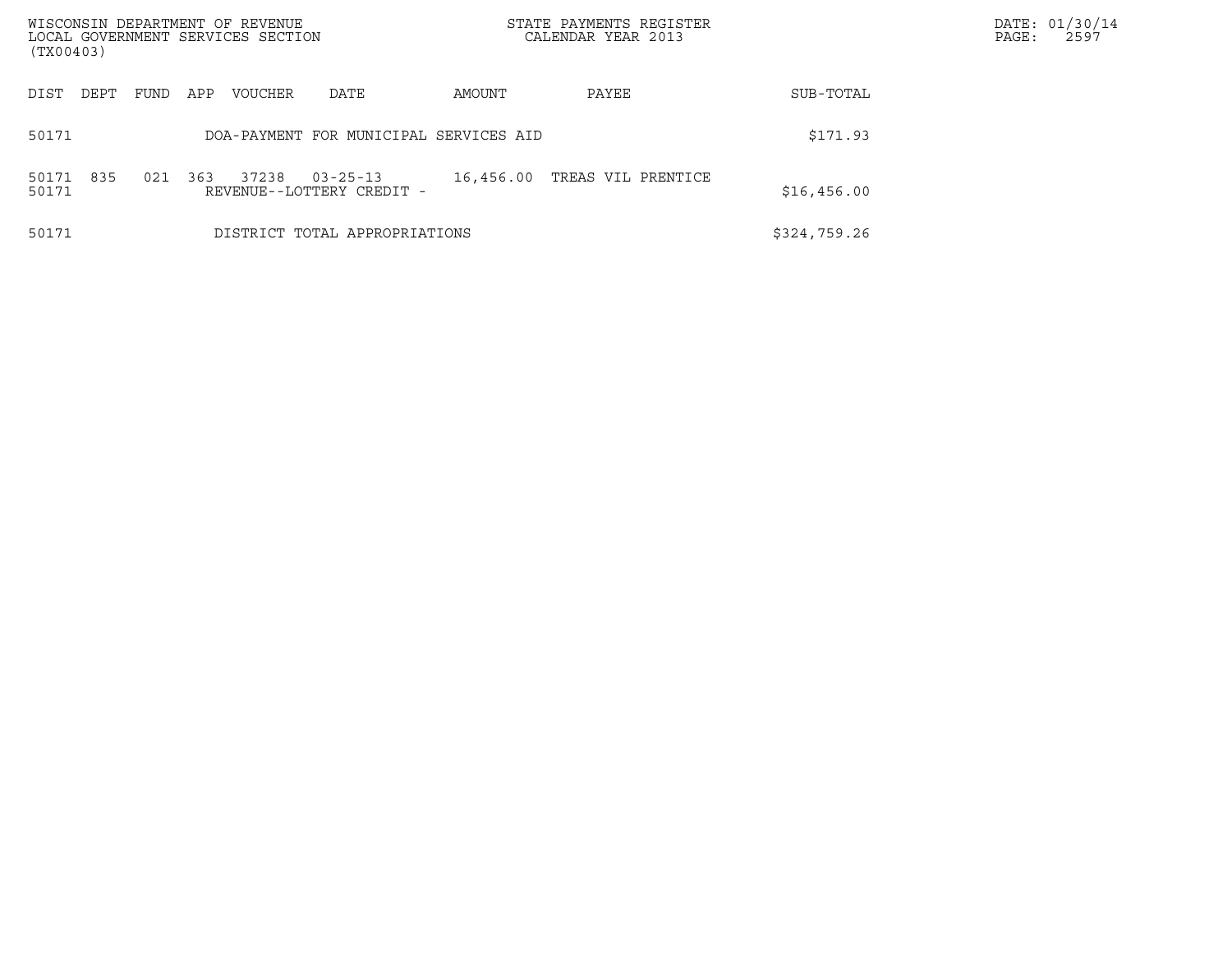| $\tt WISCONSIM DEPARTMENT OF REVENUE$ $\tt WISCONS IN DEPARTMENT SERVICES SECTION$ $\tt SCALENDAR YEAR$ $2013$<br>(TX00403) |       |                               |         |                            |                                                          |                                          |                                                                                                                                                                                                      |                  | DATE: 01/30/14<br>$\mathtt{PAGE:}$<br>2598 |
|-----------------------------------------------------------------------------------------------------------------------------|-------|-------------------------------|---------|----------------------------|----------------------------------------------------------|------------------------------------------|------------------------------------------------------------------------------------------------------------------------------------------------------------------------------------------------------|------------------|--------------------------------------------|
|                                                                                                                             |       |                               |         | DIST DEPT FUND APP VOUCHER | DATE                                                     | AMOUNT                                   | PAYEE                                                                                                                                                                                                | <b>SUB-TOTAL</b> |                                            |
| 50271 165<br>50271                                                                                                          |       |                               |         |                            |                                                          | SAFETY/PROF SERV--FIRE INSURANCE DUES    | 002 225 01269 07-03-13 4,614.48 TREAS CITY PARK FALLS                                                                                                                                                | \$4,614.48       |                                            |
| 50271 370<br>50271                                                                                                          |       |                               |         |                            |                                                          | NAT RESOURCES--FOREST CROP/MFL/CO FOREST | 012 571 36712 06-10-13 4.40 TREAS CITY PARK FALLS                                                                                                                                                    | \$4.40           |                                            |
| 50271 370<br>50271                                                                                                          |       |                               |         |                            |                                                          | NAT RESOURCES--AIDS IN LIEU OF TAXES     | 012 579 18765 04-15-13 444.12 TREAS CITY PARK FALLS                                                                                                                                                  | \$444.12         |                                            |
| 50271 370<br>50271                                                                                                          |       |                               |         |                            | NAT RESOURCES--RU RECYCLING GRANT                        |                                          | 074 670 40894 05-20-13 8,942.77 TREAS CITY PARK FALLS                                                                                                                                                | \$8,942.77       |                                            |
| 50271 395<br>50271<br>50271 395<br>50271 395<br>50271                                                                       | - 395 | 011 162<br>011 162<br>011 162 | 011 162 |                            |                                                          | TRANSPORTATION--CONNECTING HIGHWAY AIDS  | 72079  01-07-13  11,353.55  CITY OF PARK FALLS<br>78079 04-01-13 11,353.55 CITY OF PARK FALLS<br>86079 07-01-13 11,353.55 CITY OF PARK FALLS<br>98079 10-07-13 11,353.58 CITY OF PARK FALLS          | \$45,414.23      |                                            |
| 50271 395<br>50271 395<br>50271 395<br>50271 395<br>50271                                                                   |       | 011 191<br>011 191<br>011 191 | 011 191 |                            |                                                          | TRANSPORTATION--GENERAL TRANSP AIDS-GTA  | 71270  01-07-13  37,012.80  CITY OF PARK FALLS<br>77270  04-01-13  37,012.80  CITY OF PARK FALLS<br>85270  07-01-13  37,012.80  CITY OF PARK FALLS<br>97270  10-07-13  37,012.81  CITY OF PARK FALLS | \$148,051.21     |                                            |
| 50271 455<br>50271                                                                                                          |       |                               |         |                            | JUSTICE--LAW ENFORCEMENT TRAINING                        |                                          | 002 231 00480 02-13-13 1,440.00 TREAS CITY PARK FALLS                                                                                                                                                | \$1,440.00       |                                            |
| 50271 505<br>50271                                                                                                          |       |                               |         |                            | 002 743 00990 08-30-13<br>DOA--HOUSING ASSISTANCE GRANTS |                                          | 508,716.00 TREAS CITY PARK FALLS                                                                                                                                                                     | \$508,716.00     |                                            |
| 50271 835<br>50271                                                                                                          |       |                               | 002 105 |                            | 44214 07-22-13<br>REVENUE--STATE SHARED REVENUES         |                                          | 203,739.90 TREAS CITY PARK FALLS<br>50271 835 002 105 81317 11-18-13 848,466.21 TREAS CITY PARK FALLS                                                                                                | \$1,052,206.11   |                                            |
| 50271 835<br>50271                                                                                                          |       | 50271 835 002 109             |         |                            | REVENUE--EXEMPT COMPUTER AID                             |                                          | 03144  07-22-13  8,553.00 TREAS CITY PARK FALLS<br>002 109 05263 07-22-13 5,146.00 TREAS CITY PARK FALLS                                                                                             | \$13,699.00      |                                            |
| 50271 835<br>50271                                                                                                          |       |                               |         |                            |                                                          | DOA-PAYMENT FOR MUNICIPAL SERVICES AID   | 002 501 00003 02-01-13 2,512.72 TREAS CITY PARK FALLS                                                                                                                                                | \$2,512.72       |                                            |
|                                                                                                                             |       |                               |         |                            | 50271 835 021 363 35816 03-25-13                         |                                          | 936.52 TREAS CITY PARK FALLS                                                                                                                                                                         |                  |                                            |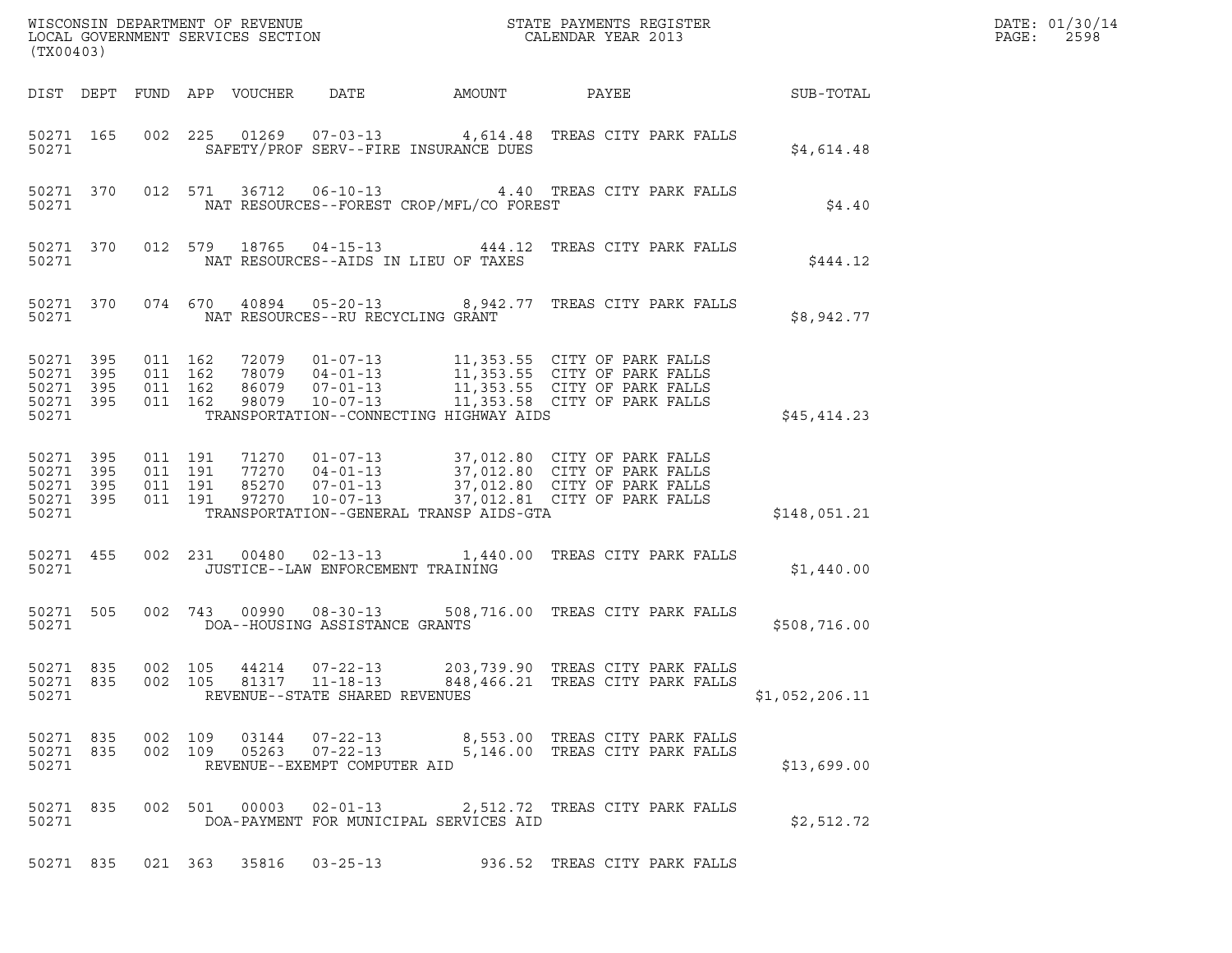| WISCONSIN DEPARTMENT OF REVENUE<br>LOCAL GOVERNMENT SERVICES SECTION<br>(TX00403) |  |      |     |         |                               | STATE PAYMENTS REGISTER<br>CALENDAR YEAR 2013 |          |                | PAGE: | DATE: 01/30/14<br>2599 |
|-----------------------------------------------------------------------------------|--|------|-----|---------|-------------------------------|-----------------------------------------------|----------|----------------|-------|------------------------|
| DIST<br>DEPT                                                                      |  | FUND | APP | VOUCHER | DATE                          | AMOUNT                                        | PAYEE    | SUB-TOTAL      |       |                        |
| 50271                                                                             |  |      |     |         | REVENUE--LOTTERY CREDIT -     |                                               | \$936.52 |                |       |                        |
| 50271                                                                             |  |      |     |         | DISTRICT TOTAL APPROPRIATIONS |                                               |          | \$1,786,981.56 |       |                        |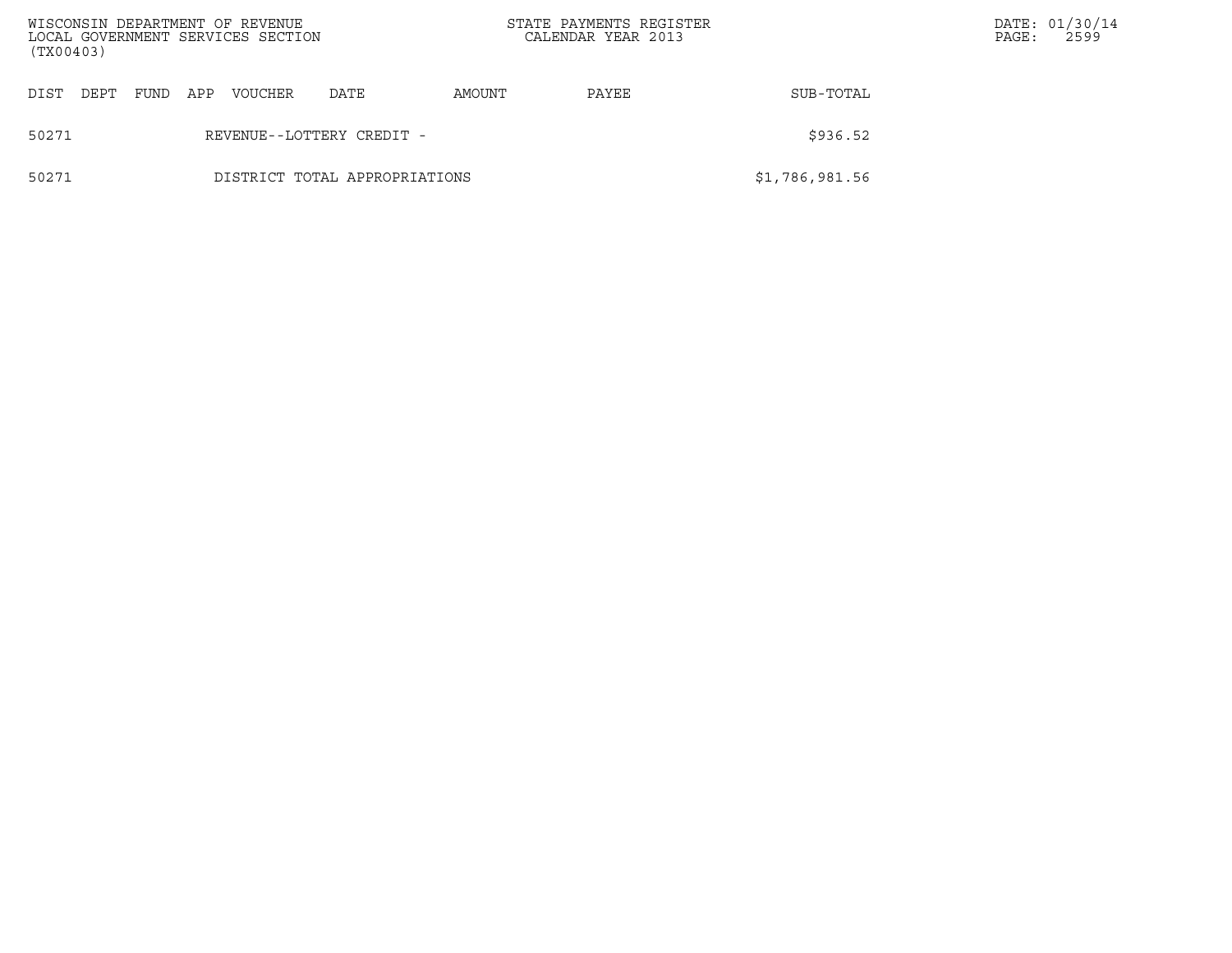| (TX00403)                                             |     |                               |         |                                 |                                                                    |                                          |                                                                                                                                                                                                          |              | DATE: 01/30/14<br>PAGE:<br>2600 |
|-------------------------------------------------------|-----|-------------------------------|---------|---------------------------------|--------------------------------------------------------------------|------------------------------------------|----------------------------------------------------------------------------------------------------------------------------------------------------------------------------------------------------------|--------------|---------------------------------|
|                                                       |     |                               |         | DIST DEPT FUND APP VOUCHER DATE |                                                                    | AMOUNT                                   | PAYEE                                                                                                                                                                                                    | SUB-TOTAL    |                                 |
| 50272 165<br>50272                                    |     |                               |         |                                 |                                                                    | SAFETY/PROF SERV--FIRE INSURANCE DUES    | 002 225 01270 07-03-13 3,324.08 TREAS CITY PHILLIPS                                                                                                                                                      | \$3,324.08   |                                 |
| 50272                                                 |     |                               |         |                                 | NAT RESOURCES--RU RECYCLING GRANT                                  |                                          | 50272 370 074 670 40895 05-20-13 8,888.05 TREAS CITY PHILLIPS                                                                                                                                            | \$8,888.05   |                                 |
| 50272                                                 |     |                               |         |                                 |                                                                    | TRANSPORTATION--HIGHWAY SAFETY-FEDERAL   | 50272 395 011 185 63798 02-04-13 4,000.00 TREAS CITY PHILLIPS                                                                                                                                            | \$4,000.00   |                                 |
| 50272 395<br>50272<br>50272 395<br>50272 395<br>50272 | 395 | 011 191<br>011 191<br>011 191 | 011 191 |                                 |                                                                    | TRANSPORTATION--GENERAL TRANSP AIDS-GTA  | 71271   01-07-13   30,925.68   CITY OF PHILLIPS<br>77271   04-01-13   30,925.68   CITY OF PHILLIPS<br>85271   07-01-13   30,925.68   CITY OF PHILLIPS<br>97271   10-07-13   30,925.71   CITY OF PHILLIPS | \$123,702.75 |                                 |
| 50272 395<br>50272 395<br>50272                       |     |                               |         |                                 |                                                                    | TRANSPORTATION--LRIP/TRIP/MSIP GRANTS    | 011  278  65134  02-12-13   6,666.47  TREAS CITY PHILLIPS<br>011  278  65134  02-12-13   6,240.80  TREAS CITY PHILLIPS                                                                                   | \$12,907.27  |                                 |
| 50272                                                 |     |                               |         |                                 | JUSTICE--LAW ENFORCEMENT TRAINING                                  |                                          | 50272 455 002 231 00092 01-10-13 160.00 TREAS CITY PHILLIPS POLIC<br>50272 455 002 231 00485 02-13-13 960.00 TREAS CITY PHILLIPS POLIC                                                                   | \$1,120.00   |                                 |
| 50272 505<br>50272                                    |     |                               |         |                                 | DOA--LAND INFORMATION BOARD GRANTS                                 |                                          | 002 116 01558 09-16-13 10,000.00 TREAS CITY PHILLIPS                                                                                                                                                     | \$10,000.00  |                                 |
| 50272 505<br>50272                                    |     |                               |         |                                 |                                                                    | DOA--JUSTICE-ASSISTANCE-FEDERAL ARRA FDS | 002 650 10742 06-17-13 15,479.00 TREAS CITY PHILLIPS POLIC                                                                                                                                               | \$15,479.00  |                                 |
| 50272 835<br>50272 835<br>50272                       |     | 002 105<br>002 105            |         | 81318                           | 44215 07-22-13<br>$11 - 18 - 13$<br>REVENUE--STATE SHARED REVENUES |                                          | 113,613.31 TREAS CITY PHILLIPS<br>438,572.89 TREAS CITY PHILLIPS                                                                                                                                         | \$552,186.20 |                                 |
| 50272 835<br>50272                                    |     | 002 109                       |         |                                 | REVENUE--EXEMPT COMPUTER AID                                       |                                          | 50272 835 002 109 03145 07-22-13 7,579.00 TREAS CITY PHILLIPS<br>05264  07-22-13  2,710.00 TREAS CITY PHILLIPS                                                                                           | \$10, 289.00 |                                 |
| 50272 835<br>50272 835<br>50272                       |     | 002 302<br>002 302            |         | 10100<br>11100                  |                                                                    | REVENUE-FIRST DOLLAR/SCHOOL LEVY CREDITS | 07-22-13 96,940.58 TREAS CITY PHILLIPS<br>07-22-13 44,231.54 TREAS CITY PHILLIPS                                                                                                                         | \$141,172.12 |                                 |
| 50272 835                                             |     |                               |         | 021 363 35817                   | $03 - 25 - 13$                                                     |                                          | 1,003.58 TREAS CITY PHILLIPS                                                                                                                                                                             |              |                                 |